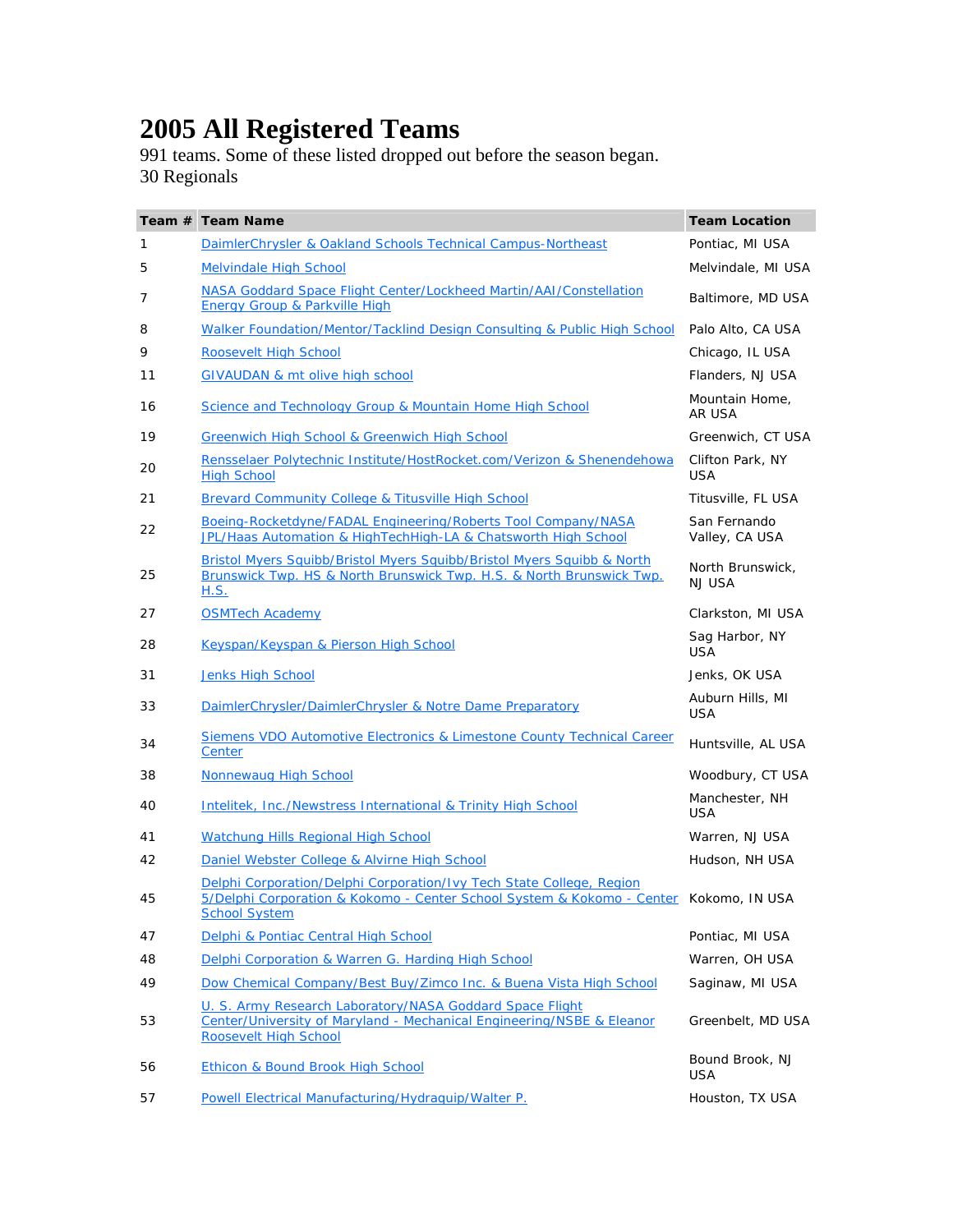|    | Moore/ExxonMobil/Halliburton & Booker T. Washington and HighSchool for<br><b>Engineering Professions</b>                                                                                                                                |                                |
|----|-----------------------------------------------------------------------------------------------------------------------------------------------------------------------------------------------------------------------------------------|--------------------------------|
| 58 | <b>Fairchild Semiconductor &amp; South Portland High School</b>                                                                                                                                                                         | South Portland, ME<br>USA      |
| 59 | US Coast Guard Air Station Miami & Miami Coral Park High School<br><b>Engineering Magnet Program</b>                                                                                                                                    | Miami, FL USA                  |
| 60 | Ford Motor Company/Laron Incorporated/Southwire/West Coast Netting<br>Inc. & Kingman High School                                                                                                                                        | Kingman, AZ USA                |
| 61 | EMC/Allegro Microsystem Inc./Lampin Corp & Blackstone Valley Regional<br>H.S.                                                                                                                                                           | Upton, MA USA                  |
| 63 | <b>General Electric Transportation Systems &amp; McDowell High School</b>                                                                                                                                                               | Erie, PA USA                   |
| 64 | <b>General Motors Desert Proving Ground/General Motors Desert Proving</b><br>Ground & Queen Creek High School & Highland High School                                                                                                    | Mesa, AZ USA                   |
| 65 | <b>GM Powertrain &amp; Pontiac Northern High School</b>                                                                                                                                                                                 | Pontiac, MI USA                |
| 66 | <b>GM Powertrain Ypsilanti &amp; Willow Run High School</b>                                                                                                                                                                             | Ypsilanti, MI USA              |
| 67 | <b>General Motors &amp; Huron Valley Schools</b>                                                                                                                                                                                        | Milford, MI USA                |
| 68 | <b>GMNA Engineering Structural Development Laboratories &amp; Oakland County</b><br><b>Schools</b>                                                                                                                                      | Pontiac, MI USA                |
| 69 | Gillette Co. & Quincy Public Schools                                                                                                                                                                                                    | Quincy, MA USA                 |
| 70 | <b>Flint School GASC</b>                                                                                                                                                                                                                | Flint, MI USA                  |
| 71 | Beatty Machine & Manufacturing/PEPSI/NASA/The City of Hammond &<br><b>School City of Hammond</b>                                                                                                                                        | Hammond, IN USA                |
| 73 | <b>Bausch &amp; Lomb/RIT &amp; Edison Technical and Occupational Education Center</b>                                                                                                                                                   | Rochester, NY USA              |
| 74 | Haworth/Magna-Donnelly & Holland High School                                                                                                                                                                                            | Holland, MI USA                |
| 75 | Johnson & Johnson Consumer and Personal Products Worldwide &<br>Hillsborough High School & Hillsborough High School                                                                                                                     | Hillsborough, NJ<br><b>USA</b> |
| 79 | Honeywell/Honeywell & East Lake                                                                                                                                                                                                         | Clearwater, FL USA             |
| 80 | DeVry University & Cortez High School                                                                                                                                                                                                   | Phoenix, AZ USA                |
| 81 | Honeywell & Lena-Winslow High School & Freeport High School                                                                                                                                                                             | Freeport, IL USA               |
| 84 | DuPont/Northern Tier Tech Prep Consortium & Athens Area Schools &<br>Towanda Area Schools & Troy Area Schools & Northeast Bradford School<br><b>District</b>                                                                            | Towanda, PA USA                |
| 85 | The Herman Miller Foundation /Trans-Matic/Plascore/ODL/Town & Country<br><b>Group/Gentex Corporation/Midway Machine Techlologies/ITW-</b><br>Drawform/Mead-Johnson Nutritionals & Zeeland High School & Fruitport<br><b>High School</b> | Zeeland, MI USA                |
| 86 | JEA & Stanton College Preparatory School                                                                                                                                                                                                | Jacksonville, FL<br>USA        |
| 87 | Lockheed Martin/Lockheed Martin & Rancocas Valley Regional High School                                                                                                                                                                  | Mount Holly, NJ<br><b>USA</b>  |
| 88 | DePuy, DePuy Spine, Codman-J&J Companies & Bridgewater Raynham<br><b>Regional HS</b>                                                                                                                                                    | Bridgewater, MA<br><b>USA</b>  |
| 92 | MPC Products & Adlai E. Stevenson High School                                                                                                                                                                                           | Lincolnshire, IL<br><b>USA</b> |
| 93 | Plexus Technology Group/Plexus Technology Group/Fox Valley Technical<br>College & Appleton Area School District & Appleton Area School District                                                                                         | Appleton, WI USA               |
| 94 | Lear Corporation/Lear & Southfield High School                                                                                                                                                                                          | Southfield, MI USA             |
| 95 | New Hampshire Industries & Lebanon High School, Hanover High School,<br><b>Harford High School</b>                                                                                                                                      | Lebanon, NH USA                |
| 96 | Team 96 Springfield Public High Schools                                                                                                                                                                                                 | Springfield, MA                |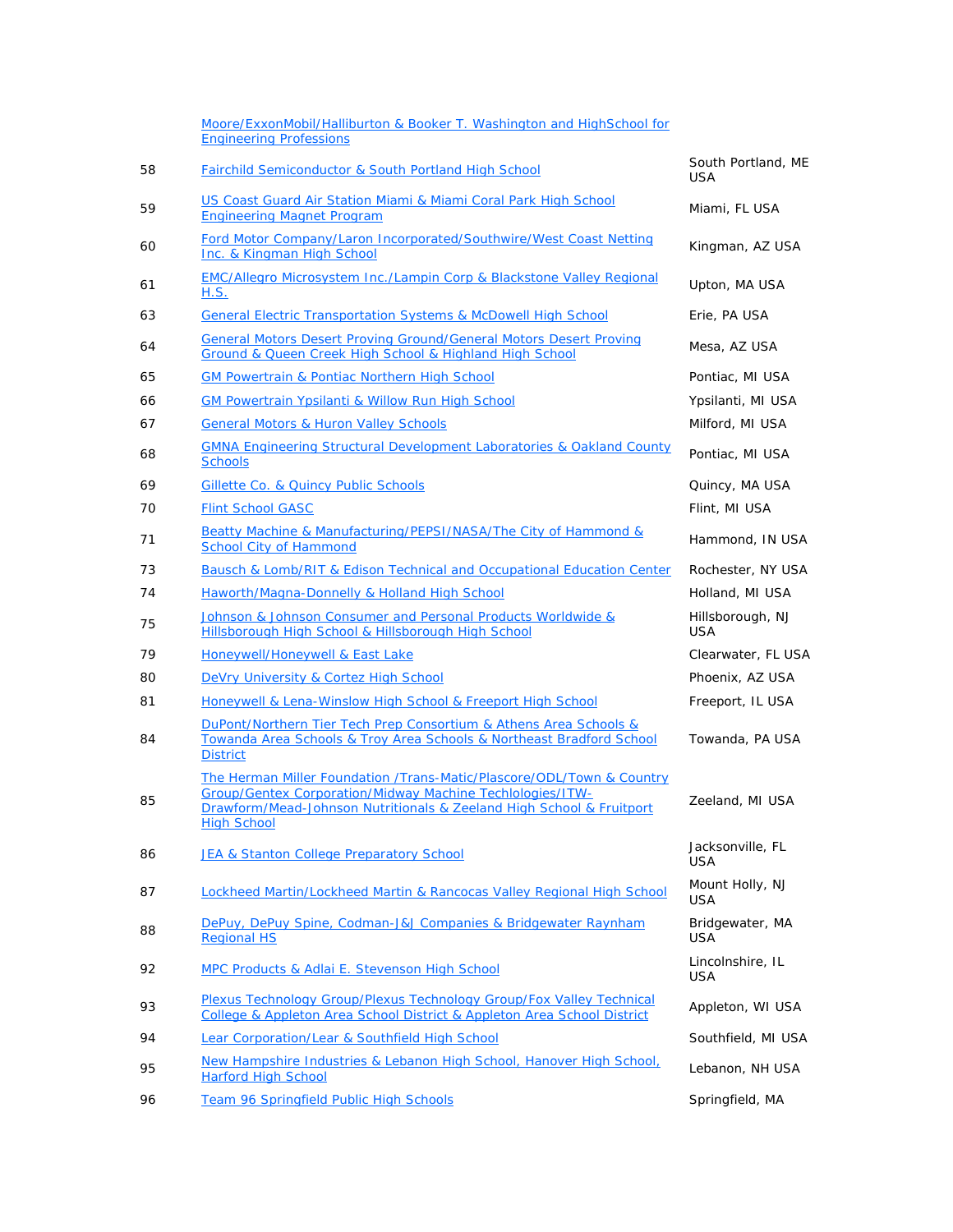|     |                                                                                                                                                                                                     | <b>USA</b>                       |
|-----|-----------------------------------------------------------------------------------------------------------------------------------------------------------------------------------------------------|----------------------------------|
| 97  | <b>Chelsea High School</b>                                                                                                                                                                          | Cambridge, MA<br><b>USA</b>      |
| 100 | Woodside High School & Carlmont High School                                                                                                                                                         | Woodside, CA USA                 |
| 101 | <b>Saint Patrick High School</b>                                                                                                                                                                    | Chicago, IL USA                  |
| 102 | <b>Ortho Clinical Diagnostics &amp; Somerville High School</b>                                                                                                                                      | Somerville, NJ USA               |
| 103 | Amplifier Research/Custom Finishers/Lutron Electronics/Society for<br>Biomolecular Screening/Day Tool and Mfg. Inc/Laboratory Robotics Interest<br>Group (LRIG)/BAE Systems & Palisades High School | Kintnersville, PA<br>USA         |
| 104 | <b>MEI &amp; West Chester Area School District</b>                                                                                                                                                  | West Chester, PA<br>USA          |
| 107 | Metal Flow Corp. & Holland Christian High School                                                                                                                                                    | Holland, MI USA                  |
| 108 | Motorola/Motorola, Inc & Dillard HS & Taravella HS                                                                                                                                                  | Ft. Lauderdale, FL<br><b>USA</b> |
| 111 | Motorola & Rolling Meadows High School & Wheeling High School                                                                                                                                       | Schaumburg, IL<br><b>USA</b>     |
| 114 | <b>Empirical Engineering/Stanford Univ. &amp; Los Altos HS</b>                                                                                                                                      | Los Altos, CA USA                |
| 115 | Monta Vista High school                                                                                                                                                                             | Cupertino, CA USA                |
| 116 | NASA Headquarters & Herndon High School                                                                                                                                                             | Herndon, VA USA                  |
| 117 | Pittsburgh Public Schools/Heinz Endowments/University of PittsburghSchool<br>of Engineering & Taylor Allderdice High School & Allderdice & Allderdice                                               | Pittsburgh, PA USA               |
| 118 | <b>NASA-JSC Lockheed Martin &amp; CCISD</b>                                                                                                                                                         | League City, TX<br><b>USA</b>    |
| 120 | NASA Glenn Research Center/Battelle/MBNA Foundation/CSU & East<br><b>Technical High School</b>                                                                                                      | Cleveland, OH USA                |
| 121 | NAVSEA Undersea Warfare Center/University of Rhode Island & Middletown<br>HS & Portsmouth HS & Tiverton HS & Mt. Hope HS                                                                            | Newport County,<br>RI USA        |
| 122 | NASA Langley Research Center & New Horizons Regional Education Center                                                                                                                               | Hampton, VA USA                  |
| 123 | Ford Motor, ITT-Tech, Coffey Machining Services, and Hamtramck High<br>School                                                                                                                       | Hamtramck, MI<br><b>USA</b>      |
| 125 | Northeastern University & Boston Latin School                                                                                                                                                       | Boston, MA USA                   |
| 126 | <b>Clinton High School</b>                                                                                                                                                                          | Clinton, MA USA                  |
| 128 | American Electric Power/AEC CADCON, Inc./Grandview Heights High School<br>Alumni Association & Grandview Heights High School                                                                        | Columbus, OH USA                 |
| 131 | <b>BAE Systems/Rockwell Automation &amp; Manchester Central High School</b>                                                                                                                         | Manchester, NH<br>USA            |
| 133 | <b>Bonny Eagle High School</b>                                                                                                                                                                      | Standish, ME USA                 |
| 134 | <b>BAE SYSTEMS &amp; Pembroke Academy</b>                                                                                                                                                           | Pembroke, NH USA                 |
| 135 | General Motors Corporation/BOSCH & Penn High School                                                                                                                                                 | Mishawaka, IN USA                |
| 136 | Johnson & Johnson/Plainfield PAL/National Starch and Chemical Company &<br><b>Plainfield HS</b>                                                                                                     | Plainfield, NJ USA               |
| 138 | Monarch Instruments/BAE Ssytems/Day Systems & Souhegan High School                                                                                                                                  | Amherst, NH USA                  |
| 141 | JR Automation Technologies & West Ottawa High School                                                                                                                                                | Holland, MI USA                  |
| 145 | P&GP/TBDI/Norwich Glass & Norwich HS & Unadilla Valley HS & Sherburne -<br>Earlville CS & DCMO BOCES                                                                                                | Norwich, NY USA                  |
| 147 | <b>Dixie Hollins HS</b>                                                                                                                                                                             | St. Petersburg, FL<br>USA        |
| 148 | L-3 Communications & Greenville High School                                                                                                                                                         | Greenville, TX USA               |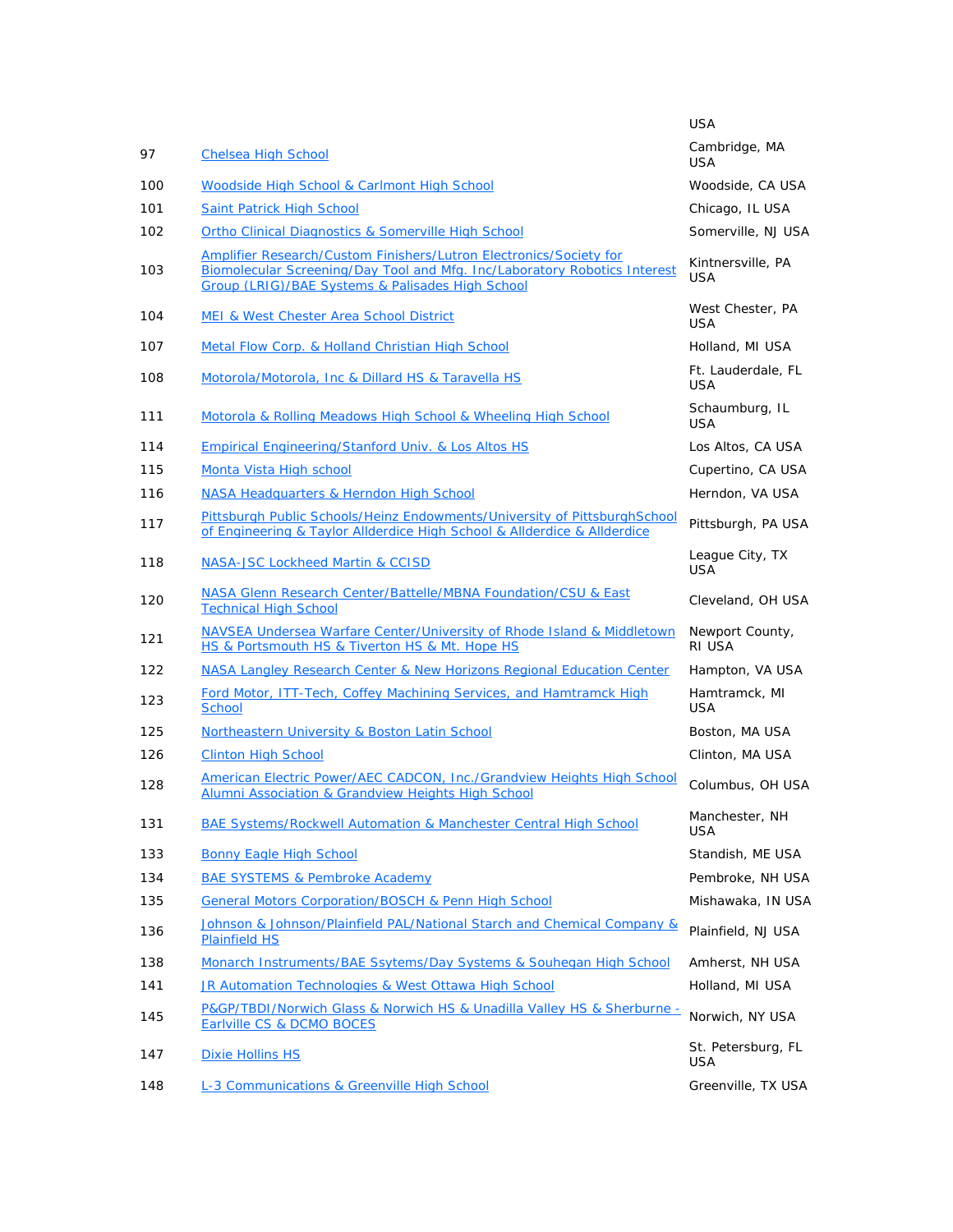| BAE SYSTEMS IEWS & Nashua High School                                                                                                                                                   | Nashua, NH USA                      |
|-----------------------------------------------------------------------------------------------------------------------------------------------------------------------------------------|-------------------------------------|
| The Connecticut Light and Power Company/Mechtron & C. M. McGee &<br><b>Berlin Senior High</b>                                                                                           | Berlin, CT USA                      |
| <b>EMC/Intel &amp; Assabet Valley Reg. Tech. H.S.</b>                                                                                                                                   | Marlborough, MA<br><b>USA</b>       |
| Solid Edge & Live Oaks                                                                                                                                                                  | Milford, OH USA                     |
| LSI & Poudre High School                                                                                                                                                                | Fort Collins, CO<br><b>USA</b>      |
| USNA & Severn School & Broadneck High School & St. Mary's                                                                                                                               | Annapolis, MD USA                   |
| <b>BAE SYSTEMS IEWS &amp; Merrimack High School</b>                                                                                                                                     | Merrimack, NH<br><b>USA</b>         |
| North Miami Beach Senior High School & North Miami Beach Senior High<br><b>School</b>                                                                                                   | North Miami Beach,<br><b>FL USA</b> |
| UW-Platteville & Platteville High School                                                                                                                                                | Platteville, WI USA                 |
| Gorham High School & Falmouth High School                                                                                                                                               | Gorham/falmouth,<br>ME USA          |
| UTC-UTRC/Nerac, Inc/J P Fabrications & Repair LLC./CNC Software & East<br>Hartford High School & Rockville High School & Tolland High School                                            | East Hartford, CT<br><b>USA</b>     |
| United Technologies/United Technologies & Liverpool High School &<br><b>Liverpool High School</b>                                                                                       | Liverpool, NY USA                   |
| UTC-Hamilton Sundstrand & Enrico Fermi High School                                                                                                                                      | Enfield, CT USA                     |
| Hamilton Sundstrand & Windsor Locks High School & Suffield High School                                                                                                                  | Windsor Locks, CT<br><b>USA</b>     |
| UTC Fuel Cells/UTC Fuel Cells & South Windsor High School                                                                                                                               | South Windsor, CT<br><b>USA</b>     |
| UTC Otis Elevator/ebmpapst Industries, Inc./GE Indistrial Systems &<br>Farmington High School                                                                                           | Farmington, CT<br><b>USA</b>        |
| UTC-Pratt & Whitney-SP & Inlet Grove Community High School                                                                                                                              | Riviera Beach, FL<br><b>USA</b>     |
| UTC Pratt & Whitney-LSP/The Manufacturers Round Table & South Fork<br>High School & Martin County High School & Jensen Beach High School &<br><b>The Clark Advanced Learning Center</b> | Stuart, FL USA                      |
| UTC, Pratt & Whitney & Hartford Public Schools                                                                                                                                          | Hartford, CT USA                    |
| School                                                                                                                                                                                  | Dearborn, MI USA                    |
| Ford Motor Company & Fordson High School                                                                                                                                                | Dearborn, MI USA                    |
| Walt Disney World Company & Gateway High School                                                                                                                                         | Lake Buena Vista.<br><b>FL USA</b>  |
| ScotiaBank/Toronto District School Board/Bell Canada & Woburn Collegiate<br>Institute                                                                                                   | Toronto, ON<br>Canada               |
| WPI & Mass Academy of Math and Science                                                                                                                                                  | Worcester, MA USA                   |
| Xerox & Joseph C. Wilson Magnet High School                                                                                                                                             | Rochester, NY USA                   |
| <b>Gunn High School</b>                                                                                                                                                                 | Palo Alto, CA USA                   |
| <b>Medex &amp; Southington High School</b>                                                                                                                                              | Southington, CT<br><b>USA</b>       |
| General Motors/Siemens VDO Automotive/Visteon Corporation & Rochester<br><b>High School</b>                                                                                             | Rochester Hills, MI<br><b>USA</b>   |
| <b>Campbell Soup &amp; Camden County Technical Schools</b>                                                                                                                              | Sicklerville, NJ USA                |
| <b>Eastern High School</b>                                                                                                                                                              | Voorhees, NJ USA                    |
| Walt Disney Imagineering & Hawthorne High School & Centinela Valley<br><b>Union High school</b>                                                                                         | Hawthorne, CA<br>USA                |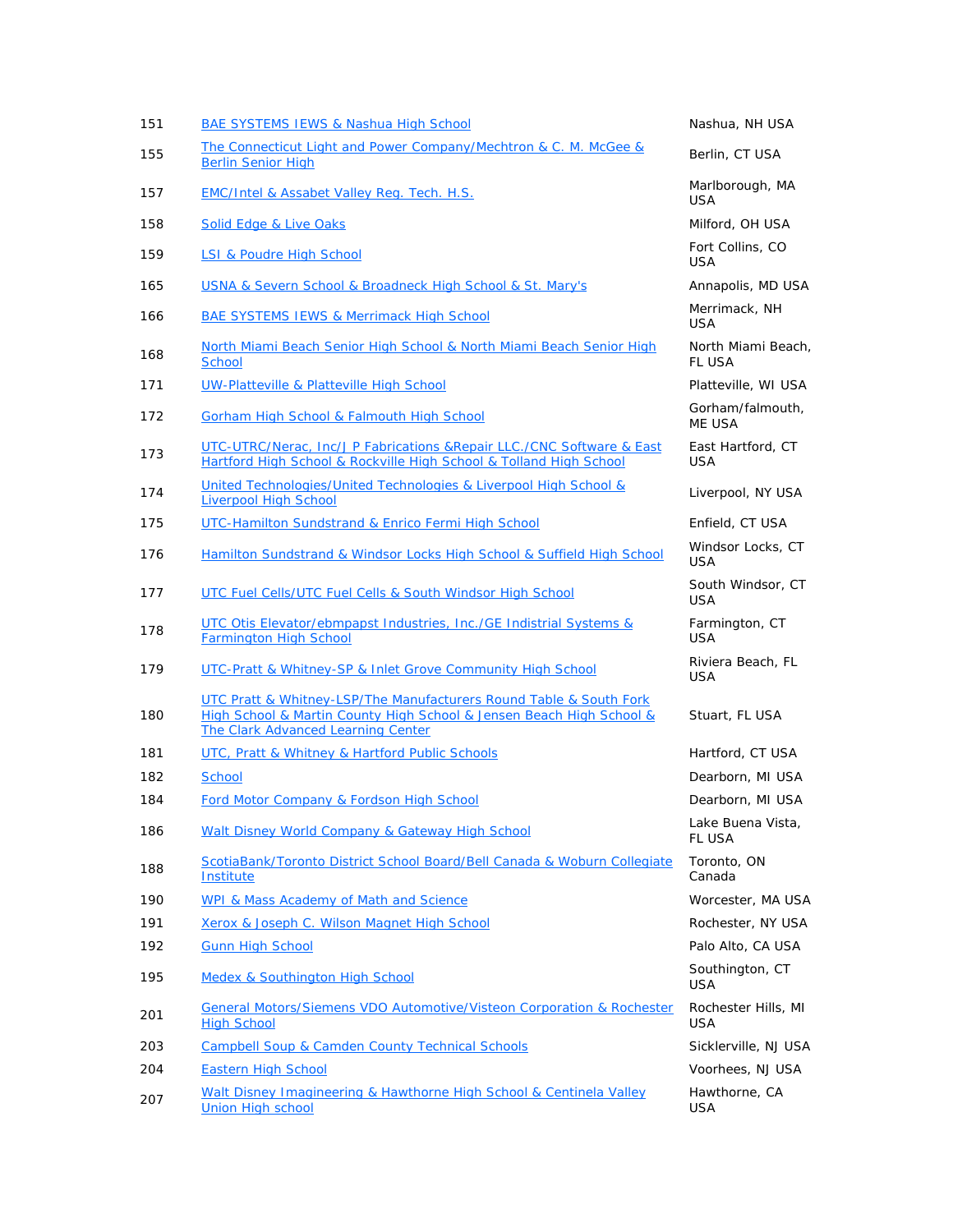| 211 | Eastman Kodak Company/Eastman Kodak Company & John Marshall High<br><b>School</b>                                                                                                                    | Rochester, NY USA                 |
|-----|------------------------------------------------------------------------------------------------------------------------------------------------------------------------------------------------------|-----------------------------------|
| 213 | <b>Keene High School</b>                                                                                                                                                                             | Keene, NH USA                     |
| 217 | <b>Ford Motor Company/B &amp; K Corporation &amp; Utica Community Schools</b>                                                                                                                        | Sterling Heights,<br>MI USA       |
| 219 | Everest-VIT/Witte Company/Schrader & Co., Inc. Precision Sheet Metal &<br>Maching/Washington One Stop Homecenter/LODI Welding Co.,<br><b>INC./ExxonMobil &amp; Warren Hills Regional High School</b> | Washington, NJ<br>USA             |
| 222 | Ronco Machine/Procter & Gamble/North East PA Tech Prep Consortium &<br><b>Tunkhannock Area High School</b>                                                                                           | Tunkhannock, PA<br><b>USA</b>     |
| 223 | Johnson & Johnson/State Electric/Turner Construction &<br>middlesexcountyvo-tech                                                                                                                     | Piscataway, NJ<br><b>USA</b>      |
| 224 | PSGA/J&J Corp/Rutgers & Piscataway High School                                                                                                                                                       | Piscataway, NJ<br>USA             |
| 225 | NASA/William F. Goodling Advanced Skills Center - HIT/Siemens/Legg<br>Mason Funds & William Penn Sr High                                                                                             | York, PA USA                      |
| 226 | General Motors CCRW & Troy High School & Troy Athens High School                                                                                                                                     | Troy, MI USA                      |
| 228 | Bristol-Myers Squibb & Maloney, Platt, Wilcox High Schools                                                                                                                                           | Meriden, CT USA                   |
| 229 | Clarkson University & Massena High School & Salmon River High School                                                                                                                                 | Potsdam, NY USA                   |
| 230 | <b>Sikorsky Aircraft &amp; Shelton High School</b>                                                                                                                                                   | Shelton, CT USA                   |
| 231 | United Space Alliance/Oceaneering Space Systems & Pasadena HS & Dobie<br><b>HS</b>                                                                                                                   | Pasadena, TX USA                  |
| 233 | NASA & Rockledge and Cocoa Beach High Schools                                                                                                                                                        | Rockledge, FL USA                 |
| 234 | GM - Allison Transmission/Rolls-Royce & Perry Meridian High School                                                                                                                                   | Indianapolis, IN<br><b>USA</b>    |
| 236 | Dominion Millstone Power Station & Lyme-Old Lyme High School                                                                                                                                         | Old Lyme, CT USA                  |
| 237 | Siemon Co./Wittmann Inc./Bradshaw Jeep, Inc/Plasti-Coat, Inc/ITW<br>Highland/Ram-Art Signs/ITW Anchor/Ramdy Corporation/Watertown Rotary<br>& Watertown High School                                  | Watertown, CT<br><b>USA</b>       |
| 238 | Texas Instruments/BAE Systems/PGM of New England, LLC & Manchester<br><b>Memorial High School</b>                                                                                                    | Manchester, NH<br><b>USA</b>      |
| 240 | DTE ENERGY/ITT Technical Institute & Jefferson High School                                                                                                                                           | Monroe, MI USA                    |
| 241 | Betley Chevrolet & Pinkerton Academy & Pinkerton Academy                                                                                                                                             | Derry, NH USA                     |
| 245 | Siemens Automotive VDO/GM & Rochester Adams High School                                                                                                                                              | Rochester Hills, MI<br><b>USA</b> |
| 246 | Boston University & Boston University Academy & Boston Community<br><b>Leadership Academy</b>                                                                                                        | Boston, MA USA                    |
| 247 | University of Detroit Mercy/Comau Pico & Berkley High School                                                                                                                                         | Berkley, MI USA                   |
| 250 | GE/Verizon Communications/Capital Region Robotics & Colonie Central HS                                                                                                                               | Colonie, NY USA                   |
| 253 | DeVincenzi Metal Products Inc./Fairchild Semiconductor & Mills High School                                                                                                                           | Millbrae, CA USA                  |
| 254 | NASA Ames Research Center/Unity Care Group & Bellarmine College<br>Preparatory                                                                                                                       | San Jose, CA USA                  |
| 256 | <b>Willow Glen High School</b>                                                                                                                                                                       | San Jose, CA USA                  |
| 259 | <b>Technology &amp; Engineering Academy</b>                                                                                                                                                          | Bell, CA USA                      |
| 263 | Citicorp/Retlif Labs/symbol technology & Sachem High School                                                                                                                                          | Lake Ronkonkoma,<br>NY USA        |
| 267 | Hydraulic & Pneumatic Engineering Company, Inc./Motorola Inc. & Coral<br>Springs Christian Academy & North Broward Preparatory School & North<br><b>Broward Preparatory School</b>                   | Parkland, FL USA                  |
| 269 | <b>CooneyTech Oconomowoc High</b>                                                                                                                                                                    | Oconomowoc, WI                    |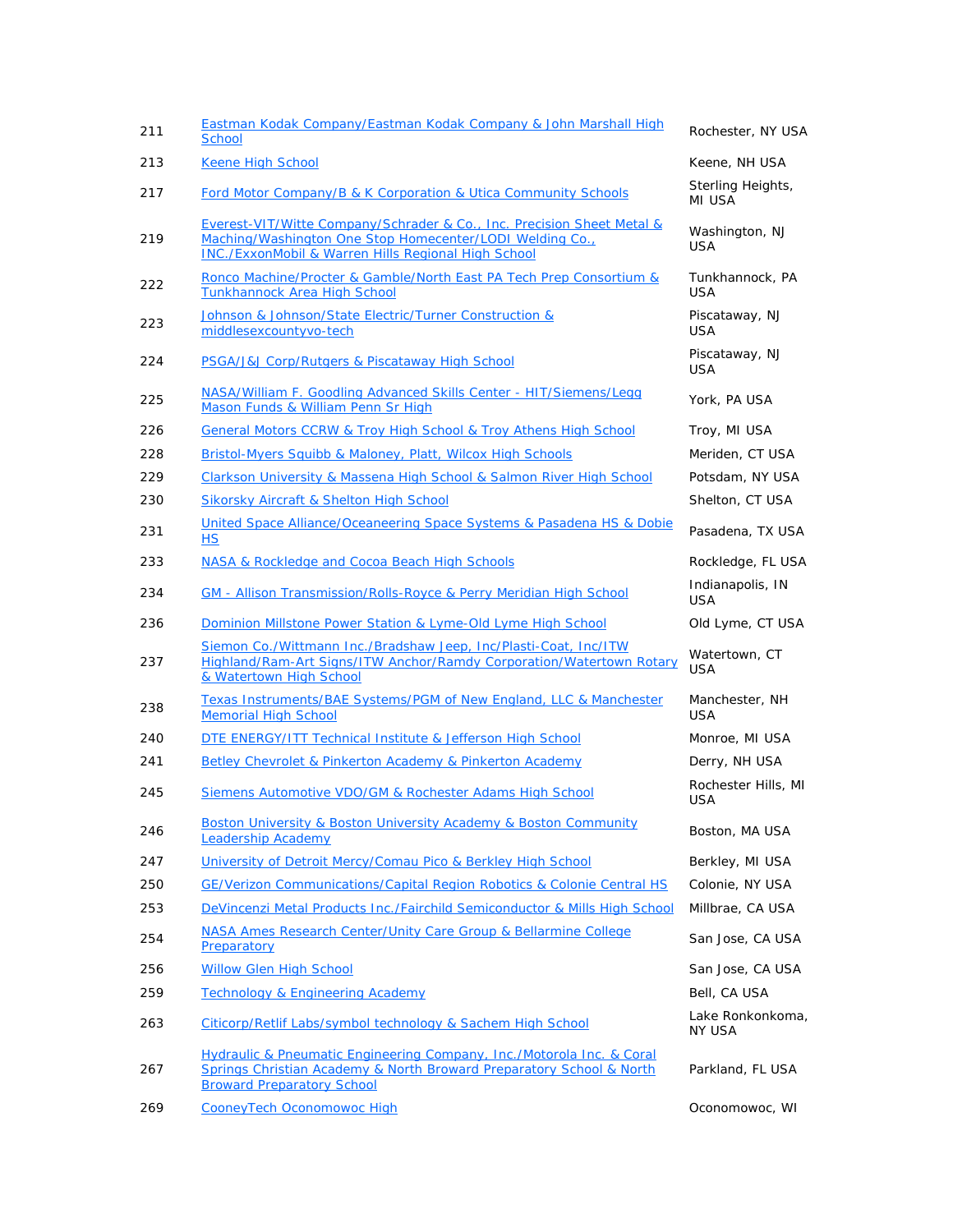|     |                                                                                                                                                                                                                                                                                                                                                                                   | <b>USA</b>                       |
|-----|-----------------------------------------------------------------------------------------------------------------------------------------------------------------------------------------------------------------------------------------------------------------------------------------------------------------------------------------------------------------------------------|----------------------------------|
| 270 | ULC Robotics & Deer Park High School                                                                                                                                                                                                                                                                                                                                              | Deer Park, NY USA                |
| 271 | Bad Boys From Bay Shore Ltd/BAE Systems & Bay Shore High School                                                                                                                                                                                                                                                                                                                   | Bay Shore, NY USA                |
| 272 | Visteon Automotive Systems/United Auto Workers/Montgomery County<br>Community College/TPS Golf/Harleysville National Bank & Lansdale Catholic<br><b>High School</b>                                                                                                                                                                                                               | Lansdale, PA USA                 |
| 274 | Battelle/MBNA Foundation/Cleveland Punch & Die/NASA Glenn & Rhodes<br>High School & Rhodes High School & Rhodes High School & Rhodes High<br><b>School</b>                                                                                                                                                                                                                        | Cleveland, OH USA                |
| 276 | <b>Chaney Robotics</b>                                                                                                                                                                                                                                                                                                                                                            | Youngstown, OH<br><b>USA</b>     |
| 279 | Dana Corporation & Toledo Public Schools                                                                                                                                                                                                                                                                                                                                          | Ottawa Lake, MI<br><b>USA</b>    |
| 280 | Truman High School & Kennedy High School                                                                                                                                                                                                                                                                                                                                          | Taylor, MI USA                   |
| 281 | Lockheed Martin/Greenville Technical College & Donaldson Career Center &<br>Christ Church Episcopal High School & Greenville Technical Charter High<br><b>School &amp; JLMann &amp; Greenville County Schools</b>                                                                                                                                                                 | Greenville, SC USA               |
| 284 | <b>Elk Lake school District</b>                                                                                                                                                                                                                                                                                                                                                   | Dimock, PA USA                   |
| 287 | <b>BNL Battelle &amp; William Floyd High School</b>                                                                                                                                                                                                                                                                                                                               | Mastic Beach, NY<br><b>USA</b>   |
| 288 | CompuCraft/Detail Technologies/General Motivation/Byron Center High<br>School Tech Center & Grandville High School                                                                                                                                                                                                                                                                | Grandville, MI USA               |
| 291 | GE Transportation & Collegiate Academy & Villa Maria Academy & Central<br><b>High School</b>                                                                                                                                                                                                                                                                                      | Erie, PA USA                     |
| 292 | DaimlerChrysler Kokomo Transmission Plt. & Western High School &<br><b>Western High School</b>                                                                                                                                                                                                                                                                                    | Russiaville, IN USA              |
| 293 | Morehouse Engineering, Inc./Bristol Myers-Squibb & Hopewell Valley<br><b>Central High School</b>                                                                                                                                                                                                                                                                                  | Pennington, NJ<br><b>USA</b>     |
| 294 | Northrop Grumman Space Technology/American Aircraft<br>Products/Rent.Com & Redondo Union High School                                                                                                                                                                                                                                                                              | Redondo Beach, CA<br>USA         |
| 295 | Semiconductor maunfacturer/Synergex & Granite Bay High School &<br><b>Granite Bay High SchoolScience Department</b>                                                                                                                                                                                                                                                               | Granite Bay, CA<br><b>USA</b>    |
| 296 | Arial Foundation/Nortel Networks & Loyola High School                                                                                                                                                                                                                                                                                                                             | Montreal, QC<br>Canada           |
| 301 | Ford Motor Company/m80.net & Dearborn High School                                                                                                                                                                                                                                                                                                                                 | Dearborn, MI USA                 |
| 302 | DaimlerChrysler & Lake Orion HS                                                                                                                                                                                                                                                                                                                                                   | Lake Orion, MI USA               |
| 303 | Bihler of America & Bridgewater Raritan Regional High School & The<br><b>Midland School</b>                                                                                                                                                                                                                                                                                       | North Branch, NJ<br><b>USA</b>   |
| 304 | Airline Hydraulics & Washington                                                                                                                                                                                                                                                                                                                                                   | Philadelphia, PA<br><b>USA</b>   |
| 306 | Tonnard Mfg. Corp./Crotty Chevrolet-Oldsmobile Inc./NW Tri-County<br>IU#5/Pittsburgh Institute of Aeronautics/Rossbacher Insurance<br>Service/Corry Rubber Corp./D&E Machining Inc./Erie Plastics/Corry<br>Micronics Inc./FRALO Industries Inc./Mercury Management/Corry Contract,<br>Inc./Chase Manufacturing/Corry Coatings/Corry Manufacturing Co. & Corry<br>Area High School | Corry, PA USA                    |
| 308 | <b>TRW Automotive Electronics &amp; Walled Lake Western High School</b>                                                                                                                                                                                                                                                                                                           | Farmington Hills,<br>MI USA      |
| 312 | Baxter Healthcare-Tampa Bay & Center for Advanced Technologies &<br><b>Lakewood High School</b>                                                                                                                                                                                                                                                                                   | St. Petersburg, FL<br><b>USA</b> |
| 313 | Ford Motor Company/ITT Technical Institute & Wayne-Westland Community<br><b>Schools</b>                                                                                                                                                                                                                                                                                           | Wayne, MI USA                    |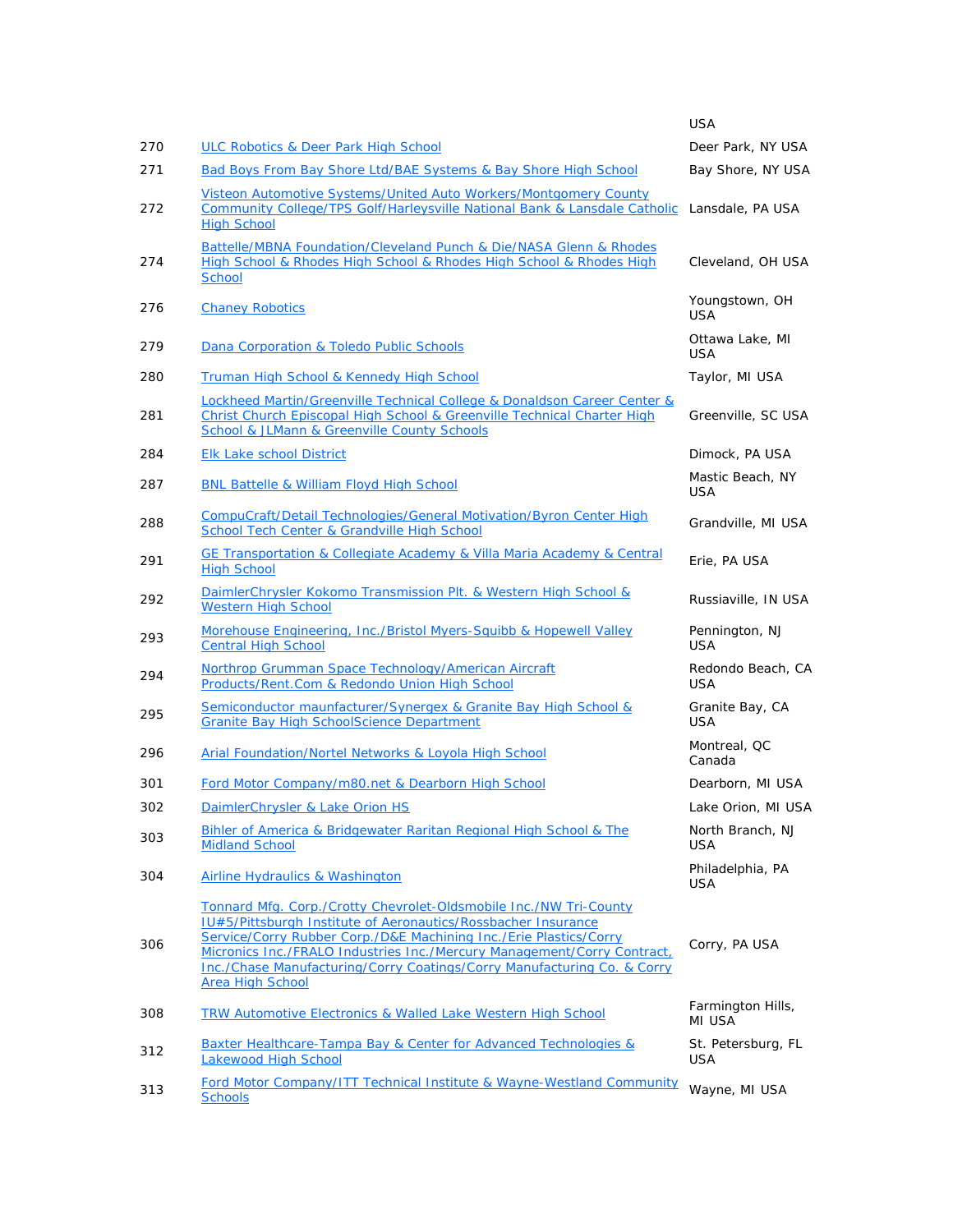| 314 | Genesee Intermediate School District/Spen-Tech Machine Engineering Corp.<br>& Carman-Ainsworth High School                                                                                                       | Flint, MI USA                      |
|-----|------------------------------------------------------------------------------------------------------------------------------------------------------------------------------------------------------------------|------------------------------------|
| 316 | <b>Salem Community College &amp; Salem Schools</b>                                                                                                                                                               | Carneys Point, NJ<br><b>USA</b>    |
| 319 | <b>Alton School</b>                                                                                                                                                                                              | Alton, NH USA                      |
| 321 | <b>Central High School RoboLancers</b>                                                                                                                                                                           | Philadelphia, PA<br>USA            |
| 322 | <b>General Motors &amp; Flint Community High Schools</b>                                                                                                                                                         | Flint, MI USA                      |
| 326 | <b>GM Powertrain &amp; Romulus High School</b>                                                                                                                                                                   | Romulus, MI USA                    |
| 329 | pmhs, school                                                                                                                                                                                                     | Medford, NY USA                    |
| 330 | Raytheon/J&F/NASA - Goddard & Hope Chapel Academy                                                                                                                                                                | Hermosa Beach,<br>CA USA           |
| 331 | Con Edison/Con Edison & Washington Irving High School & Washington<br><b>Irving High School</b>                                                                                                                  | New York, NY USA                   |
| 333 | <b>ADP/BOSTON SCIENTIFIC</b><br>CORP/WHITESTONECAPITAL.LLC/Volckening/Phillips International, Inc.-<br>Cool Jewels/EAST COAST APPRAISAL/Credit Suisse First Boston &<br>CANARSIE HIGH SCHOOL & DEWEY HIGH SCHOOL | Brooklyn, NY USA                   |
| 334 | siac/Brooklyn Tech. Alumni Assoc. & Brooklyn Tech. H.S.                                                                                                                                                          | Brooklyn, NY USA                   |
| 335 | <b>Science Skills Center</b>                                                                                                                                                                                     | Brooklyn, NY USA                   |
| 337 | <b>Logan County Schools</b>                                                                                                                                                                                      | Logan, WV USA                      |
| 339 | Stafford County Industrial Development Authority/Battelle Memorial<br><b>Institute &amp; Commonwealth Governor's School</b>                                                                                      | Stafford, VA USA                   |
| 340 | Bausch & Lomb & Churchville-Chili High School                                                                                                                                                                    | Churchville, NY<br><b>USA</b>      |
| 341 | Rohm & Haas/BAE Systems/Johnson & Johnson PRD/Siemens Energy &<br>Automation/DeVry University & Wissahickon High School                                                                                          | Ambler, PA USA                     |
| 342 | Robert Bosch Corporation/Robert Bosch Corporation/Trident Technical<br>College/Dorchester County Government/Trident Technical College & Fort<br>Dorchester High School & Summerville High School                 | North Charleston,<br><b>SC USA</b> |
| 343 | Hamilton Career Center-Oconee Business Education Partnership & Seneca,<br>Walhalla, West-Oak and Tamassee Salem High Schools                                                                                     | Seneca, SC USA                     |
| 345 | Norfolk Technical Vocational Center & NTVC school                                                                                                                                                                | Norfolk, VA USA                    |
| 346 | Alstom Power Inc./E. I. du Pont de Nemours & Company, Inc., Spruance<br>Plant & L. C. Bird Pre-Engineering Center                                                                                                | Chesterfield, VA<br>USA            |
| 348 | PIAB USA, Inc./Mass Bay Engineering & teacher                                                                                                                                                                    | Norwell, MA USA                    |
| 350 | <b>Timberlane Regional High School</b>                                                                                                                                                                           | Plaistow, NH USA                   |
| 352 | Carle Place Educational Foundation & Carle Place High School                                                                                                                                                     | Carle Place, NY<br><b>USA</b>      |
| 353 | Trio Hardware & Plainview Old Bethpage Central School District                                                                                                                                                   | Plainview, NY USA                  |
| 354 | <b>Verizon Corporation &amp; George Westing HS</b>                                                                                                                                                               | Brooklyn, NY USA                   |
| 356 | UALR/Arkansas Space Grant Consortium & Parkview & Pulaski Academy                                                                                                                                                | Little Rock, AR USA                |
| 357 | PECO - Exelon & Upper Darby High School Robotics Team                                                                                                                                                            | Drexel Hill, PA USA                |
| 358 | Hauppauge Eagle Robotics & Festo Corp.                                                                                                                                                                           | Hauppauge, NY<br><b>USA</b>        |
| 359 | NAVSEA Det Pacific/McInerny Foundation/Waialua Federal Credit<br>Union/Castle and Cooke/R. M. Towill Corporation & Waialua High School                                                                           | Waialua, HI USA                    |
| 360 | Nissan of Fife/Brown and Haley & Bellarmine                                                                                                                                                                      | Tacoma, WA USA                     |
| 362 | Gensler/Raytheon/NASA/Northrop Grumman Corp./American Elements &<br>The Archer School for Girls                                                                                                                  | Los Angeles, CA<br>USA             |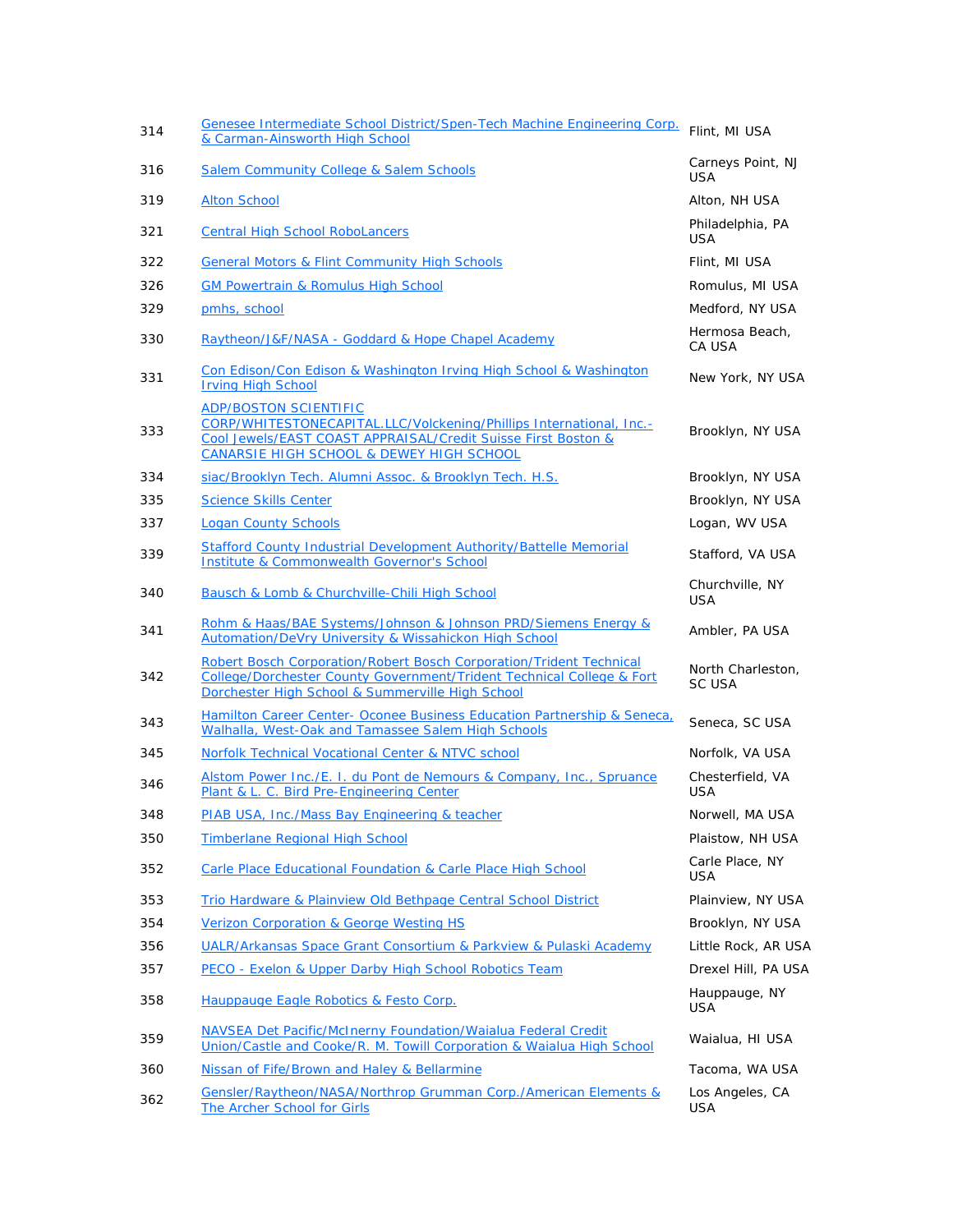| 364 | DuPont/NASA Stennis Space Center & Gulfport High School Technology<br>Center                                                                                                                                                                                                           | Gulfport, MS USA                |
|-----|----------------------------------------------------------------------------------------------------------------------------------------------------------------------------------------------------------------------------------------------------------------------------------------|---------------------------------|
| 365 | DuPont/First State Robotics, Inc. & MOE Robotics Group                                                                                                                                                                                                                                 | Wilmington, DE<br><b>USA</b>    |
| 368 | NASA Ames Research Center/SUMMA Technologies, Inc./HECO & McKinley<br><b>High School</b>                                                                                                                                                                                               | Honolulu, HI USA                |
| 369 | William E. Grady High School                                                                                                                                                                                                                                                           | Brooklyn, NY USA                |
| 371 | Con Edison & Curtis High School                                                                                                                                                                                                                                                        | Staten Island, NY<br><b>USA</b> |
| 372 | Kamiak High School                                                                                                                                                                                                                                                                     | Mukilteo, WA USA                |
| 375 | Discovery Institute at the College of Staten Island & Staten Island Technical<br><u>H.S.</u>                                                                                                                                                                                           | Staten Island, NY<br><b>USA</b> |
| 378 | Delphi Thermal & Interior Systems/UAW Local 686 & Newfane High School                                                                                                                                                                                                                  | Newfane, NY USA                 |
| 379 | <b>Indalex &amp; Girard High School</b>                                                                                                                                                                                                                                                | Girard, OH USA                  |
| 380 | <b>Con Edison &amp; School</b>                                                                                                                                                                                                                                                         | Bronx, NY USA                   |
| 381 | <b>Bristol-Myers Squibb/Bristol-Myers Squibb &amp; Trenton High School</b>                                                                                                                                                                                                             | Trenton, NJ USA                 |
| 382 | Columbus State Community College/American Electric Power/Battelle &<br>Eastmoor Academy High School & Columbus Public Schools                                                                                                                                                          | Columbus, OH USA                |
| 383 | Província de São Pedro HS                                                                                                                                                                                                                                                              | Porto Alegre, RS<br>Brazil      |
| 384 | Infineon Technologies Richmond/Showbest Fixture Corp./Specialty's Our<br>Name & J. R. Tucker High School                                                                                                                                                                               | Richmond, VA USA                |
| 386 | Harris Corp/GSMA/Intersil/bd Systems/Rockwell Collins/Compass Solutions<br>& Melbourne HS & West Shore JR SR HS & Allendale Academy & Palm Bay<br>HS & Bayside HS & Eau Gallie HS & New Covenant Christian HS & Satellite<br>HS & Melbourne Central Catholic HS & Brevard Christian HS | Palm Bay, FL USA                |
| 388 | Pal's Electric Shop/Terra Tech & Grundy High School                                                                                                                                                                                                                                    | Grundy, VA USA                  |
| 391 | Siemens Logistics & Assembly & Grand Rapids Central H. S.                                                                                                                                                                                                                              | Grand Rapids, MI<br><b>USA</b>  |
| 393 | Rolls-Royce Corp./BAX Global/K-T Corporation & Morristown High School                                                                                                                                                                                                                  | Morristown, IN USA              |
| 395 | The McGraw-Hill Companies/Columbia University/The New York<br>Yankees/The Port Authority of NY & NJ & Morris High School                                                                                                                                                               | Bronx, NY USA                   |
| 397 | Delphi Automotive/Delphi Automotive/Delphi Automotive & Southwestern<br>Academy & Southwestern Academy & Southwestern Academy &<br>Southwestern Academy                                                                                                                                | Flint, MI USA                   |
| 399 | NASA Dryden Flight Research Center/HR TEXTRON & Lancaster High School Lancaster, CA USA                                                                                                                                                                                                |                                 |
| 401 | Virginia Tech & M.C.P.S.                                                                                                                                                                                                                                                               | Christiansburg, VA<br>USA       |
| 404 | <b>Blueprint Automation &amp; ARGS</b>                                                                                                                                                                                                                                                 | Petersburg, VA<br><b>USA</b>    |
| 405 | Infineon Technologies - Richmond/DuPont & Richmond Community High<br>School & Richmond Public School & Richmond Community High School                                                                                                                                                  | Richmond, VA USA                |
| 406 | DiamlerChrysler & Mumford HS                                                                                                                                                                                                                                                           | Detroit, MI USA                 |
| 408 | <b>Blanche Ely High School</b>                                                                                                                                                                                                                                                         | Pompano Beach, FL<br><b>USA</b> |
| 414 | Harper Hardware & Hermitage Technical Center                                                                                                                                                                                                                                           | Richmond, VA USA                |
| 415 | Robert Bosch Corporation & Williamston Career & Technology Center &<br>Westside High School & Hanna-Westside Extension Campus                                                                                                                                                          | Anderson, SC USA                |
| 416 | GE Foundation College Bound Program/VCU School of Engineering & GE<br><b>Foundation College Bound Program &amp; Armstrong</b>                                                                                                                                                          | Richmond, VA USA                |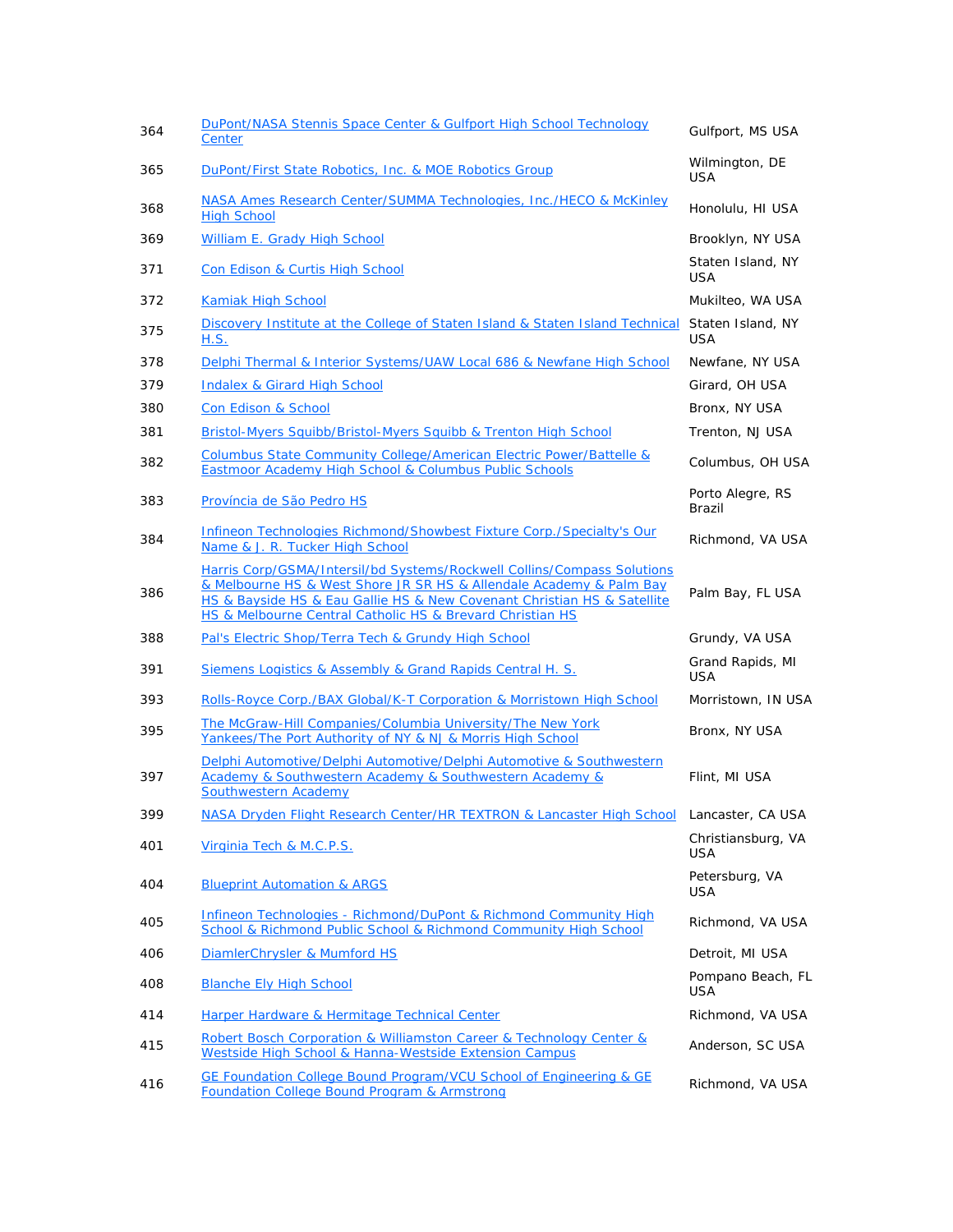| 417 | <b>School Partner</b>                                                                                                                                                                                                                                                                                                                                     | Mt. Sinai, NY USA                  |
|-----|-----------------------------------------------------------------------------------------------------------------------------------------------------------------------------------------------------------------------------------------------------------------------------------------------------------------------------------------------------------|------------------------------------|
| 418 | Applied Materials/National Instruments/BAE Systems/LBJ-LASA Robotics<br>Assoc. & LASA                                                                                                                                                                                                                                                                     | Austin, TX USA                     |
| 421 | DuPont /Local 3, I.B.E.W./Sheetmetal Workers Union Local 28/Steamfitters<br>Workers Union Local 638/Carpenters Local 608/Plumbers Union Local 1/THE<br>COCA COLA BOTTLING COMPANY & Alfred E. Smith High School                                                                                                                                           | Bronx, NY USA                      |
| 422 | DuPont Spruance & Maggie L. Walker Governor's School                                                                                                                                                                                                                                                                                                      | Richmond, VA USA                   |
| 433 | McNeil Consumer & Specialty Pharmaceuticals & Mount St. Joseph Academy                                                                                                                                                                                                                                                                                    | Flourtown, PA USA                  |
| 434 | <b>Fort Bend ISD</b>                                                                                                                                                                                                                                                                                                                                      | Missouri City, TX<br>USA           |
| 435 | SE Raleigh High School & Volunteer & High School                                                                                                                                                                                                                                                                                                          | Raleigh, NC USA                    |
| 440 | NASA/Ford Motor Company/R. L. Schmitt Co. Inc. & Cody HS & Redford HS                                                                                                                                                                                                                                                                                     | Detroit, MI USA                    |
| 441 | Reagan High School                                                                                                                                                                                                                                                                                                                                        | Houston, TX USA                    |
| 443 | University of Denver/University of Denver/University of Denver & DU High<br><b>School</b>                                                                                                                                                                                                                                                                 | Denver, CO USA                     |
| 444 | Lockheed Martin Integrated Systems & MASTBAUM AVTS                                                                                                                                                                                                                                                                                                        | Philadelphia, PA<br><b>USA</b>     |
| 447 | Remy International, Inc./Ivy Tech State College/DRN Machine/Remy<br>International, Inc. & Ebbertt Education Center & Anderson High School &<br><b>Highland High School</b>                                                                                                                                                                                | Anderson, IN USA                   |
| 448 | General Motors Sales and Service & Cranbrook Kingswood                                                                                                                                                                                                                                                                                                    | Bloomfield Hills, MI<br>USA        |
| 451 | DANA- Automotive Systems Group & Sylvania City Schools                                                                                                                                                                                                                                                                                                    | Sylvania, OH USA                   |
| 453 | <b>L'Anse Creuse Public Schools</b>                                                                                                                                                                                                                                                                                                                       | Harrison Township,<br>MI USA       |
| 456 | ERDC /Vicksburg Warren Schools & School                                                                                                                                                                                                                                                                                                                   | Vicksburg, MS USA                  |
| 457 | SAIC/Kelly Aviation Center Lockheed Martin/EG & G Kelly Distribution<br>Center/Standard Aero/Carter Burgess/Pape Dawson Engineers/Technology<br>Advocates of San Antonio/ACCD Foundation/Domingo Vara<br>Chevrolet/General Dynamics Network Systems & South San Antonio High<br><b>School &amp; South San Antonio ISD</b>                                 | San Antonio, TX<br><b>USA</b>      |
| 459 | Alachua County Public Schools & Eastside High School                                                                                                                                                                                                                                                                                                      | Gainesville, FL USA                |
| 461 | Schlumberger/Purdue University/Indiana Space Grant Consortium & West<br>Lafayette High School & Harrison High School & Lafayette Jefferson High<br>School                                                                                                                                                                                                 | West Lafayette, IN<br><b>USA</b>   |
| 462 | NASA Space Consortium - Ole Miss/Delphi /Jackson State University -<br>School of Engineering/NASA Stennis Space Center/Jackson Medical Mall<br><b>Foundation &amp; Provine High School</b>                                                                                                                                                                | Jackson, MS USA                    |
| 467 | <b>Intel &amp; Shrewsbury High School</b>                                                                                                                                                                                                                                                                                                                 | Shrewsbury, MA<br><b>USA</b>       |
| 468 | Baker College/Baker College & Flushing High School                                                                                                                                                                                                                                                                                                        | Flint, MI USA                      |
| 469 | Exide Technologies/JSP International/Norgren Automotive/Johann A. Krause<br>Inc/Lawrence Technological University/Aluminum Supply<br>Co/Midtronics/Hughes Electronics Products Corporation/May Foundation/4 M<br>Industries/RSR Corporation/Jabil Circuit/Ka-Wood Gear/Copeland-Gibson<br>Products Corp/Tokico USA/NACHI Robotics & International Academy | Bloomfield Hills, MI<br><b>USA</b> |
| 470 | <b>Ypsilanti High School</b>                                                                                                                                                                                                                                                                                                                              | Ypsilanti, MI USA                  |
| 473 | Montana State Univeristy & Corvallis High School                                                                                                                                                                                                                                                                                                          | Corvallis, MT USA                  |
| 476 | ConocoPhillips/Cookshack/Stolhand Heat & Air/Oklahoma State University--<br>College of Engineering/ConocoPhillips & Ponca City High School                                                                                                                                                                                                                | Ponca City, OK<br>USA              |
| 481 | Chevron Richmond Refinery/The Ed Fund/Ofoto, Inc/Mechanics Bank/De<br>Anza PTSA/TAP Plastics of El Cerrito/Contra Costa College & Middle College                                                                                                                                                                                                          | San Pablo, CA USA                  |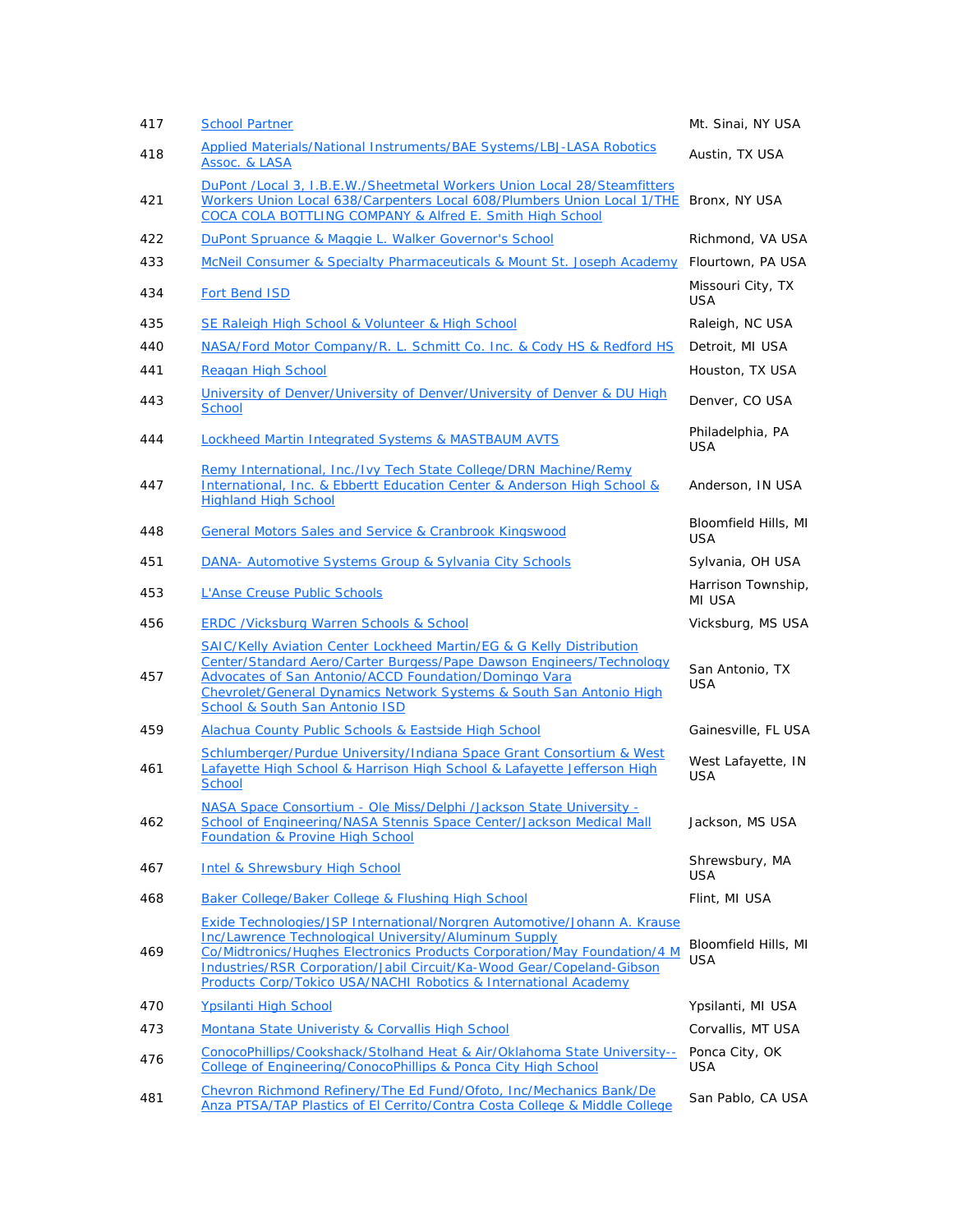|     | High School & De Anza High School                                                                                                                                                                                    |                                  |
|-----|----------------------------------------------------------------------------------------------------------------------------------------------------------------------------------------------------------------------|----------------------------------|
| 484 | <b>GE-Elfun &amp; Haverford High School</b>                                                                                                                                                                          | Havertown, PA USA                |
| 486 | McNeil Consumer Health/Dyneon 3M/PBandJ.org & Strath Haven High<br><b>School</b>                                                                                                                                     | Wallingford, PA<br><b>USA</b>    |
| 487 | <b>Springfield High School</b>                                                                                                                                                                                       | Erdenheim, PA USA                |
| 488 | Franklin High School                                                                                                                                                                                                 | Seattle, WA USA                  |
| 492 | <b>Titan Robotics Club</b>                                                                                                                                                                                           | Bellevue, WA USA                 |
| 494 | DaimlerChrysler/General Motors/Burkland Textron & Goodrich High School                                                                                                                                               | Goodrich, MI USA                 |
| 496 | Atlantic Industrial Technologies & Port Jefferson high School                                                                                                                                                        | Port Jefferson, NY<br><b>USA</b> |
| 497 | orange county high school                                                                                                                                                                                            | Orange, VA USA                   |
| 498 | Cactus High School Robotics Club                                                                                                                                                                                     | Glendale, AZ USA                 |
| 499 | ASME PD/Lockheed Martin/ITT Tech/USAF/UTSA College of Engineering/On-<br>Board Software & Edgewood Academy & John F. Kennedy & Memorial HS                                                                           | San Antonio, TX<br>USA           |
| 500 | U.S. Coast Guard Academy, USCGA Alumni Association, & Local Supporters                                                                                                                                               | New London, CT<br><b>USA</b>     |
| 501 | <b>FCI-Burndy &amp; West High School</b>                                                                                                                                                                             | Manchester, NH<br><b>USA</b>     |
| 503 | Intier Automotive & Novi High School                                                                                                                                                                                 | Novi, MI USA                     |
| 507 | <b>Computer Dynamics/Partner &amp; Education</b>                                                                                                                                                                     | Greenville, SC USA               |
| 510 | Infineon Technologies - Richmond & Highland Springs Technical Center                                                                                                                                                 | Highland Springs,<br>VA USA      |
| 514 | Northrop Grumman/North Shore Neon/MP-PTO & North Country Road MS-<br>Miller Place HS                                                                                                                                 | Miller Place, NY<br><b>USA</b>   |
| 515 | <b>General Motors Tech Center CRW &amp; Osborn High School</b>                                                                                                                                                       | Detroit, MI USA                  |
| 518 | Gumbo/Ferris State University/Grand Valley State University & Ottawa Hills<br><b>High School</b>                                                                                                                     | Grand Rapids, MI<br><b>USA</b>   |
| 519 | <b>General Motors Foundation/ITT Technical Institute/Wayne County</b><br><b>Community College Eastern Campus/The New Detroit Science</b><br><b>Center/General Motors &amp; Golightly Career and Technical Center</b> | Detroit, MI USA                  |
| 521 | Dominion Millstone Power Station & Waterford High School                                                                                                                                                             | Waterford, CT USA                |
| 522 | College of S.I. Discovery Institute/Credit Suisse First Boston/New York<br>Container Terminal/Richmond County Savings Foundation & McKee Voc<br>Tech H.S.                                                            | Staten Island, NY<br><b>USA</b>  |
| 525 | <b>Eason Scholarship/UNI College of Natural Sciences &amp; Iowa Space Grant</b><br>Consortium & Cedar Falls High School & Cedar Falls High School                                                                    | Cedar Falls, IA USA              |
| 527 | <b>Plainedge High School</b>                                                                                                                                                                                         | No. Massapequa,<br><b>NY USA</b> |
| 528 | Visteon Corp & North Penn High School                                                                                                                                                                                | Lansdale, PA USA                 |
| 529 | The Foxboro Company/Mansfield Electric/Texas Instruments/Albany<br>International/Woodard & Curran & Mansfield High School                                                                                            | Mansfield, MA USA                |
| 533 | Lindyrobotics@yahoo.com & Lindenhurst High                                                                                                                                                                           | Lindenhurst, NY<br><b>USA</b>    |
| 537 | <b>GE HEalthcare/Rockwell Automation &amp; HAmilton High School</b>                                                                                                                                                  | Sussex, WI USA                   |
| 538 | <b>Arab High School</b>                                                                                                                                                                                              | Arab, AL USA                     |
| 539 | <b>Trinity Episcopal School</b>                                                                                                                                                                                      | Richmond, VA USA                 |
| 540 | VCU Foundation/Henrico Education Foundation & school partner                                                                                                                                                         | Richmond, VA USA                 |
| 541 | WorkForce Investment Act/RML Tool & Die Inc./Accurate Instrument<br>Service Co./MBNA Foundation/ASSET of Northeast Ohio/Diamond Wheel &                                                                              | Cleveland, OH USA                |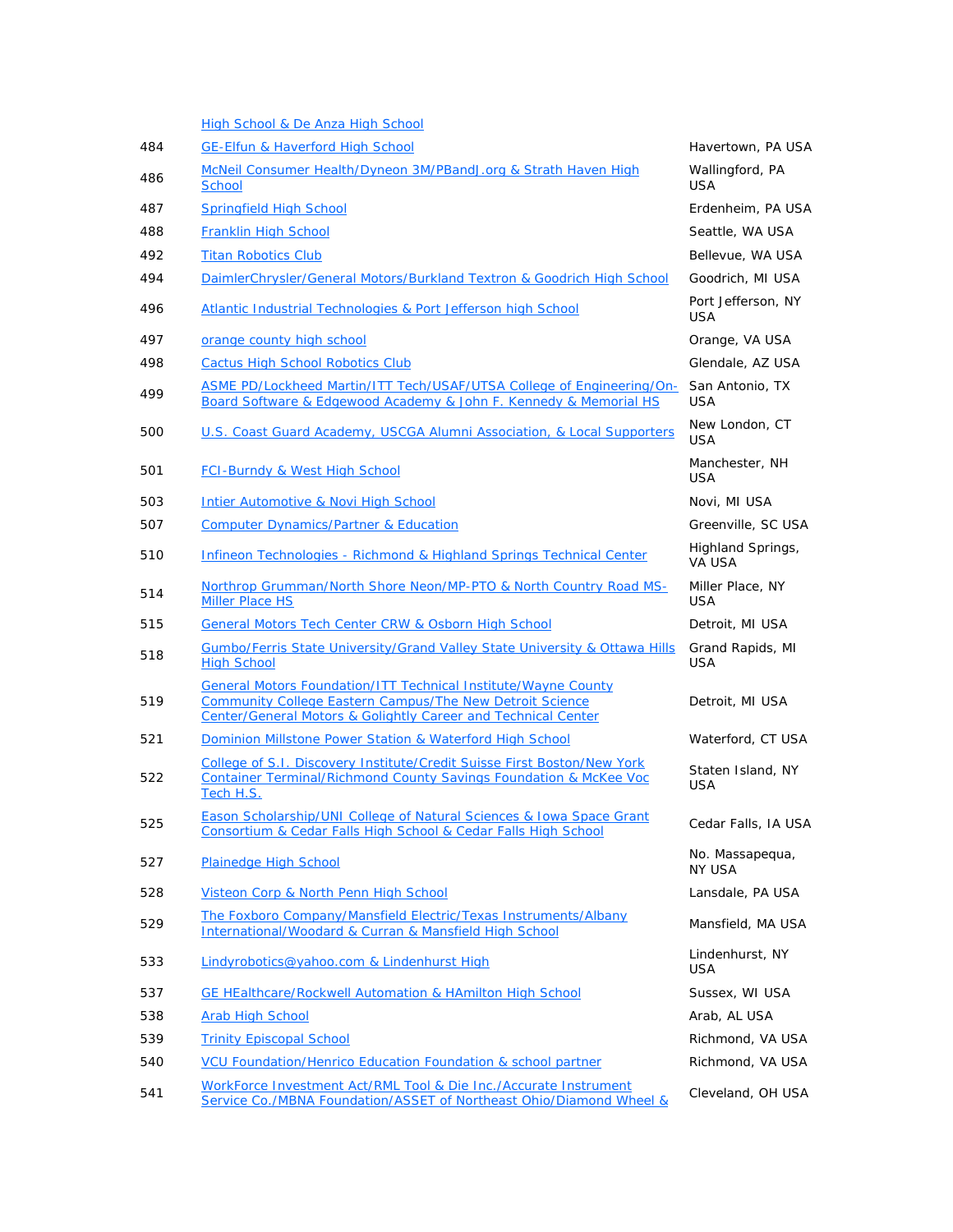|     | Fabricating Inc. & HighSchool                                                                                                               |                                    |
|-----|---------------------------------------------------------------------------------------------------------------------------------------------|------------------------------------|
| 545 | <b>Island Trees High School</b>                                                                                                             | Levittown, NY USA                  |
| 546 | UTC Sikorsky & Bullard Havens Regional Vocational Technical School &<br><b>Amity Regional School District 5</b>                             | Woodbridge, CT<br><b>USA</b>       |
| 547 | <b>F.E.A.R. Foundation &amp; Lincoln County High School</b>                                                                                 | Fayetteville, TN<br><b>USA</b>     |
| 548 | Robert Bosch Corporation/Robert Bosch Corporation & Northville High<br>School & Northville High School                                      | Northville, MI USA                 |
| 549 | <b>Leominster High School</b>                                                                                                               | Leominster, MA<br><b>USA</b>       |
| 550 | <b>WCTS Knights</b>                                                                                                                         | Washington, NJ<br><b>USA</b>       |
| 554 | <b>Highlands High School</b>                                                                                                                | Ft. Thomas, KY<br><b>USA</b>       |
| 555 | Falstrom Company/Pfizer/McMullen Foundation & Montclair High School                                                                         | Montclair, NJ USA                  |
| 557 | Clips and Clamps Industries & Cooley High School                                                                                            | Detroit, MI USA                    |
| 558 | Yale University & H.R.Career H.S.                                                                                                           | New Haven, CT<br><b>USA</b>        |
| 562 | Montachusett Regional Vocational Technical School & Oakmont Regional<br><b>High School</b>                                                  | Fitchburg, MA USA                  |
| 563 | Drexel University/McNeil Consumer & Specialty Pharmaceuticals/IBEW Local<br>98 & School                                                     | Phila, PA USA                      |
| 564 | Brookhaven National Lab & Longwood CSD                                                                                                      | Middle Island, NY<br><b>USA</b>    |
| 566 | <b>MCSD Foundation/Citi Bank &amp; Middle Country Central Schools District</b>                                                              | Selden, NY USA                     |
| 568 | AREA/BP/CIRI & Dimond High                                                                                                                  | Anchorage, AK USA                  |
| 570 | <b>Photocircuits &amp; School</b>                                                                                                           | Glen Cove, NY USA                  |
| 571 | UTC Otis Service Center/Coherent DEOS/Design Innovation, Inc./Truebro,<br>Inc./Advo, Inc. & The Loomis Chaffee School & Windsor High School | Windsor, CT USA                    |
| 573 | <b>Brother Rice High School &amp; Marian High School</b>                                                                                    | Bloomfield Hills, MI<br><b>USA</b> |
| 578 | <b>Gleason Works &amp; Fairport High School</b>                                                                                             | Fairport, NY USA                   |
| 580 | IMS Metals. INC. & Campbell Hall                                                                                                            | North Hollywood,<br>CA USA         |
| 581 | United Defense LP & San Jose High Academy                                                                                                   | San Jose, CA USA                   |
| 582 | <b>William M Raines High School</b>                                                                                                         | Jacksonville, FL<br><b>USA</b>     |
| 585 | NASA/Northrop Grumman Corporation & Tehachapi High School                                                                                   | Tehachapi, CA USA                  |
| 587 | Longwood University/Marshall Brain's How Stuff Works/AW-NC & Orange<br>High School & Cedar Ridge High School                                | Hillsborough, NC<br><b>USA</b>     |
| 588 | CIS & Teacher                                                                                                                               | Jacksonville, FL<br><b>USA</b>     |
| 589 | <b>Charles Dunn &amp; Crescenta Valley</b>                                                                                                  | La Crescenta, CA<br><b>USA</b>     |
| 590 | MBCI NASA ERC/Chahta Enterprise & Occupational Training Center &<br><b>Choctaw Central High School</b>                                      | Choctaw, MS USA                    |
| 596 | Mitsubishi Electric Research Lab/Zymark/EMC & Hopkinton High School                                                                         | Hopkinton, MA USA                  |
| 597 | <b>Gue Sol Services &amp; Foshay Learning Center</b>                                                                                        | Los Angeles, CA<br><b>USA</b>      |
| 598 | H & R Machining/Matt Sweeney Special Effects/C & M Relocation & William                                                                     | Woodland Hills, CA                 |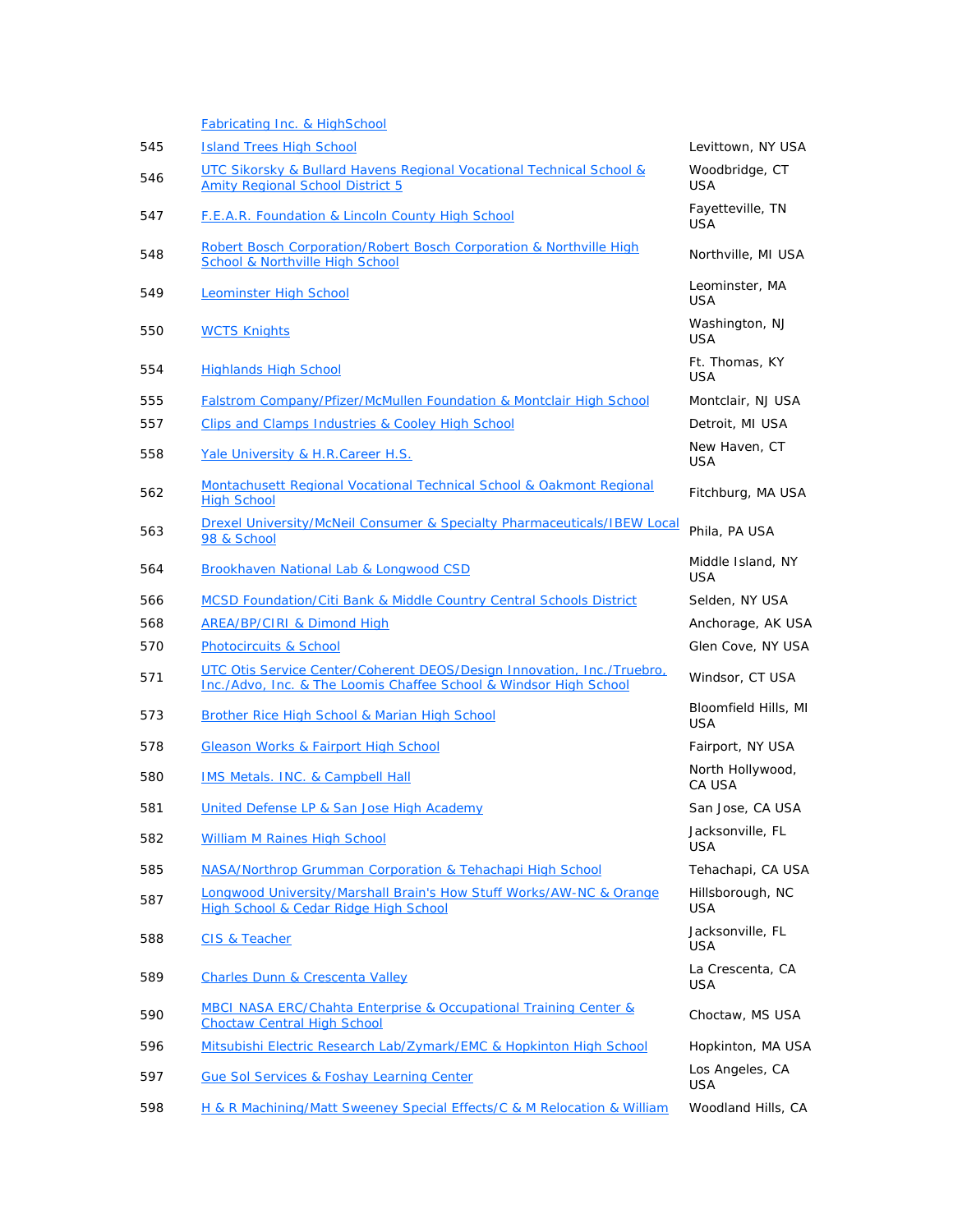|     | Howard Taft & William Howard Taft & William Howard Taft & William<br><b>Howard Taft &amp; William Howard Taft</b>                                                                             | <b>USA</b>                        |
|-----|-----------------------------------------------------------------------------------------------------------------------------------------------------------------------------------------------|-----------------------------------|
| 599 | California State University, Northridge/Delta Tau Data Systems & Granada<br><b>Hills Charter High School</b>                                                                                  | Granada Hills, CA<br><b>USA</b>   |
| 600 | AREVA/AREVA & E.C. Glass High School & Heritage High School                                                                                                                                   | Lynchburg, VA USA                 |
| 602 | Diversified Educational Systems/Sharon Ferrier & Monroe Technology<br>Center                                                                                                                  | Leesburg, VA USA                  |
| 610 | Teranet/Knoch Manufacturing Ltd./DuPont Liquid Packaging<br>Systems/Loblaw Companies Ltd./The Bank of Nova Scotia/EllisDon<br><b>Construction &amp; Crescent School</b>                       | Toronto, ON<br>Canada             |
| 611 | <b>Langley High School</b>                                                                                                                                                                    | Mclean, VA USA                    |
| 612 | Klingbeil Capital Mgmt & Chantilly Academy                                                                                                                                                    | Chantilly, VA USA                 |
| 613 | Franklin High School                                                                                                                                                                          | Somerset, NJ USA                  |
| 614 | <b>Hayfield Secondary School</b>                                                                                                                                                              | Alexandria, VA USA                |
| 616 | International Paper Corp/Old Dominion Electric Cooperative & Southampton<br>Technical Career Center & Southampton Technical Career Center                                                     | Courtland, VA USA                 |
| 617 | Norvell Signs/Virginia Business Education Partnership/West End Machine &<br>Welding, Inc. & Highland Springs High School                                                                      | Highland Springs,<br>VA USA       |
| 618 | KML Technology Inc./KML Technology Inc & Edison Fareira High School                                                                                                                           | Philadelphia, PA<br><b>USA</b>    |
| 619 | Jagtiani & Guttag & Charlottesville Albemarle Schools                                                                                                                                         | Charlottesville, VA<br><b>USA</b> |
| 620 | CACI/ALLTECH/Dynalectric/Raytheon & School Sponsor & Mentor                                                                                                                                   | Vienna, VA USA                    |
| 623 | Lockheed Martin/PEC Solutions/Telford Technologies/Raytheon & Oakton<br><b>High School</b>                                                                                                    | Vienna, VA USA                    |
| 624 | BP Americas/Oceaneering & Cinco Ranch High School                                                                                                                                             | Katy, TX USA                      |
| 634 | NTMA & Van Nuys High School                                                                                                                                                                   | Van Nuys, CA USA                  |
| 637 | Marotta Scientific Controls, Inc. & Montville Township High School                                                                                                                            | Montville, NJ USA                 |
| 638 | Dupont, Clover Hill HS and Chesterfield County                                                                                                                                                | Midlothian, VA USA                |
| 639 | Borg Warner/Cornell University & Ithaca High School                                                                                                                                           | Ithaca, NY USA                    |
| 640 | Con Edison & Thomas Edison H.S.                                                                                                                                                               | Jamaica, NY USA                   |
| 647 | Test and Experimentation Services Company (TESCO)/US Army Operational<br>Test Command (OTC) & Shoemaker High School & Killeen Independent<br><b>School District &amp; Robert M. Shoemaker</b> | Killeen, TX USA                   |
| 648 | <u>John Deere/Ken-Tronics/SME &amp; Sherrard IL HS &amp; Davenport IA West HS</u>                                                                                                             | Sherrard, IL USA                  |
| 649 | Saratoga High School                                                                                                                                                                          | Saratoga, CA USA                  |
| 650 | Hella Electronics Corporation/Wabash Valley College IECC & Clay City High<br>School & Cisne (North Wayne) High School & Louisville (North Clay) High<br><b>School &amp; Flora High School</b> | Flora, IL USA                     |
| 651 | <b>Schuylkill Technology Centers</b>                                                                                                                                                          | Mar Lin, PA USA                   |
| 653 | <b>ITT Technological Institute &amp; Edison High School</b>                                                                                                                                   | San Antonio, TX<br>USA            |
| 660 | Celerity/Celerity & Stony Point & Round Rock & Round Rock                                                                                                                                     | Round Rock, TX<br>USA             |
| 662 | LSI Logic/Chapel Hills Mall & Academy School District 20                                                                                                                                      | Colorado Springs,<br>CO USA       |
| 663 | <b>UMass Lowell &amp; Whitinsville Christian</b>                                                                                                                                              | Whitinsville, MA<br><b>USA</b>    |
| 665 | Disney/Orlando Science Center/Lockheed Martin & Oak Ridge HS Drafting<br><b>Teacher</b>                                                                                                       | Orlando, FL USA                   |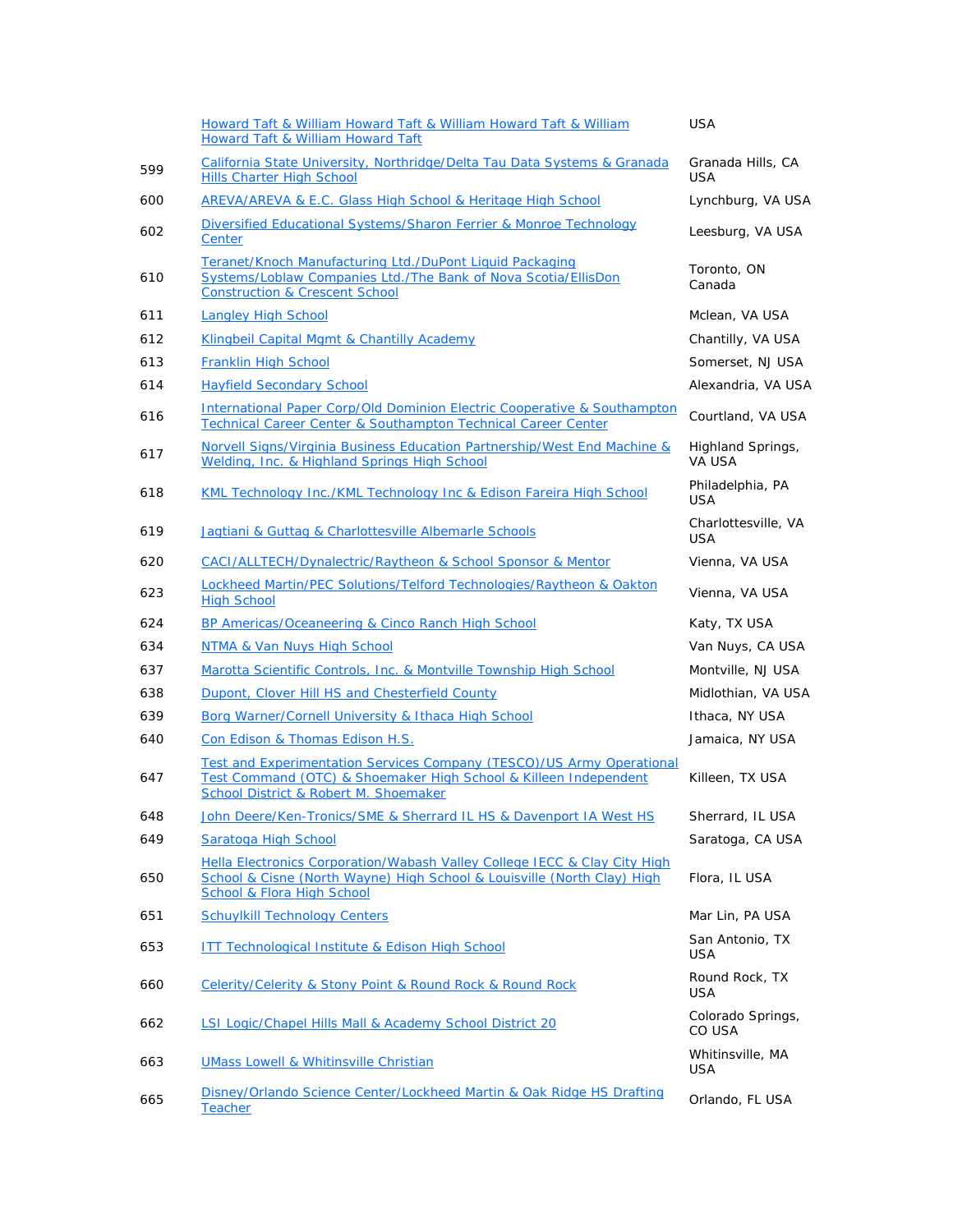| 668 | <b>Pioneer High School</b>                                                                                                                                                                                                       | San Jose, CA USA                  |
|-----|----------------------------------------------------------------------------------------------------------------------------------------------------------------------------------------------------------------------------------|-----------------------------------|
| 670 | Mustang Robotics - HRT & Homestead High School                                                                                                                                                                                   | Cupertino, CA USA                 |
| 675 | <b>Technology HS</b>                                                                                                                                                                                                             | Rohnert Park, CA<br><b>USA</b>    |
| 677 | <u>The Ohio state University/American Electric Power &amp; Columbus School for</u><br>Girls                                                                                                                                      | Columbus, OH USA                  |
| 686 | NASA Goddard Space Flight Center/New London Precision Instruments,<br>Inc./Hughes Network System/The Kinna Family/Samuel Specialty<br>Metals/Black and Decker Outlet of Hagerstown & Linganore High School                       | Frederick, MD USA                 |
| 687 | California Academy of Mathematics and Science                                                                                                                                                                                    | Carson, CA USA                    |
| 691 | HR Textron/Numatics Engineering/Jet Propulsion Laboratory/Honda R&D &<br><b>Hart High School</b>                                                                                                                                 | Newhall, CA USA                   |
| 692 | St. Francis High School                                                                                                                                                                                                          | Sacramento, CA<br>USA             |
| 694 | Con Edison/Cox & Company/Yvette and Larry Gralla/Stuyvesant High<br>School Alumni Association/Stuyvesant High School Parents Association &<br>Stuyvesant High School & Stuyvesant High School & Stuyvesant High<br><b>School</b> | New York, NY USA                  |
| 695 | <b>Beachwood Highschool</b>                                                                                                                                                                                                      | Beachwood, OH<br>USA              |
| 696 | <b>Clark Magnet</b>                                                                                                                                                                                                              | La Crescenta, CA<br><b>USA</b>    |
| 697 | <b>Immaculate Heart High School</b>                                                                                                                                                                                              | Los Angeles, CA<br><b>USA</b>     |
| 698 | Microchip & Hamilton HS                                                                                                                                                                                                          | Chandler, AZ USA                  |
| 701 | <b>Goodrich Corporation/UC Davis &amp; Vanden High School</b>                                                                                                                                                                    | Fairfield, CA USA                 |
| 702 | Raytheon/Fold-A-Goal & Culver City High School                                                                                                                                                                                   | Culver City, CA<br><b>USA</b>     |
| 703 | Delphi & Saginaw Career Complex                                                                                                                                                                                                  | Saginaw, MI USA                   |
| 706 | Price Engineering/Price Engineering & Arrowhead High School                                                                                                                                                                      | Hartland, WI USA                  |
| 708 | Motorola/Immunicon & Hatboro-Horsham High School & Upper Moreland<br><b>High School</b>                                                                                                                                          | Horsham, PA USA                   |
| 709 | <b>The Agnes Irwin School</b>                                                                                                                                                                                                    | Rosemont, PA USA                  |
| 710 | Apex Machines & Pine Crest School & Pine Crest School & Westminster<br>Academy                                                                                                                                                   | Fort Lauderdale, FL<br><b>USA</b> |
| 711 | CityGroup/Polytechnic Universty, partner & Paul Robeson High School                                                                                                                                                              | Brooklyn, NY USA                  |
| 714 | Mercedes-Benz & Technology High School & 21st Century                                                                                                                                                                            | Newark, NJ USA                    |
| 716 | BD/21st Century Fund/C. A. Lindell/Specialty Minerals & Housatonic HS                                                                                                                                                            | Falls Village, CT<br><b>USA</b>   |
| 743 | IBM & Evander Childs High School                                                                                                                                                                                                 | Bronx, NY USA                     |
| 751 | <b>Woodside Priory</b>                                                                                                                                                                                                           | Portola Valley, CA<br><b>USA</b>  |
| 752 | ADP & newark public schools                                                                                                                                                                                                      | Newark, NJ USA                    |
| 753 | Outback Manufacturing/Bend Research & Mountain View High School                                                                                                                                                                  | Bend, OR USA                      |
| 754 | USCG/Ansul Inc/KSU Industries/MMC/NWTC/USCG & Menominee HS &<br>Peshtigo High School & Marinette HS                                                                                                                              | Marinette, WI USA                 |
| 758 | ArvinMeritor & Blenheim District High School                                                                                                                                                                                     | Blenheim, ON<br>Canada            |
| 759 | Microsoft Research/ARM/Metapurple/Huntsman/Envirobods Ltd/CADSoft &<br><b>Hills Road Sixth Form College</b>                                                                                                                      | Cambridge, UK GB                  |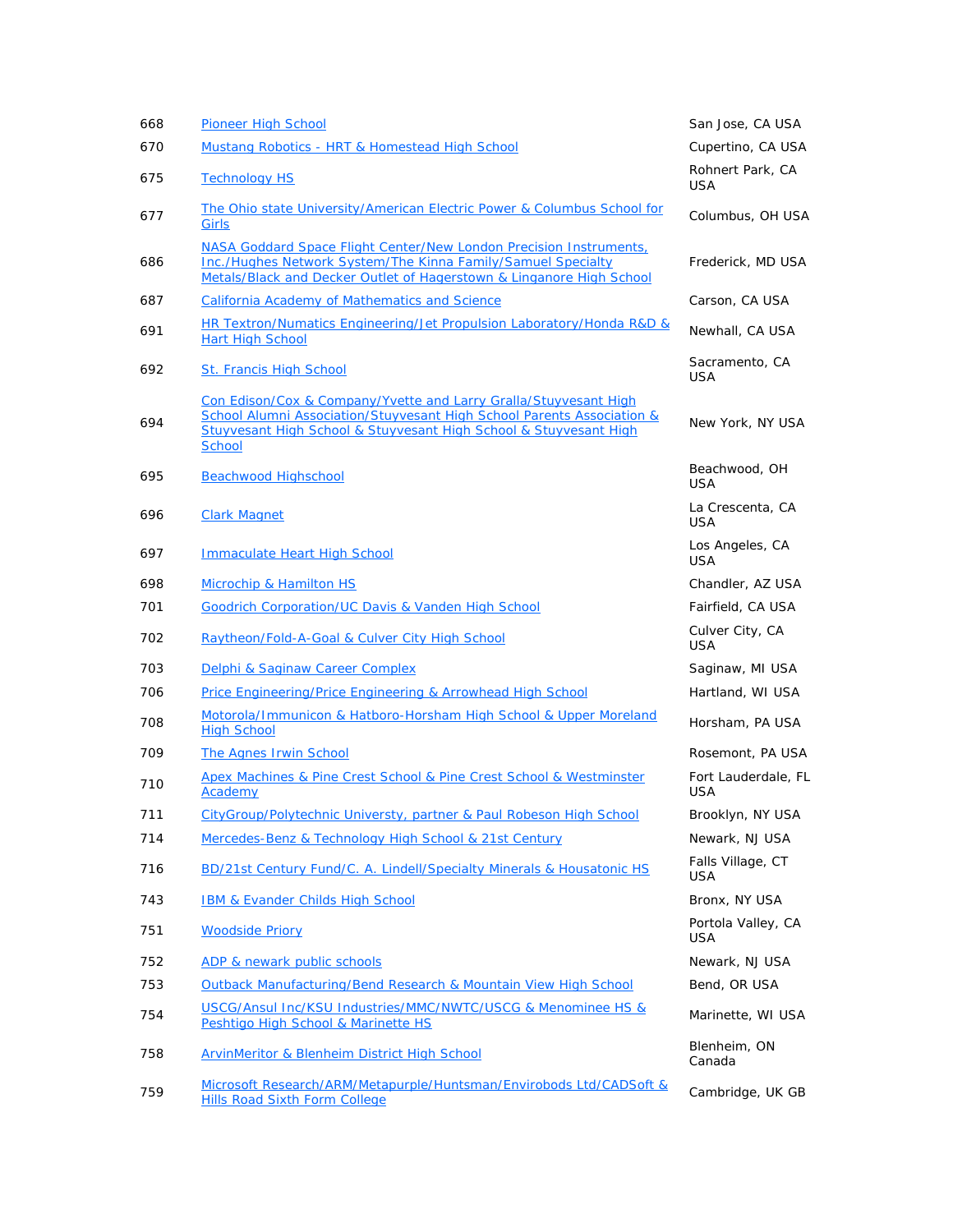| 764 | South Dakota Space Grant Consortium & Sturgis Brown High School                                                                                                                                          | Sturgis, SD USA                  |
|-----|----------------------------------------------------------------------------------------------------------------------------------------------------------------------------------------------------------|----------------------------------|
| 766 | Menlo Atherton High School                                                                                                                                                                               | Menlo-atherton, CA<br><b>USA</b> |
| 768 | NASA - GSFC/Fred Needel Inc. & High School                                                                                                                                                               | Baltimore, MD USA                |
| 769 | <b>ITT TEch, technical trade school &amp; Landstown HS</b>                                                                                                                                               | Virginia Beach, VA<br>USA        |
| 771 | Parents' and Friends' Association & St. Mildreds Lightbourn School                                                                                                                                       | Oakville, ON<br>Canada           |
| 772 | General Motors of Canada Ltd & Sandwich Secondary School                                                                                                                                                 | Lasalle, ON Canada               |
| 773 | Siemens VDO & Kingsville District High School                                                                                                                                                            | Kingsville, ON<br>Canada         |
| 776 | Anchor Lamina Inc & St. Anne High School                                                                                                                                                                 | Tecumseh, ON<br>Canada           |
| 781 | Bruce Power & Kincardine District Secondary School                                                                                                                                                       | Kincardine, ON<br>Canada         |
| 782 | PKT Development Inc/University of Hartford & the Watkinson School                                                                                                                                        | Hartford, CT USA                 |
| 783 | <b>Sir Oliver Mowat</b>                                                                                                                                                                                  | Toronto, ON<br>Canada            |
| 801 | NASA/Lockheed Martin Space Systems Company/United Space<br>Alliance/NASA & Merritt Island High School                                                                                                    | Merritt Island, FL<br><b>USA</b> |
| 803 | Trident Technical College & Hanahan High School                                                                                                                                                          | Hanahan, SC USA                  |
| 804 | Duke Energy & Applied Technology Center                                                                                                                                                                  | Rock Hill, SC USA                |
| 806 | <b>Xaverian High School</b>                                                                                                                                                                              | Brooklyn, NY USA                 |
| 807 | Macro Industries/NASA-MSFC/US Army/BAE Systems & New Century<br><b>Technology High School</b>                                                                                                            | Huntsville, AL USA               |
| 808 | <b>Alliance High School</b>                                                                                                                                                                              | Alliance, OH USA                 |
| 809 | <b>Cheney Vocational Technical School</b>                                                                                                                                                                | Manchester, CT<br><b>USA</b>     |
| 810 | KeySpan Energy/Reuters/A&E Auto Filter/Cubitek, Inc./Precision Stone,<br><b>Inc./National Science Industries/Smithtown Rotary Club/Anorad Corporation</b><br>& Smithtown High School                     | Smithtown, NY<br><b>USA</b>      |
| 811 | <b>Bishop Guertin High School</b>                                                                                                                                                                        | Nashua, NH USA                   |
| 812 | University of California, San Diego/General Motors/Cal-(IT)2/The Preuss<br>Foundation Inc./Space and Naval Warfare Systems Center San                                                                    | San Diego, CA USA                |
|     | Diego/RoboDesign International Incorporated/J D Machine Tech & The<br><b>Preuss School UCSD</b>                                                                                                          |                                  |
| 814 | <b>New Technology High School</b>                                                                                                                                                                        | Napa, CA USA                     |
| 815 | Allen Park & St Frances Cabrini High Schools Visteon UAW ITT Technical<br>Institute                                                                                                                      | Allen Park, MI USA               |
| 816 | <b>BCIT Foundation &amp; Burlington County Institute of Technology</b>                                                                                                                                   | Westampton, NJ<br>USA            |
| 818 | <b>Warren Schools</b>                                                                                                                                                                                    | Warren, MI USA                   |
| 820 | Professional Engineers Ontario - North Toronto Chapter/O'Connor MacLeod<br>Hanna/Dundee Precious Metal/IISNet Networks/MD Robotics/Toronto<br>District School Board & North Toronto Collegiate Institute | Toronto, ON<br>Canada            |
| 824 | University of Washington & Roosevelt High School                                                                                                                                                         | Seattle, WA USA                  |
| 827 | California School for the Deaf                                                                                                                                                                           | Fremont, CA USA                  |
| 829 | Proportion Air Corporation/Rolls-Royce Corporation & Walker Career Center                                                                                                                                | Indianapolis, IN<br><b>USA</b>   |
| 830 | AVL North America, Inc./University of Michigan/AVL North America INC &                                                                                                                                   | Ann Arbor, MI USA                |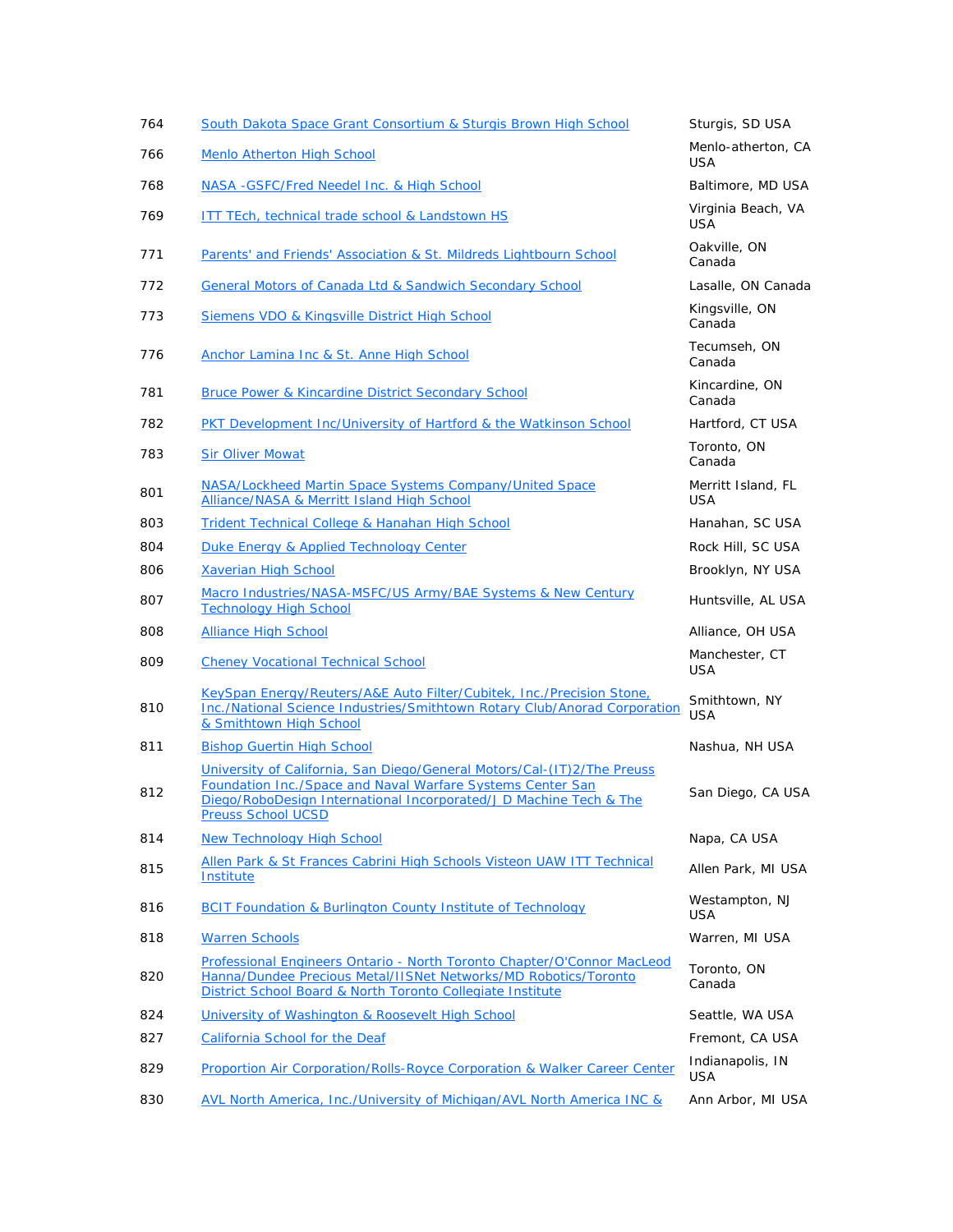|     | <b>Huron High School</b>                                                                                                                                              |                                 |
|-----|-----------------------------------------------------------------------------------------------------------------------------------------------------------------------|---------------------------------|
| 832 | <b>Roswell High School</b>                                                                                                                                            | Roswell, GA USA                 |
| 833 | <b>Hawaii Preparatory Academy</b>                                                                                                                                     | Kamuela, HI USA                 |
| 834 | Lutron Electronics & Southern Lehigh High School                                                                                                                      | Center Valley, PA<br><b>USA</b> |
| 835 | <b>Detroit Country Day School</b>                                                                                                                                     | Beverly Hills, MI<br><b>USA</b> |
| 836 | NASA Goddard Space Flight Center/The Patuxent Partnership/BAE<br>Systems/St. Mary's County Public Schools & Dr. James A. Forrest Career &<br><b>Technology Center</b> | Leonardtown, MD<br>USA          |
| 837 | <b>JF Webb HS</b>                                                                                                                                                     | Oxford, NC USA                  |
| 839 | Hamilton Sundstrand/Hartford Steam Boiler/Berkshire Power/Raytheon &<br><b>Agawam HS</b>                                                                              | Agawam, MA USA                  |
| 840 | SRI International/Jim Minkey Remax Today & Aragon High School                                                                                                         | San Mateo, CA USA               |
| 842 | Intel/Phelps-Dodge/Wells-Fargo/Honeywell & Carl Hayden                                                                                                                | Phoenix, AZ USA                 |
| 843 | <b>WOSS Tech</b>                                                                                                                                                      | Oakville, ON<br>Canada          |
| 845 | <b>Accu-Tech &amp; Pendleton High School</b>                                                                                                                          | Pendleton, SC USA               |
| 846 | DP Product, Inc/Microsoft Corporation & Lynbrook High School                                                                                                          | San Jose, CA USA                |
| 847 | Hewlett Packard Company/Oregon NASA Space Grant Consortium &<br>Philomath High School                                                                                 | Philomath, OR USA               |
| 848 | <b>Rolling Hills Prep School</b>                                                                                                                                      | Palos Verdes<br>Estates, CA USA |
| 851 | <b>JT Academy</b>                                                                                                                                                     | Torrance, CA USA                |
| 852 | <b>The Athenian School</b>                                                                                                                                            | Danville, CA USA                |
| 854 | Toronto District School Board & Martingrove Collegiate Institute                                                                                                      | Toronto, ON<br>Canada           |
| 857 | DaimlerChrysler Corporation & Houghton High School                                                                                                                    | Houghton, MI USA                |
| 858 | Delphi & Wyoming School                                                                                                                                               | Wyoming, MI USA                 |
| 859 | West Virginia University & Morgantown High School                                                                                                                     | Morgantown, WV<br><b>USA</b>    |
| 862 | <b>Visteon &amp; Canton High School</b>                                                                                                                               | Canton, MI USA                  |
| 865 | Western Tech.                                                                                                                                                         | Toronto, ON<br>Canada           |
| 867 | LA County Regional Occupational Program & Arcadia High School & Arcadia<br><b>Unified School District</b>                                                             | Arcadia, CA USA                 |
| 868 | <b>Carmel High School</b>                                                                                                                                             | Carmel, IN USA                  |
| 869 | <b>Cordis Corporation &amp; Middlesex High School</b>                                                                                                                 | Middlesex, NJ USA               |
| 870 | Miller Environmental Group/SeaTow Services International/RJN Tool &<br>Automation/FESTO Corp/4Artistry.com & Southold High School                                     | Southold, NY USA                |
| 871 | <b>West Islip High School</b>                                                                                                                                         | West Islip, NY USA              |
| 872 | Columbus State Community College/Corporate/American Electric Power &<br>Marion-Franklin & Columbus Public Schools & Columbus Public Schools                           | Columbus, OH USA                |
| 874 | <b>Alexander Public School</b>                                                                                                                                        | Alexander, ND USA               |
| 876 | University Of North Dakota Engineering & Northwood and Hatton Schools                                                                                                 | Northwood, ND<br><b>USA</b>     |
| 877 | <b>Cando High School</b>                                                                                                                                              | Cando, ND USA                   |
| 878 | <b>Rugby High School</b>                                                                                                                                              | Rugby, ND USA                   |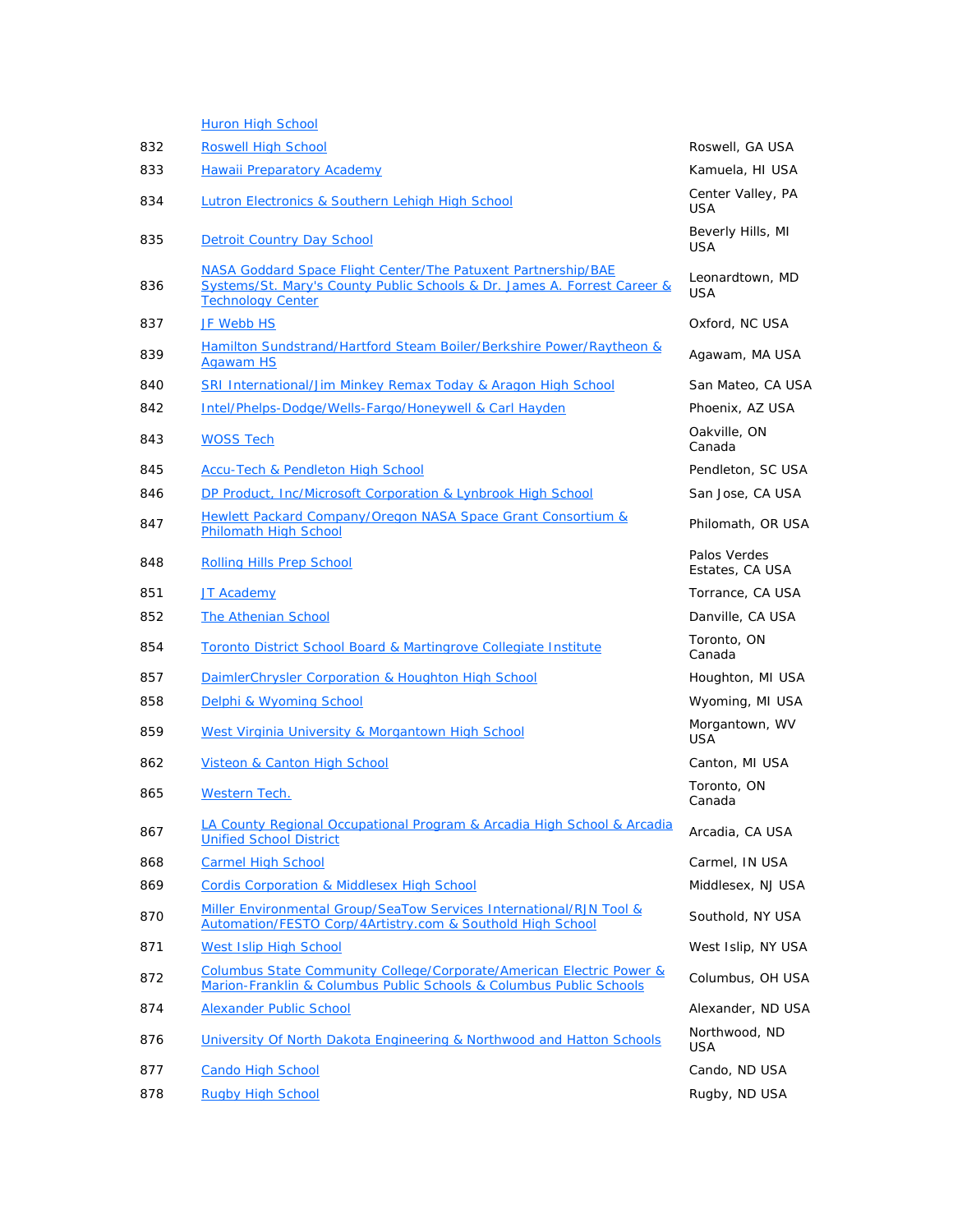| 880 | <b>Fairmount Public School</b>                                                                                                                                                                                                             | Fairmount, ND USA               |
|-----|--------------------------------------------------------------------------------------------------------------------------------------------------------------------------------------------------------------------------------------------|---------------------------------|
| 883 | Cleveland Central Catholic H.S & Cleveland Central Catholic H.S.                                                                                                                                                                           | Cleveland, OH USA               |
| 884 | <b>Malverne High School</b>                                                                                                                                                                                                                | Malverne, NY USA                |
| 885 | J D Properties/Mascoma Savings Bank/Randolph VT Rotary/The David<br>Crawford School of Engineering at Norwich University/Advanced<br>Animation/Randolph VT Rotary/Bethel VT Rotary & Randolph Union & South<br><b>Royalton High School</b> | Randolph, VT USA                |
| 886 | Toronto District School Board & Westview Centennial Secondary School                                                                                                                                                                       | North York, ON<br>Canada        |
| 888 | <b>NASA -GSFC &amp; Glenelg</b>                                                                                                                                                                                                            | Glenelg, MD USA                 |
| 891 | <b>Syracuse Research Corporation/Syracuse Research Corporation &amp; Central</b><br><b>Technical Vocational Center</b>                                                                                                                     | Syracuse, NY USA                |
| 892 | American Electric Power/SAVvy Engineering LLC & Canal Winchester High<br><b>School</b>                                                                                                                                                     | Canal Winchester,<br>OH USA     |
| 894 | Delphi & Flint-Powers Catholic High School                                                                                                                                                                                                 | Flint, MI USA                   |
| 896 | <b>Central High School</b>                                                                                                                                                                                                                 | Newark, NJ USA                  |
| 900 | NC school of Science and Math                                                                                                                                                                                                              | Durham, NC USA                  |
| 903 | <b>NASA &amp; Chadsey High School</b>                                                                                                                                                                                                      | Detroit, MI USA                 |
| 904 | Gill Industries/GM - Grand Rapids Metal Center & Creston High School                                                                                                                                                                       | Grand Rapids, MI<br>USA         |
| 905 | Platt Tech Parent Faculty Organization & Platt Technical High School                                                                                                                                                                       | Milford, CT USA                 |
| 906 | <b>Rolla Regional Robotics Team</b>                                                                                                                                                                                                        | Rolla, MO USA                   |
| 907 | Toronto District School Board & East York C.I.                                                                                                                                                                                             | Toronto, ON<br>Canada           |
| 909 | Lawrence Robotics Team/Kansas Space Grant Consortium & Lawrence High<br><b>School</b>                                                                                                                                                      | Lawrence, KS USA                |
| 910 | Decoma SVE & Bishop Foley & Bishop Foley & Bishop Foley                                                                                                                                                                                    | Madison Heights,<br>MI USA      |
| 913 | <b>School</b>                                                                                                                                                                                                                              | Toronto, ON<br>Canada           |
| 919 | Toronto District School Board & Harbord C.I.                                                                                                                                                                                               | Toronto, ON<br>Canada           |
| 922 | Lamar Bruni Vergara Trust/AEP / SONY Corp./Instituto Tecnologico De<br>Nuevo Laredo, MX & United High Engineering and Tech. Magnet School                                                                                                  | Laredo, TX USA                  |
| 926 | Cisco Systems/GlaxoSmithKline/ASME & Broughton HS                                                                                                                                                                                          | Raleigh, NC USA                 |
| 928 | National Academy of Sciences & Benjamin Banneker High School                                                                                                                                                                               | Washington, DC<br>USA           |
| 930 | Mukwonago High School                                                                                                                                                                                                                      | Mukwonago, WI<br>USA            |
| 931 | Emerson/Ranken Technical College/Tuell Tool & St. Louis Public Schools                                                                                                                                                                     | St. Louis, MO USA               |
| 932 | AEP/Aviation Engineering/NASA & Tulsa Memorial High School                                                                                                                                                                                 | Tulsa, OK USA                   |
| 933 | Hamilton Sundstrand/IEEE & Christian Life High Schools                                                                                                                                                                                     | Rockford, IL USA                |
| 935 | Kansas Space Grant Consortium/Higgs Technical Consulting/Society of<br>Manufacturing Engineers/Norcraft Companies/Papa Johns/TEC Weld<br>Automation, Inc./NASA/Airbus & Newton High School                                                 | Newton, KS USA                  |
| 937 | Kansas Space Grant Consortium/NASAKansas Space Grant<br>Consortium/General Electric Transportation & Shawnee Mission North &<br>Public School & Public School                                                                              | Overland Park, KS<br><b>USA</b> |
| 938 | NASA/Zaxsoft Enterprises/Holiday Resorts/AquaTerra/Turley & Central High<br><b>School &amp; Central High School</b>                                                                                                                        | Richmond, KS USA                |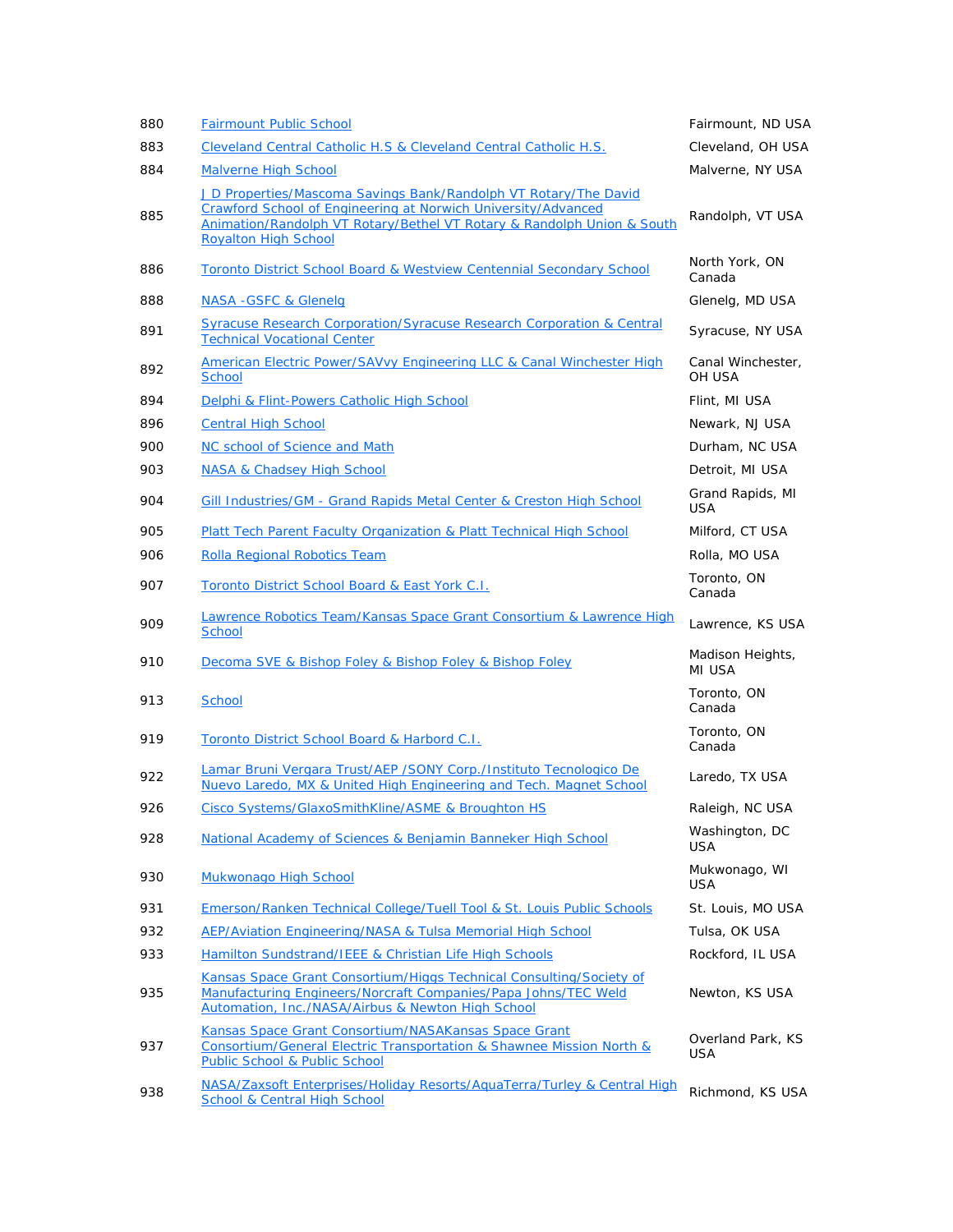| 939 | <b>SDSU/SDSU &amp; Sisseton HS</b>                                                                                                                                                                                                                                           | Sisseton, SD USA                 |
|-----|------------------------------------------------------------------------------------------------------------------------------------------------------------------------------------------------------------------------------------------------------------------------------|----------------------------------|
| 945 | Universial Studios Florida/Lockheed Martin & Colonial High School &<br><b>Colonial High School</b>                                                                                                                                                                           | Orlando, FL USA                  |
| 948 | <b>Birdwell Machine &amp; Newport High School</b>                                                                                                                                                                                                                            | Bellevue, WA USA                 |
| 949 | Seattle Robotics Society & Bellevue High School                                                                                                                                                                                                                              | Bellevue, WA USA                 |
| 953 | University Nevada Reno & Reno High School                                                                                                                                                                                                                                    | Reno, NV USA                     |
| 955 | Hewlett-Packard / Oregon Space Grant Consortium & Crescent Valley High<br><b>School</b>                                                                                                                                                                                      | Corvallis, OR USA                |
| 956 | <b>Santiam Christian</b>                                                                                                                                                                                                                                                     | Corvallis, OR USA                |
| 957 | west albany high school                                                                                                                                                                                                                                                      | Albany, OR USA                   |
| 961 | <b>Lowry High School &amp; Lowry High School</b>                                                                                                                                                                                                                             | Winnemucca, NV<br><b>USA</b>     |
| 963 | American Electric Power/Battelle/Columbus State Community College &<br><b>Columbus East High School</b>                                                                                                                                                                      | Columbus, OH USA                 |
| 966 | <b>Cleveland Heights High School</b>                                                                                                                                                                                                                                         | Cleveland Heights,<br>OH USA     |
| 967 | Rockwell Collins/Iowa Fluild &Power /Bentley Manufacturing and Machine<br>Shop/Linn-Mar Foundation/Valley Apparel/Cedar Rapids, Institute of<br>Electrical and Electronic Engineering/Tri-State Tours/NASA & Linn-Mar<br><b>Community Schools &amp; Linn-Mar High School</b> | Marion, IA USA                   |
| 968 | Cityware.com & West Covina High School                                                                                                                                                                                                                                       | West Covina, CA<br><b>USA</b>    |
| 970 | NASA Glenn Research Center/Cleveland TechWorks/Cuyahoga Community<br>College & Shaw High School & Robotics Team Instructor                                                                                                                                                   | East Cleveland, OH<br><b>USA</b> |
| 971 | Mtn. View H.S.                                                                                                                                                                                                                                                               | Mountain View, CA<br><b>USA</b>  |
| 972 | Los Gatos High School                                                                                                                                                                                                                                                        | Los Gatos, CA USA                |
| 973 | Cal Poly San Luis Obispo & Atascadero High School Greyhound<br><b>Revolutionary Robotics</b>                                                                                                                                                                                 | Atascadero, CA<br><b>USA</b>     |
| 974 | Mr. and Mrs. Stephen Petty/Gerald Oppenheimer Family Foundation &<br><b>Marymount High School</b>                                                                                                                                                                            | Los Angeles, CA<br><b>USA</b>    |
| 975 | CapTech Ventures/Dominion Power/Federal Mogul/Timmons Group & James<br><b>River High School</b>                                                                                                                                                                              | Midlothian, VA USA               |
| 977 | NITPR, Longwood University/ABB & Halifax County High School                                                                                                                                                                                                                  | South Boston, VA<br><b>USA</b>   |
| 980 | Marcus & Millichap - Los Angeles/SRS Moxie & Delphi Academy &<br>Shuttleworth Academy & Renaissance Academy & Los Angeles Academy of<br>Literacy & the Arts                                                                                                                  | Southern<br>California, CA USA   |
| 981 | HR Textron/Tejon Ranch/TXI Texas Industries/Instrument Society of<br>America & Frazier Mountain High School                                                                                                                                                                  | Lebec, CA USA                    |
| 987 | Golden Nugget & Cimarron-Memorial High School                                                                                                                                                                                                                                | Las Vegas, NV USA                |
| 988 | <b>UNLV &amp; Clark High School</b>                                                                                                                                                                                                                                          | Las Vegas, NV USA                |
| 989 | <b>UNLV &amp; Palo Verde High School</b>                                                                                                                                                                                                                                     | Las Vegas, NV USA                |
| 990 | ADV Technologies Academy & ADV Technologies Academy                                                                                                                                                                                                                          | Las Vegas, NV USA                |
| 991 | Shaffer's Welding Shop/Jake's Handyman Service/Ryan Companies US.<br><b>Incorporated/Tommy Gate Company/Kitchell Contractors &amp; Brophy College</b><br>Preparatory                                                                                                         | Phoenix, AZ USA                  |
| 995 | Mark Keppel High School                                                                                                                                                                                                                                                      | Alhambra, CA USA                 |
| 996 | Casa Grande Union High School                                                                                                                                                                                                                                                | Casa Grande, AZ<br><b>USA</b>    |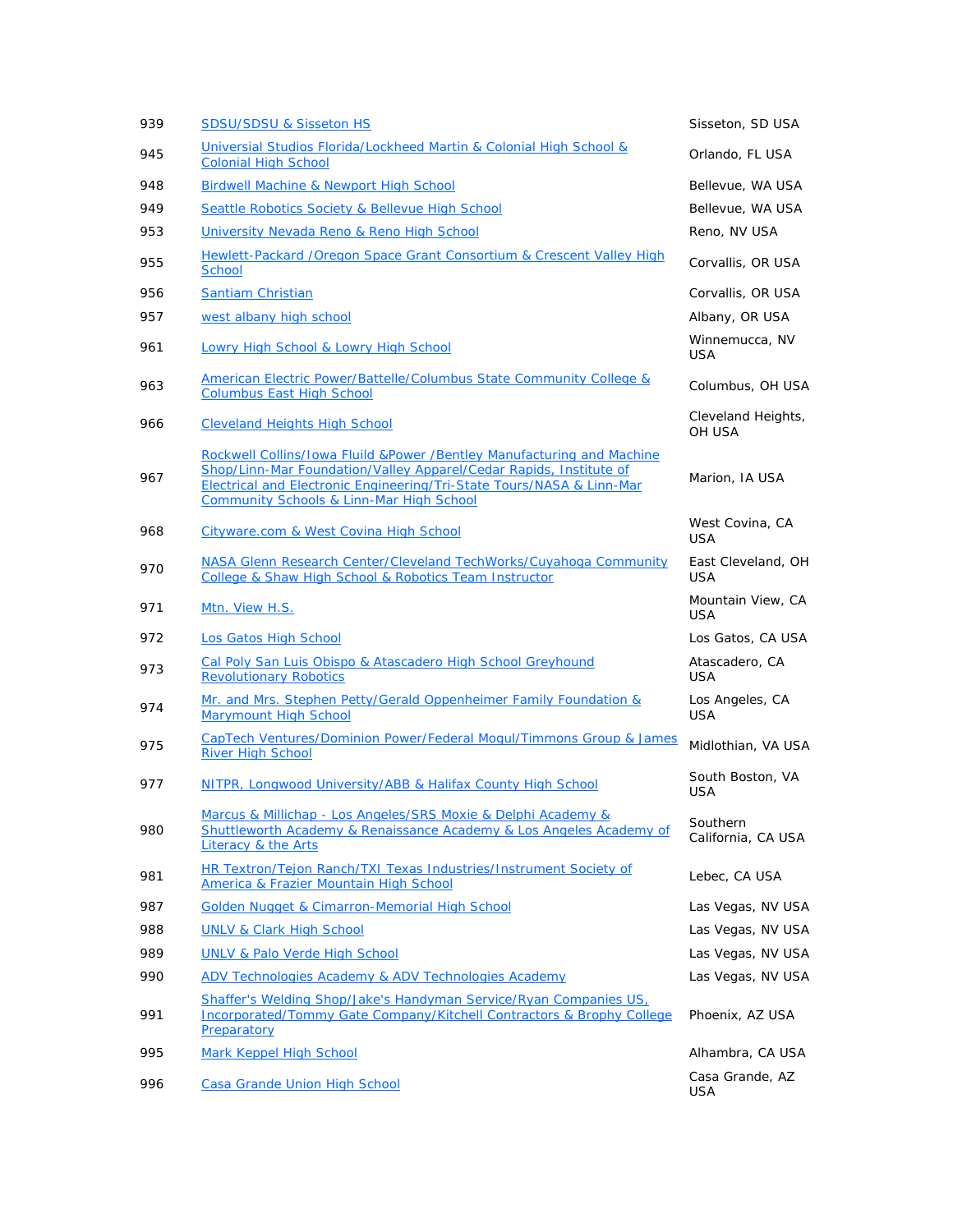| 997  | <b>Corvallis High School</b>                                                                                                                                                                                                     | Corvallis, OR USA              |
|------|----------------------------------------------------------------------------------------------------------------------------------------------------------------------------------------------------------------------------------|--------------------------------|
| 999  | Sikorsky/UTC & Cheshire High School                                                                                                                                                                                              | Cheshire, CT USA               |
| 1000 | <b>Wheeler High School</b>                                                                                                                                                                                                       | Valparaiso, IN USA             |
| 1001 | NASA & Charles F. Brush High School                                                                                                                                                                                              | Lyndhurst, OH USA              |
| 1002 | Georgia Tech/NASA & Wheeler High School                                                                                                                                                                                          | Marietta, GA USA               |
| 1005 | Lewis Pumps/Cee Kay Supply & Chaminade College Preparatory School                                                                                                                                                                | St. Louis, MO USA              |
| 1006 | <b>General Motors of Canada &amp; Port Perry High School</b>                                                                                                                                                                     | Port Perry, ON<br>Canada       |
| 1007 | Pampalon Electric & Shiloh High School & Gwinnett County Public Schools                                                                                                                                                          | Snellville, GA USA             |
| 1008 | <b>Tubular Techniques/American Electric Power/Battelle/Columbus State</b><br><b>Community College/Liebert/Beechwold ACE Hardware/Chipotle &amp; Columbus</b><br>Public Schools & Southeast Career Center & Whetstone High School | Columbus, OH USA               |
| 1009 | ian.bain@tel.tdsb.on.ca                                                                                                                                                                                                          | North York, ON<br>Canada       |
| 1011 | <b>ITT-TECH &amp; Sonoran Science Academy</b>                                                                                                                                                                                    | Tucson, AZ USA                 |
| 1014 | The Ohio State University & Dublin City Schools                                                                                                                                                                                  | Dublin, OH USA                 |
| 1015 | MSC Software/Yazaki North America, Inc. & Pioneer High School                                                                                                                                                                    | Ann Arbor, MI USA              |
| 1016 | <b>Darlington County Schools</b>                                                                                                                                                                                                 | Darlington, SC USA             |
| 1018 | Rolls-Royce Corporation/WaterJet Cutting of Indiana/Rolls Royce & Pike HS<br>Science and Engineering & Pike High School                                                                                                          | Indianapolis, IN<br><b>USA</b> |
| 1019 | <b>Westhampton Beach School District</b>                                                                                                                                                                                         | Westhampton<br>Beach, NY USA   |
| 1020 | Delaware Machinery and Tool Company, Inc. & Ball State University &<br><b>Indiana Academy</b>                                                                                                                                    | Muncie, IN USA                 |
| 1022 | General Electric/American Electric Power & South Side HS                                                                                                                                                                         | Fort Wayne, IN<br><b>USA</b>   |
| 1023 | La-Z-Boy & Bedford High School                                                                                                                                                                                                   | Temperance, MI<br><b>USA</b>   |
| 1024 | <b>Bernard K. McKenzie Career Center</b>                                                                                                                                                                                         | Indianapolis, IN<br><b>USA</b> |
| 1026 | <b>Bank of York &amp; Floyd D. Johnson Technology Center</b>                                                                                                                                                                     | York, SC USA                   |
| 1027 | K and M Electronics/NASA & West Springfield High School                                                                                                                                                                          | West Springfield,<br>MA USA    |
| 1028 | NASA Marshall Space Flight Center & Madison County Career Academy                                                                                                                                                                | Huntsville, AL USA             |
| 1029 | NASA & Belen Jesuit Preparatory School & Our Lady of Lourdes Academy                                                                                                                                                             | Miami, FL USA                  |
| 1031 | San Francisco City College & John O'Connell HS                                                                                                                                                                                   | San Francisco, CA<br>USA       |
| 1033 | <b>Benedictine High School</b>                                                                                                                                                                                                   | Richmond, VA USA               |
| 1034 | <b>South Shore High School</b>                                                                                                                                                                                                   | Chicago, IL USA                |
| 1037 | Ford Motor Company & Stoney Creek and Rochester H.S.                                                                                                                                                                             | Rochester Hills, MI<br>USA     |
| 1038 | P&G/Miami University & Lakota East High School & Butler Technology and<br><b>Career Development Schools</b>                                                                                                                      | Liberty Township,<br>OH USA    |
| 1039 | Seattle Robotics Society & Chief Sealth High School                                                                                                                                                                              | Seattle, WA USA                |
| 1040 | The Paideia School                                                                                                                                                                                                               | Atlanta, GA USA                |
| 1047 | <b>Woodbridge High School</b>                                                                                                                                                                                                    | Irvine, CA USA                 |
| 1048 | National Starch & Chemical Co./NASA & Manville High School & Manville<br><b>High School</b>                                                                                                                                      | Manville, NJ USA               |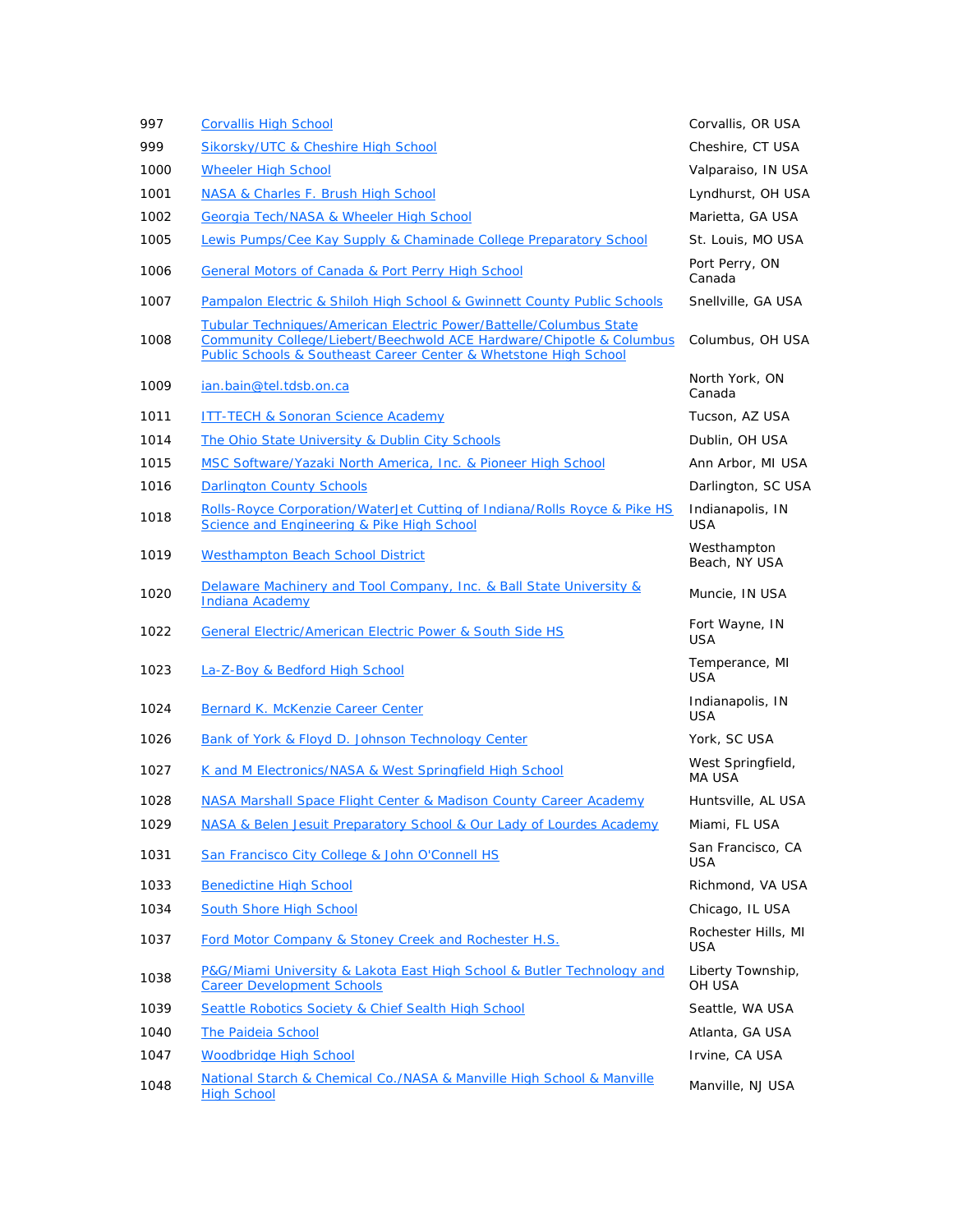| St. Michael's College School & St. Michael's College School                                                                                                                                                                                                           | Toronto, ON<br>Canada            |
|-----------------------------------------------------------------------------------------------------------------------------------------------------------------------------------------------------------------------------------------------------------------------|----------------------------------|
| <b>Marion County Technical Education Center</b>                                                                                                                                                                                                                       | Marion, SC USA                   |
| Chebly Foods/4 Office Automation Ltd/Engineering Faculty - Ottawa<br>University/General Bearing Service Inc./Cognos<br><b>International/Communications Research Centre/Generaal Dynamics</b><br>Canada/Algonquin College/E. K. Purdy Ltd. & Glebe Collegiate Robotics | Ottawa, ON<br>Canada             |
| Hillcrest Motors/Hypnoticblaze.com & Buckingham County High School                                                                                                                                                                                                    | Buckingham, VA<br><b>USA</b>     |
| Thiele Kaolin Company/Sandersville Railroad/Burgess Pigment<br>Company/Imerys/J.M. Huber/Sandersville Technical College & Brentwood<br><b>School</b>                                                                                                                  | Sandersville, GA<br><b>USA</b>   |
| <b>PARKER PNEUTRONICS &amp; Londonderry High School</b>                                                                                                                                                                                                               | Londonderry, NH<br>USA           |
| <b>Disney &amp; Celebration High School</b>                                                                                                                                                                                                                           | Celebration, FL<br><b>USA</b>    |
| <b>Toronto District School Board &amp; MGCI</b>                                                                                                                                                                                                                       | Toronto, ON<br>Canada            |
| Walt Disney World & TECO & PATHS & OHS                                                                                                                                                                                                                                | Kissimmee, FL USA                |
| DeVRY University/Lockheed Martin & Maynard Evans High School                                                                                                                                                                                                          | Orlando, FL USA                  |
| California State University Northridge & Louisville High School                                                                                                                                                                                                       | Woodland Hills, CA<br><b>USA</b> |
| <b>Wolcott High School</b>                                                                                                                                                                                                                                            | Wolcott, CT USA                  |
| Apogee Software, Inc. & The Harker School & The Harker School                                                                                                                                                                                                         | San Jose, CA USA                 |
| <b>Hollis Brookline High School</b>                                                                                                                                                                                                                                   | Hollis, NH USA                   |
| <b>EDC-Southwest Riverside Co./Marine Dynamics/Magnecomp</b><br>Corporation/Boston Scientific/Cosworth Racing, Inc./Southern CA Gas<br>Co./Flashpoint Machine/Crowder Machine & Tool/Chaparral High School<br><b>Education Foundation &amp; Chaparral High School</b> | Temecula, CA USA                 |
| Siemens Westinghouse/Walt Disney World & University High School &<br>Trinity Prep. & Winter Park High School                                                                                                                                                          | Orlando, FL USA                  |
| Suncor/O P G Lambton Generating Station & St Clair Secondary School                                                                                                                                                                                                   | Sarnia, ON Canada                |
| Flexicell, Inc. & Deep Run High School                                                                                                                                                                                                                                | Glen Allen, VA USA               |
| West salem high school                                                                                                                                                                                                                                                | Salem, OR USA                    |
| SPECO Tile & Marble, Inc./Bristol-Myers Squibb & Hightstown High School                                                                                                                                                                                               | Hightstown, NJ<br>USA            |
| <b>Quest Technologies &amp; Hartford Union High School</b>                                                                                                                                                                                                            | Hartford, WI USA                 |
| <b>CapTech Ventures &amp; Collegiate School</b>                                                                                                                                                                                                                       | Richmond, VA USA                 |
| River City Robots/Spur J Estates/NASA & Fort Zumwalt South                                                                                                                                                                                                            | O'fallon, MO USA                 |
| First Piedmont Corporation & Chatham High School                                                                                                                                                                                                                      | Chatham, VA USA                  |
| <b>Jesuit High School</b>                                                                                                                                                                                                                                             | Carmichael, CA<br><b>USA</b>     |
| Lafayette High School                                                                                                                                                                                                                                                 | Wildwood, MO USA                 |
| General Electric (GE)/Photronics, Inc./GoFastRobots/University of<br>Bridgeport & Weston HS & Brookfield HS                                                                                                                                                           | Brookfield, CT USA               |
| Rohm Haas & Algonquin regional                                                                                                                                                                                                                                        | Northboro, MA USA                |
| <b>Surrey High School-NASA</b>                                                                                                                                                                                                                                        | Surrey, ND USA                   |
| American Nuclear Society, Robotics and Remote Systems<br>Division/Westinghouse Savannah River Company/Jim Hanna<br>Sportswear/Rotary Club of Aiken/British Nuclear Fuel/United Defense Harry                                                                          | Aiken, SC USA                    |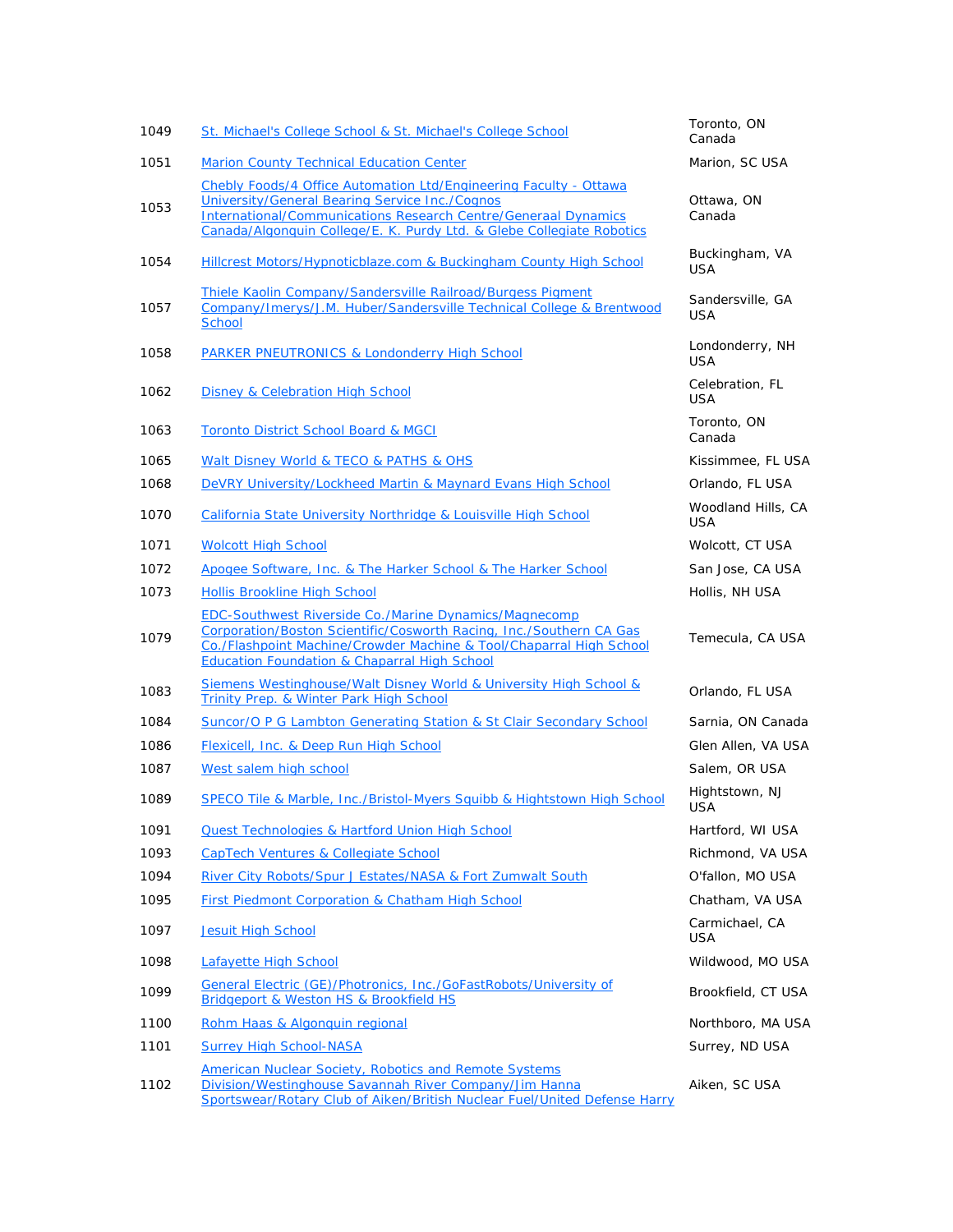|      | Crowe & Aiken High School & Aiken High School Academic Booster Club &<br>Aiken County Career and Technology Center                                                                                                            |                              |
|------|-------------------------------------------------------------------------------------------------------------------------------------------------------------------------------------------------------------------------------|------------------------------|
| 1103 | Tankcraft/Sta-Rite Inc./Continental Plastics Corporation/Kikkoman Foods<br>Inc./MPC/Borg Indak Inc./Carlson Plumbing/Barker Lumber/China Motors<br>and Components & Delavan Darien High School                                | Darien, WI USA               |
| 1104 | Kansas Space Grant Consortium and Axtell High School/OZ Automation &<br><b>Axtell High School</b>                                                                                                                             | Axtell, KS USA               |
| 1108 | <b>Sutherland Family Limited Partnership/Kansas Space Grant</b><br>Consortium/Baehr Foundation & Paola High School                                                                                                            | Paola, KS USA                |
| 1110 | Lockheed Martin Aeronautics Company/Nasa Dryden Flight Research Center<br>& Highland High School                                                                                                                              | Palmdale, CA USA             |
| 1111 | NASA-GSFC/Anteon Corporation/OXKO Corporation/ARINC-<br><b>ATES/Staggerwing Museum/Chaney Enterprises/Chesapeake Protection</b><br>Services/Anne Arundel Tech Council/The Windemere Group & South River<br><b>High School</b> | Edgewater, MD<br><b>USA</b>  |
| 1112 | Timothy Eaton BTI @ Toronto District School Board                                                                                                                                                                             | Toronto, ON<br>Canada        |
| 1113 | temple university                                                                                                                                                                                                             | Philadelphia, PA<br>USA      |
| 1114 | <b>General Motors &amp; Governor Simcoe</b>                                                                                                                                                                                   | St. Catharines, ON<br>Canada |
| 1120 | Wells Fargo Bank/Druai Consulting/Druai Education Services & Milpitas High<br><b>School</b>                                                                                                                                   | Milpitas, CA USA             |
| 1123 | R. Bratti Associates/Carolina Fluid Components & Autodidactic Intelligent<br><b>Minors</b>                                                                                                                                    | Alexandria, VA USA           |
| 1124 | <b>Avon High School</b>                                                                                                                                                                                                       | Avon, CT USA                 |
| 1126 | <b>Xerox Corporation &amp; Webster High Schools</b>                                                                                                                                                                           | Webster, NY USA              |
| 1127 | <b>NASA &amp; Milton High School</b>                                                                                                                                                                                          | Alpharetta, GA USA           |
| 1130 | Oregon Space Grant Consortium/Hewlett-Packard & South Albany High<br><b>School</b>                                                                                                                                            | Albany, OR USA               |
| 1132 | National Institute of Aerospace & RAPTAR                                                                                                                                                                                      | Mechanicsville, VA<br>USA    |
| 1135 | Raytheon/Brenner-Fiedler Pneumatics/Boeing/Shining Technology/Cardinal<br>Pacific Escrow/JAGZ & Whitney High School                                                                                                           | Cerritos, CA USA             |
| 1137 | Mathews High School & Gloucester High School                                                                                                                                                                                  | Mathews, VA USA              |
| 1138 | <b>Chaminade College Preparatory</b>                                                                                                                                                                                          | West Hills, CA USA           |
| 1139 | Noble Systems Corporation & Chamblee Charter High                                                                                                                                                                             | Chamblee, GA USA             |
| 1140 | <b>Holly High School</b>                                                                                                                                                                                                      | Holly, MI USA                |
| 1141 | General Electric Canada, Inc. & Thomas A. Stewart Secondary School                                                                                                                                                            | Peterborough, ON<br>Canada   |
| 1143 | Forms Plus Inc./Lockheed Martin & Abington Heights                                                                                                                                                                            | Clarks Summit, PA<br>USA     |
| 1144 | Ethicon, LLC & Maria Cruz Buitrago                                                                                                                                                                                            | San Lorenzo, PR<br>USA       |
| 1147 | <b>Elk Grove High School</b>                                                                                                                                                                                                  | Elk Grove, CA USA            |
| 1148 | Harvard-Westlake                                                                                                                                                                                                              | Studio City, CA<br>USA       |
| 1152 | <b>Hyde Park High School</b>                                                                                                                                                                                                  | Hyde Park, MA USA            |
| 1153 | <b>Walpole High School</b>                                                                                                                                                                                                    | Walpole, MA USA              |
| 1155 | Automatic Data Processing, Inc./Manhattan College/The Hennessy<br>Foundation/Con Edison & Bronx Science Alumni Association                                                                                                    | Bronx, NY USA                |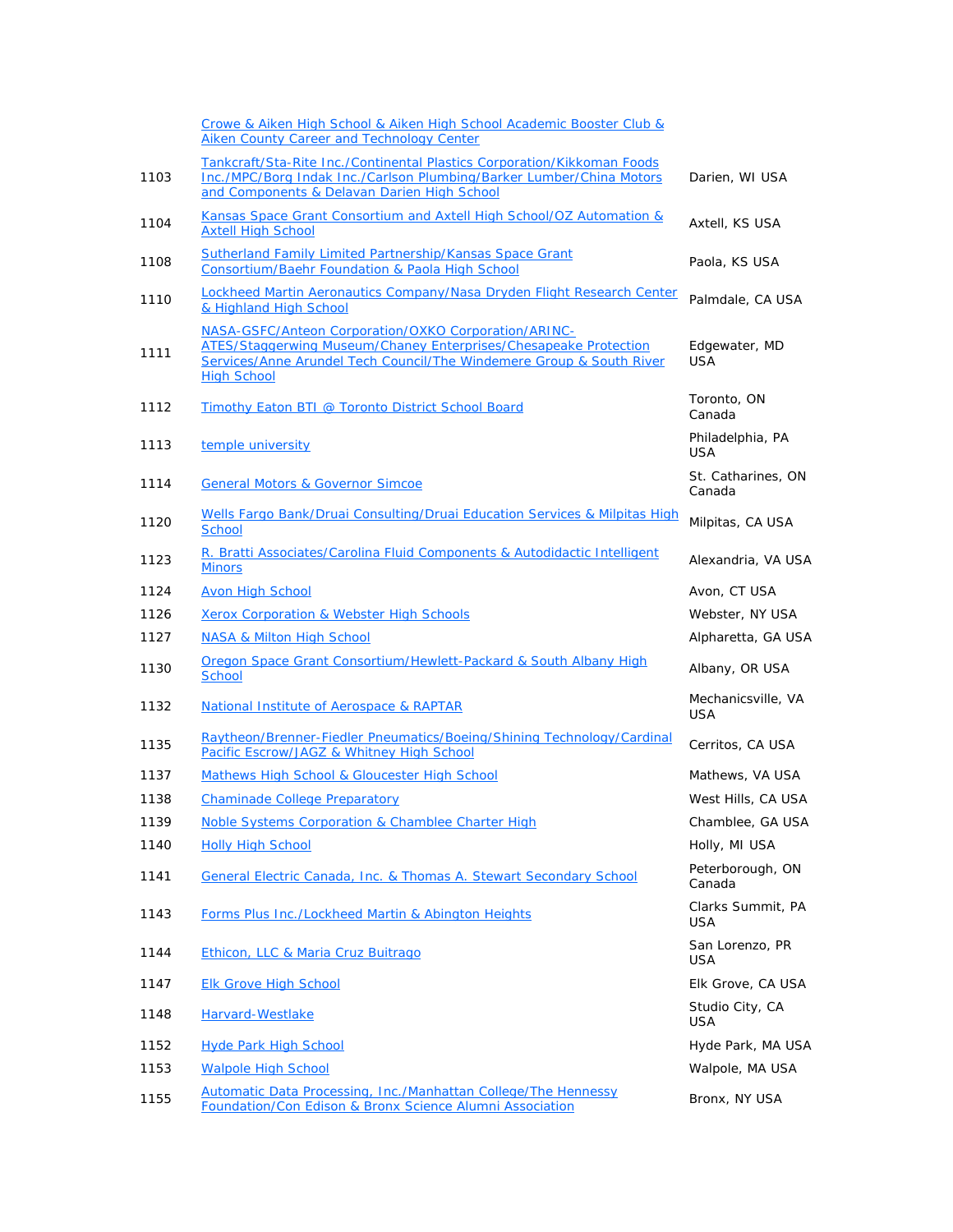| 1156 | Pio XII & Pio XII                                                                                                                                  | Novo Hamburgo,<br><b>RS Brazil</b> |
|------|----------------------------------------------------------------------------------------------------------------------------------------------------|------------------------------------|
| 1157 | <b>Boulder High School</b>                                                                                                                         | Boulder, CO USA                    |
| 1158 | <b>Collbran Job Corps Center &amp; Grand Mesa High School</b>                                                                                      | Collbran, CO USA                   |
| 1159 | <b>NASA &amp; Ramona Convent</b>                                                                                                                   | Alhambra, CA USA                   |
| 1160 | San Marino High School and Chinese Club of San Marino                                                                                              | San Marino, CA<br>USA              |
| 1163 | <b>Johnson Controls &amp; Faulkton HS</b>                                                                                                          | Faulkton, SD USA                   |
| 1167 | Armstrong Atlantic State University/NASA & Windsor Forest High School                                                                              | Savannah, GA USA                   |
| 1168 | CTDI/Cephalon/Monarch Plastics & Malvern Preparatory School for Boys &<br><b>Villa Maria Academy</b>                                               | Malvern, PA USA                    |
| 1172 | <b>Richmond Technical Center</b>                                                                                                                   | Richmond, VA USA                   |
| 1177 | <b>Stephenson High School</b>                                                                                                                      | Stone Mountain,<br><b>GA USA</b>   |
| 1178 | <b>Boeing &amp; DeSmet - Ursuline Robotics Team</b>                                                                                                | St. Louis, MO USA                  |
| 1180 | Gulfstream Aerospace & Sol C Johnson High School                                                                                                   | Thunderbolt, GA<br><b>USA</b>      |
| 1182 | <u>Epic Systems, Inc/Heat Transfer Systems, Inc. &amp; Parkway South High &amp;</u><br>Parkway South High                                          | Manchester, MO<br><b>USA</b>       |
| 1183 | Galaxy Tools/Key-Trak Inc./Gwinnett County Board of Education & Collins<br><b>Hill HS</b>                                                          | Suwanee, GA USA                    |
| 1184 | Black and Decker/JE JACOBS & Harford Technical High School                                                                                         | Bel Air, MD USA                    |
| 1185 | <b>Schenley</b>                                                                                                                                    | Pittsburgh, PA USA                 |
| 1187 | <b>Extended School Day Programs/NJIT &amp; University High School</b>                                                                              | Newark, NJ USA                     |
| 1188 | <b>INA AUTOMOTIVE &amp; Royal Oak High School</b>                                                                                                  | Royal Oak, MI USA                  |
| 1189 | <b>School Partner</b>                                                                                                                              | Grosse Pointe, MI<br><b>USA</b>    |
| 1190 | Raytheon/Title V/ING & Overland High School                                                                                                        | Aurora, CO USA                     |
| 1195 | Patriots Technology Training Center/National Soc. Black Engineers/National<br>Institutes of Health, CIT/NASA & Patriots Technology Training Center | Seat Pleasant, MD<br>USA           |
| 1197 | <b>Raytheon &amp; South Torrance</b>                                                                                                               | Torrance, CA USA                   |
| 1203 | <b>WEST BABYLON SCHOOL DISTRICTG</b>                                                                                                               | West Babylon, NY<br><b>USA</b>     |
| 1205 | <b>ARC Specialties &amp; Bruni High School</b>                                                                                                     | Bruni, TX USA                      |
| 1208 | Northrop Grumman/Core Innovations & O'Fallon Twp. High School                                                                                      | O'fallon, IL USA                   |
| 1209 | University of Tulsa & Booker T. Washington High School & Booker T.<br><b>Washington High School</b>                                                | Tulsa, OK USA                      |
| 1211 | <b>Automotive High School</b>                                                                                                                      | Brooklyn, NY USA                   |
| 1212 | Modern Industries & Seton catholic H.S.                                                                                                            | Chandler, AZ USA                   |
| 1213 | <b>HP Pelzer &amp; Groves High School</b>                                                                                                          | Beverly Hills, MI<br>USA           |
| 1216 | Kuka Development Labs & Oak Park High School                                                                                                       | Oak Park, MI USA                   |
| 1218 | <b>Chestnut Hill Academy</b>                                                                                                                       | Philadelphia, PA<br><b>USA</b>     |
| 1219 | Seneca College/Humber River Regional Hospital/Apotex & Emery Collegiate<br>Institute                                                               | Toronto, ON<br>Canada              |
| 1221 | John Emery Geotechnical Engineering Ltd. Lindsay-Emery<br>Scholarship/Garrtech Ltd./Horizon Sheet Metal Ltd/Siemens/Air Rite                       | Mississauga, ON<br>Canada          |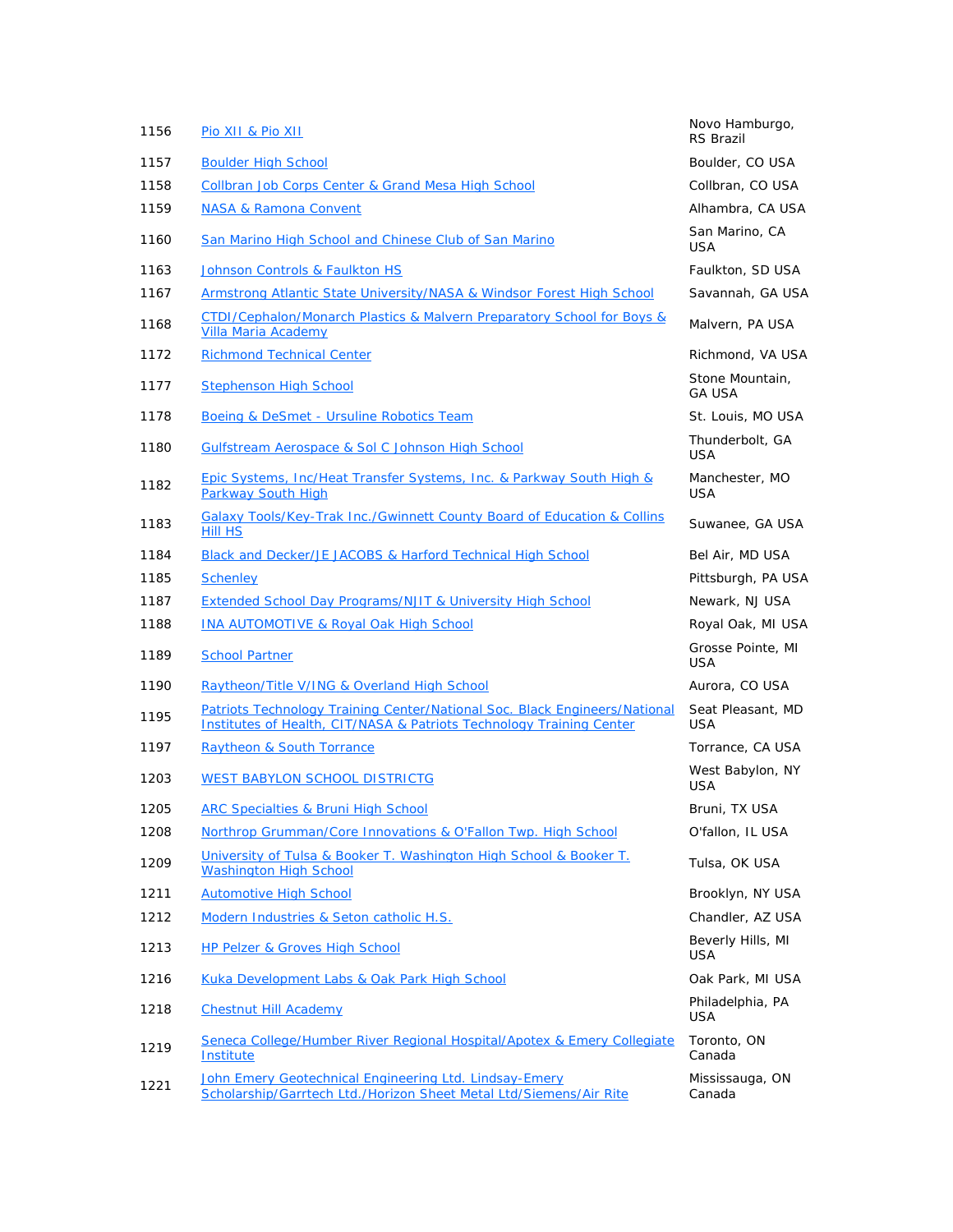Comfort Systems Inc. & St. Martin S.S.

| 1222 | none                                                                                                                                                            | Richmond, VA USA                |
|------|-----------------------------------------------------------------------------------------------------------------------------------------------------------------|---------------------------------|
| 1223 | <b>East Valley Institute of Technology</b>                                                                                                                      | Mesa, AZ USA                    |
| 1227 | Forest Hills Northern & Forest Hills Schools & Northview High School                                                                                            | Grand Rapids, MI<br><b>USA</b>  |
| 1228 | Merck/Infineum USA/A&M Industrial Supply/Astro Tool & Machine Co., Inc &<br><b>Rahway High School</b>                                                           | Rahway, NJ USA                  |
| 1230 | school partner                                                                                                                                                  | Bronx, NY USA                   |
| 1232 | <b>Stratford Central S.S.</b>                                                                                                                                   | Stratford, ON<br>Canada         |
| 1236 | <b>Galileo Magnet High School</b>                                                                                                                               | Danville, VA USA                |
| 1237 | Polytechnic Institute/Verizon/The Goldman Sachs Foundation/Metropolitan<br>Transit Authority of the State of New York & high school principal & coach &<br>unhs | New York, NY USA                |
| 1240 | <b>Lincoln High School</b>                                                                                                                                      | Manitowoc, WI USA               |
| 1241 | <b>GM of Canada Engineering &amp; Rick Hansen SS</b>                                                                                                            | Mississauga, ON<br>Canada       |
| 1242 | David Posnack Hebrew Day School                                                                                                                                 | Plantation, FL USA              |
| 1243 | General Motors Flint Truck Assembly & Swartz Creek High School                                                                                                  | Swartz Creek, MI<br><b>USA</b>  |
| 1244 | Sifto Canada Inc./Volvo Motor Graders & School                                                                                                                  | Goderich, ON<br>Canada          |
| 1245 | EvilRobotics.net/Impact On Education/Storage Tek/NASA & Monarch                                                                                                 | Louisville, CO USA              |
| 1246 | Toronto District School Board & Agincourt C.I.                                                                                                                  | Scarborough, ON<br>Canada       |
| 1247 | Labsphere, Inc./Colby-Sawyer College & Kearsarge Regional High School                                                                                           | North Sutton, NH<br><b>USA</b>  |
| 1248 | NASA Glenn Research Center/Ford Motor Company & Midpark High School                                                                                             | Middleburg<br>Heights, OH USA   |
| 1249 | <b>American Electric Power &amp; Mingo County Career Center</b>                                                                                                 | Delbarton, WV USA               |
| 1250 | <b>Ford Motor Company, Manufacturing/The Henry Ford, Museum &amp; Henry</b><br>Ford Academy, School & Henry Ford Academy                                        | Dearborn, MI USA                |
| 1251 | Sonny's Enterprises Inc. The Car Wash Factory/First Service Realty Int'l &<br>Atlantic Technical Center Magnet High School                                      | Coconut Creek, FL<br><b>USA</b> |
| 1254 | Hinckley Research Corporation & Team Partner Contact                                                                                                            | Lawrence, MI USA                |
| 1255 | Exxon Mobile & Goose Creek CISD                                                                                                                                 | Baytown, TX USA                 |
| 1256 | FORD Motor Company & howell high school                                                                                                                         | Howell, MI USA                  |
| 1257 | NASA & UCVTS Technical and Magnet High School                                                                                                                   | Scotch Plains, NJ<br><b>USA</b> |
| 1258 | NASA & Seattle Lutheran High School                                                                                                                             | Seattle, WA USA                 |
| 1259 | <b>GE Medical Systems/Waukesha County Technical College &amp; Pewaukee High</b><br><b>School &amp; Pewaukee High School</b>                                     | Pewaukee, WI USA                |
| 1260 | <b>Cawthra Park</b>                                                                                                                                             | Mississauga, ON<br>Canada       |
| 1261 | DVT Corporation/Duke Realty Corporation/Engineered Software<br>Products/Synergy America & Gwinnett County School System                                         | Suwanee, GA USA                 |
| 1262 | Patrick Henry Community College/Hooker Furniture Corporation & School                                                                                           | Collinsville, VA USA            |
| 1263 | <b>Austin High School</b>                                                                                                                                       | Decatur, AL USA                 |
| 1266 | <b>Madison High School &amp; STC</b>                                                                                                                            | San Diego, CA USA               |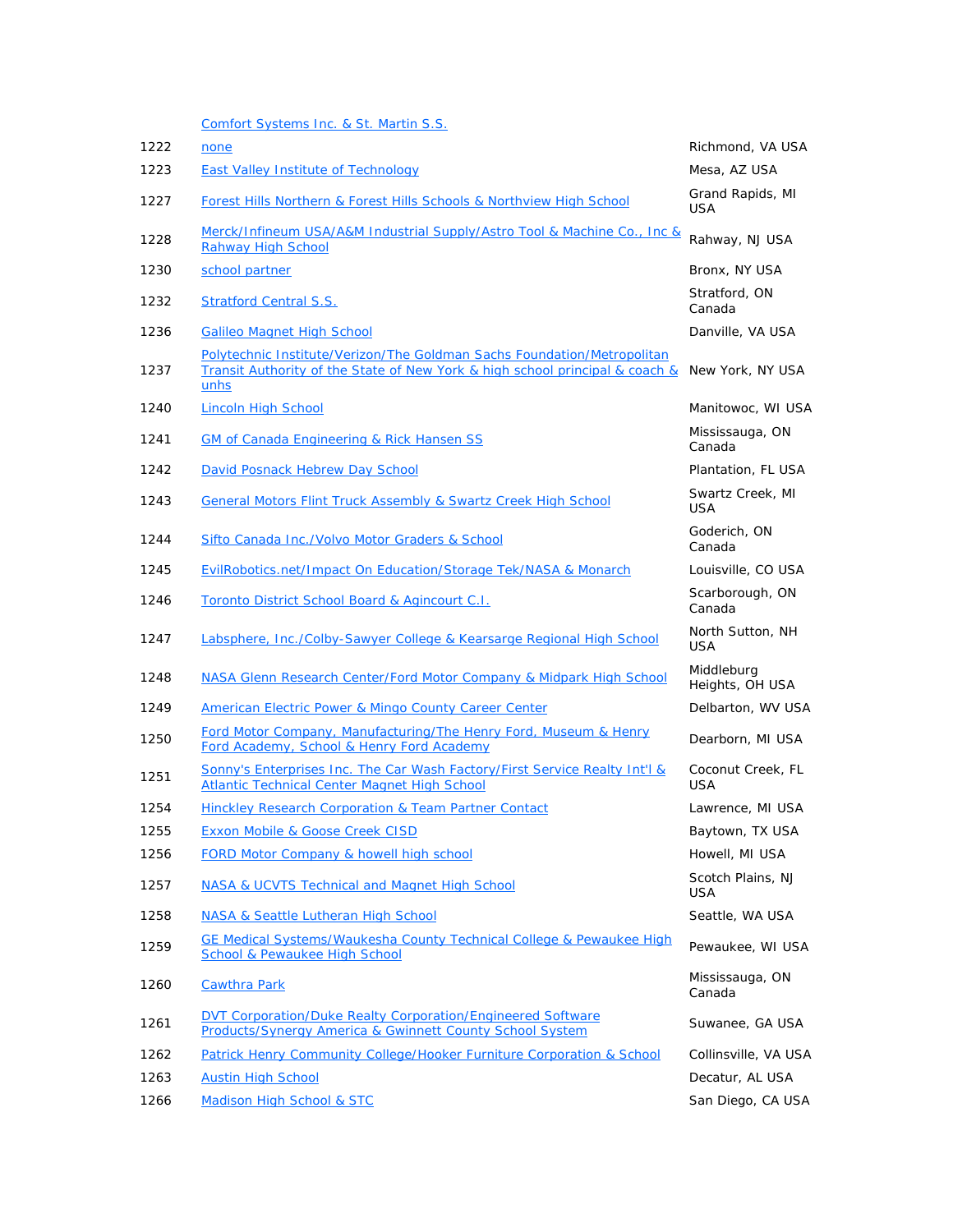| 1268 | GE Healthcare/Northwestern Mutual Foundation/United Water & Washington<br><b>High School</b>                                                                                                                                  | Milwaukee, WI USA                |
|------|-------------------------------------------------------------------------------------------------------------------------------------------------------------------------------------------------------------------------------|----------------------------------|
| 1270 | Cuyahoga Community College-Youth Technology Academy                                                                                                                                                                           | Cleveland, OH USA                |
| 1272 | Cook Incorporated/Ivy Tech State College/NASA & Bloomington High School<br>South & Edgewood High School                                                                                                                       | Bloomington, IN<br><b>USA</b>    |
| 1274 | Ford Motor Company/NASA Glenn Research Center & Berea High School                                                                                                                                                             | Berea, OH USA                    |
| 1275 | <b>Havergal College</b>                                                                                                                                                                                                       | Toronto, ON<br>Canada            |
| 1276 | Midcoast School of Technology                                                                                                                                                                                                 | Rockland, ME USA                 |
| 1277 | Siemens Network Convergance LLC & Groton School & Lawrence Academy<br>& Groton-Dunstable Regional High School                                                                                                                 | Groton, MA USA                   |
| 1278 | NASA/Lear Romec - Crane Aerospace & Electronics/North Royalton<br>Chamber of Commerce & North Royalton High School                                                                                                            | North Royalton, OH<br><b>USA</b> |
| 1279 | Immaculata High School                                                                                                                                                                                                        | Somerville, NJ USA               |
| 1280 | San Ramon Valley High School                                                                                                                                                                                                  | Danville, CA USA                 |
| 1281 | Real Time Tools Inc. & Alexander Mackenzie High School                                                                                                                                                                        | Richmond Hill, ON<br>Canada      |
| 1284 | Metal Research Inc. & Arab High School                                                                                                                                                                                        | Guntersville, AL<br><b>USA</b>   |
| 1286 | <b>FAURECIA/NASA &amp; Oakland Schools-Technical Campus -Southeast &amp; "Tech</b><br>- no - Maniacs"                                                                                                                         | Royal Oak, MI USA                |
| 1287 | Santee Cooper/AVX Corporation & school & school & HORRY COUNTY<br><b>SCHOOLS</b>                                                                                                                                              | Myrtle Beach, SC<br><b>USA</b>   |
| 1288 | <b>NASA &amp; Francis Howell School District</b>                                                                                                                                                                              | St. Peters, MO USA               |
| 1289 | <b>Lawrence High School</b>                                                                                                                                                                                                   | Lawrence, MA USA                 |
| 1290 | <b>Chandler High School</b>                                                                                                                                                                                                   | Chandler, AZ USA                 |
| 1291 | St. Clement's School Foundation                                                                                                                                                                                               | Toronto, ON<br>Canada            |
| 1292 | <b>Rothesay Netherwood School</b>                                                                                                                                                                                             | Rothesay, NB<br>Canada           |
| 1293 | <b>D5 Robotics</b>                                                                                                                                                                                                            | Columbia, SC USA                 |
| 1296 | <b>Rockwall High School</b>                                                                                                                                                                                                   | Rockwall, TX USA                 |
| 1301 | Diggit, Inc. & Nathan Hale High School                                                                                                                                                                                        | Seattle, WA USA                  |
| 1302 | Pope John Regional High School                                                                                                                                                                                                | Sparta, NJ USA                   |
| 1303 | <b>Casper College &amp; Natrona County School District</b>                                                                                                                                                                    | Casper, WY USA                   |
| 1304 | Advocates for Science and Math Education, Inc./The Bruce J. Heim<br>Foundation/Tulane University Engineering/UNO Engineering/Xavier<br>Computer Science/Intralox Inc & New Orleans Center for Science &<br><b>Mathematics</b> | New Orleans, LA<br><b>USA</b>    |
| 1305 | Near North Student Robotics Initiative                                                                                                                                                                                        | North Bay, ON<br>Canada          |
| 1306 | <b>GE Healthcare &amp; Madison Memorial High School</b>                                                                                                                                                                       | Madison, WI USA                  |
| 1307 | UNH & St. Thomas Aguinas High School                                                                                                                                                                                          | Dover, NH USA                    |
| 1308 | <b>St. Ignatius High</b>                                                                                                                                                                                                      | Cleveland, OH USA                |
| 1310 | Toronto District School Board & Runnymede Collegiate Institute                                                                                                                                                                | Toronto, ON<br>Canada            |
| 1311 | <b>GE Power Systems/Sector Electronics &amp; School</b>                                                                                                                                                                       | Marietta, GA USA                 |
| 1312 | Larsen & Shaw LTD/Telesat Canada & Sacred Heart High School                                                                                                                                                                   | Walkerton, ON<br>Canada          |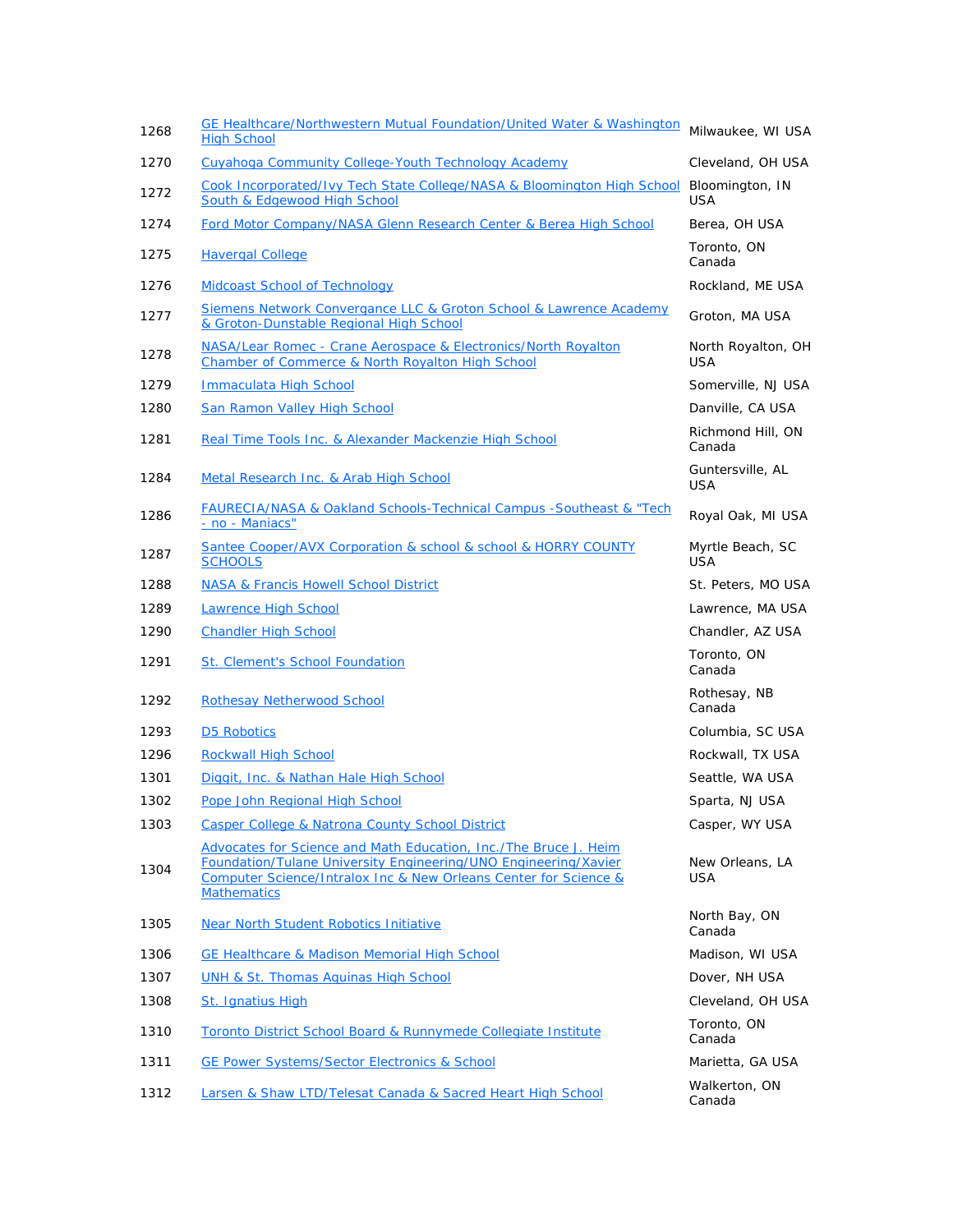| 1315 | The Pillar Foundation/NASA & Christian Home Educated Students of St.<br>Louis                                                                                                        | Wildwood, MO USA                |
|------|--------------------------------------------------------------------------------------------------------------------------------------------------------------------------------------|---------------------------------|
| 1317 | American Electric Power/OSUFIRST Robotics & Educational Robotics of<br><b>Central Ohio</b>                                                                                           | Bexley, OH USA                  |
| 1318 | <b>Issaquah Schools Foundation/Seattle Robotics Society &amp; Issaquah High</b><br>School                                                                                            | Issaguah, WA USA                |
| 1319 | NASA & NASA, Golden Strip Robotics, Mauldin High School, Hillcrest High<br><b>School</b>                                                                                             | Mauldin, SC USA                 |
| 1320 | Gates Rubber / SPAWAR/Albany International/Old Santee Canal Park/The<br>Citadel/IGA & Timberland High School & Cross High School & Goose Creek<br>High School & Berkeley High School | St. Stephen, SC<br><b>USA</b>   |
| 1322 | Weber Electric & Home School                                                                                                                                                         | Fenton, MI USA                  |
| 1323 | <b>FMC &amp; MHS</b>                                                                                                                                                                 | Madera, CA USA                  |
| 1324 | Bent River Machine Inc. & Career and Technology District & American<br>Heritage Academy High School & Mingus Union High School                                                       | Sedona, AZ USA                  |
| 1326 | <b>Cypress Ridge HS</b>                                                                                                                                                              | Houston, TX USA                 |
| 1327 | Honeywell & South Bend Community School Corporation                                                                                                                                  | South Bend, IN<br><b>USA</b>    |
| 1329 | <b>St. Louis Priory School</b>                                                                                                                                                       | St. Louis, MO USA               |
| 1330 | Toronto District School Board & Sir Robert Borden BTI                                                                                                                                | Toronto, ON<br>Canada           |
| 1332 | Plateau Valley High School & Phoenix Choice Alternative School                                                                                                                       | Collbran, CO USA                |
| 1334 | ASECO Integrated Systems & Oakville Trafalgar High School                                                                                                                            | Oakville, ON<br>Canada          |
| 1335 | <b>Raymond High School</b>                                                                                                                                                           | Raymond, NH USA                 |
| 1336 | Intel Corporation & White Knoll High School & Lexington Technology Center                                                                                                            | Lexington, SC USA               |
| 1340 | ConEdison/DeVry Institute & John Adams High School                                                                                                                                   | Queens, NY USA                  |
| 1341 | Sun Hydraulics Corporation/Creative Essence, Inc. & Cardinal Mooney High<br><b>School</b>                                                                                            | Sarasota, FL USA                |
| 1343 | Desert Vista High School                                                                                                                                                             | Phoenix, AZ USA                 |
| 1345 | Dragon Heat - a 21st Century Program/D & D Millwork/NASA & Stranahan<br>High & Stranahan High School                                                                                 | Ft Lauderdale, FL<br><b>USA</b> |
| 1346 | <b>General Motors Canada &amp; David Thompson Secondary</b>                                                                                                                          | Vancouver, BC<br>Canada         |
| 1347 | <b>Elmwood School</b>                                                                                                                                                                | Ottawa, ON<br>Canada            |
| 1348 | Lockheed Martin/NASA/Ball/HP/IHS/DU & John F. Kennedy                                                                                                                                | Denver, CO USA                  |
| 1349 | South Dakota State University & Flandreau Indian School                                                                                                                              | Flandreau, SD USA               |
| 1350 | Raytheon/Brown University & LaSalle                                                                                                                                                  | Providence, RI USA              |
| 1351 | <b>Archbishop Mitty High School</b>                                                                                                                                                  | San Jose, CA USA                |
| 1353 | <b>Teacher</b>                                                                                                                                                                       | Mississauga, ON<br>Canada       |
| 1355 | <b>WESCAST &amp; F.E. MADILL SECONDARY SCHOOL</b>                                                                                                                                    | Wingham, ON<br>Canada           |
| 1357 | <b>Thompson Valley High School</b>                                                                                                                                                   | Loveland, CO USA                |
| 1358 | <b>Mac Arthur High School</b>                                                                                                                                                        | Levittown, NY USA               |
| 1359 | Hewlett-Packard/Oregon Space Grant Consortium/Northwest Industries &<br><b>Linn County Schools</b>                                                                                   | Albany, OR USA                  |
| 1361 | <b>Nightmares</b>                                                                                                                                                                    | Colorado Springs,               |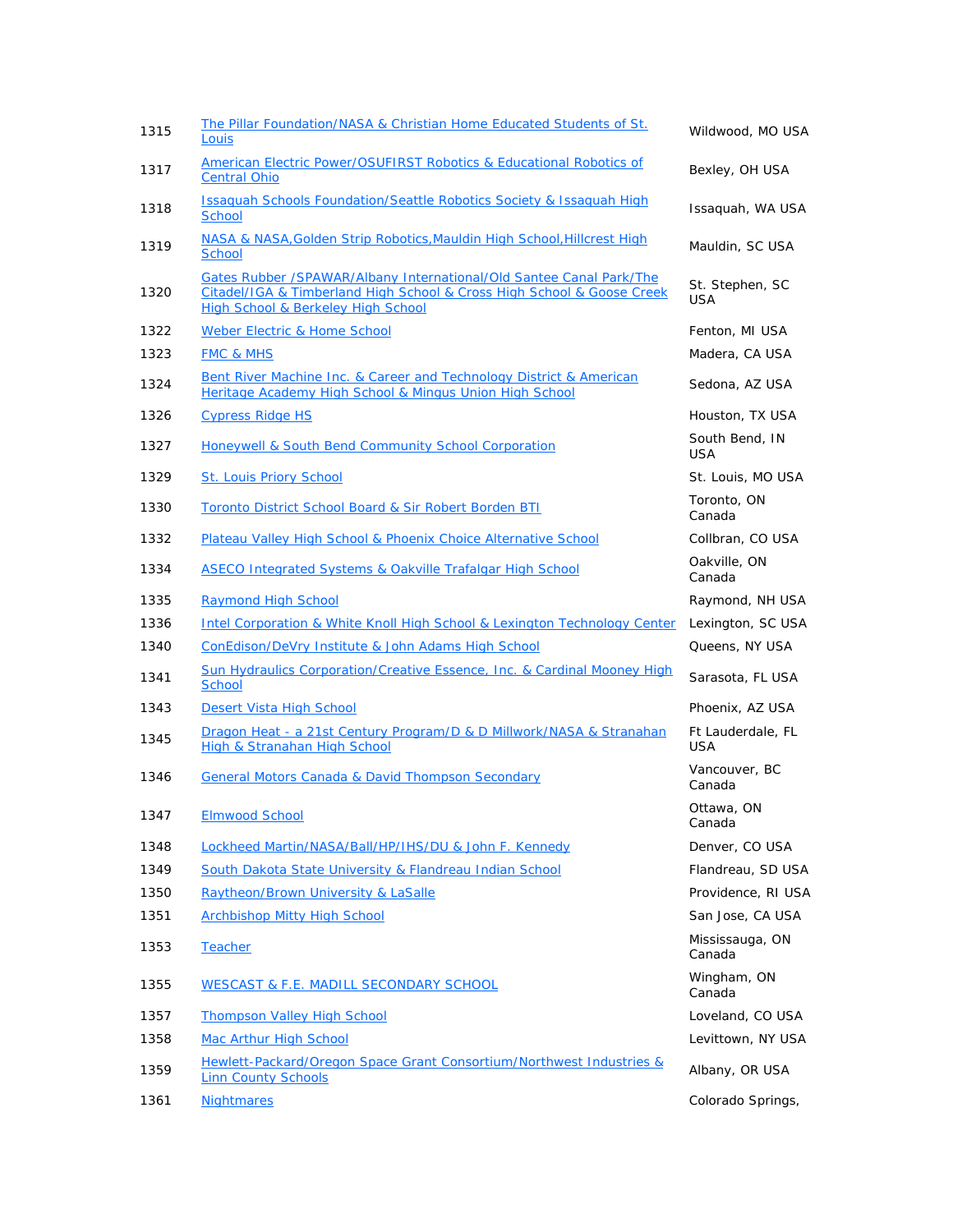|      |                                                                                                                                                        | CO USA                            |
|------|--------------------------------------------------------------------------------------------------------------------------------------------------------|-----------------------------------|
| 1366 | <u>NPS-WSHS</u>                                                                                                                                        | Newark, NJ USA                    |
| 1367 | <b>Barringer High School</b>                                                                                                                           | Newark, NJ USA                    |
| 1368 | <b>Countryside High School</b>                                                                                                                         | Clearwater, FL USA                |
| 1369 | <b>Middleton High School</b>                                                                                                                           | Tampa, FL USA                     |
| 1370 | NASA & Middletown High School                                                                                                                          | Middletown, DE<br><b>USA</b>      |
| 1371 | <b>Frederick Douglass High School</b>                                                                                                                  | Atlanta, GA USA                   |
| 1372 | <b>Iomega &amp; Mira Mesa High School</b>                                                                                                              | San Diego, CA USA                 |
| 1373 | E. O. Smith                                                                                                                                            | Storrs, CT USA                    |
| 1375 | JPI Worldwide & Aurora Central High School                                                                                                             | Aurora, CO USA                    |
| 1376 | <b>Technical Education Coordinator, GCPS &amp; South Gwinnett</b>                                                                                      | Snellville, GA USA                |
| 1377 | <b>Bollman Center</b>                                                                                                                                  | Thornton, CO USA                  |
| 1378 | <b>Hawaii Electric Light Company Inc. &amp; Hilo High School</b>                                                                                       | Hilo, HI USA                      |
| 1379 | <b>EMS Technologies/Nordson &amp; Gwinnett County Public Schools &amp; Norcross</b><br><b>High School</b>                                              | Norcross, GA USA                  |
| 1382 | Johnson&Johnson Brazil & ETEP Technology High School                                                                                                   | São José Dos<br>Campos, SP Brazil |
| 1384 | Vineland High School & Vineland High School                                                                                                            | Vineland, NJ USA                  |
| 1385 | Research In Motion/University of Waterloo/University of Waterloo &<br><b>Waterloo Collegiate</b>                                                       | Waterloo, ON<br>Canada            |
| 1386 | Timken Foundation & Timken High School                                                                                                                 | Canton, OH USA                    |
| 1388 | <b>SOFTEC &amp; Arroyo Grande High School</b>                                                                                                          | Arroyo Grande, CA<br><b>USA</b>   |
| 1389 | NASA & Walt Whitman High School                                                                                                                        | Bethesda, MD USA                  |
| 1390 | Disney/NASA/NASA & St. Cloud High School                                                                                                               | St. Cloud, FL USA                 |
| 1391 | VanquardID Systems/NASA & Westtown School                                                                                                              | Westtown, PA USA                  |
| 1392 | J. Clarke Richardson Collegiate                                                                                                                        | Ajax, ON Canada                   |
| 1394 | corporate & school                                                                                                                                     | Philadelphia, PA<br><b>USA</b>    |
| 1396 | <b>College of Staten Island Discovery Institute Tottenville Pyrobotz &amp; College</b><br>of Staten Island Discovery Institute Tottenville High School | Staten Island, NY<br><b>USA</b>   |
| 1397 | OPG - Pickering Nuclear & Ajax High School                                                                                                             | Ajax, ON Canada                   |
| 1398 | NASA & W.J. Keenan High School                                                                                                                         | Columbia, SC USA                  |
| 1401 | Tecnociencias Lomas Verdes/UVM Oficinas Generales & UVM-Lomas Verdes                                                                                   | Naucalpan, MEX<br>Mexico          |
| 1402 | Freedom High School & Walt Disney World                                                                                                                | Orlando, FL USA                   |
| 1403 | <b>Montgomery High School</b>                                                                                                                          | Skillman, NJ USA                  |
| 1404 | Toronto District School Board & Dr. Norman Bethune C.I.                                                                                                | Toronto, ON<br>Canada             |
| 1405 | Hoselton Corporation & The Charles Finney School                                                                                                       | Penfield, NY USA                  |
| 1407 | NASA & Apalachee High School                                                                                                                           | Winder, GA USA                    |
| 1408 | <b>Jefferserson</b>                                                                                                                                    | Edgewater, CO<br><b>USA</b>       |
| 1410 | <b>George Washington High School</b>                                                                                                                   | Denver, CO USA                    |
| 1412 | <b>Hackensack High School</b>                                                                                                                          | Hackensack, NJ<br>USA             |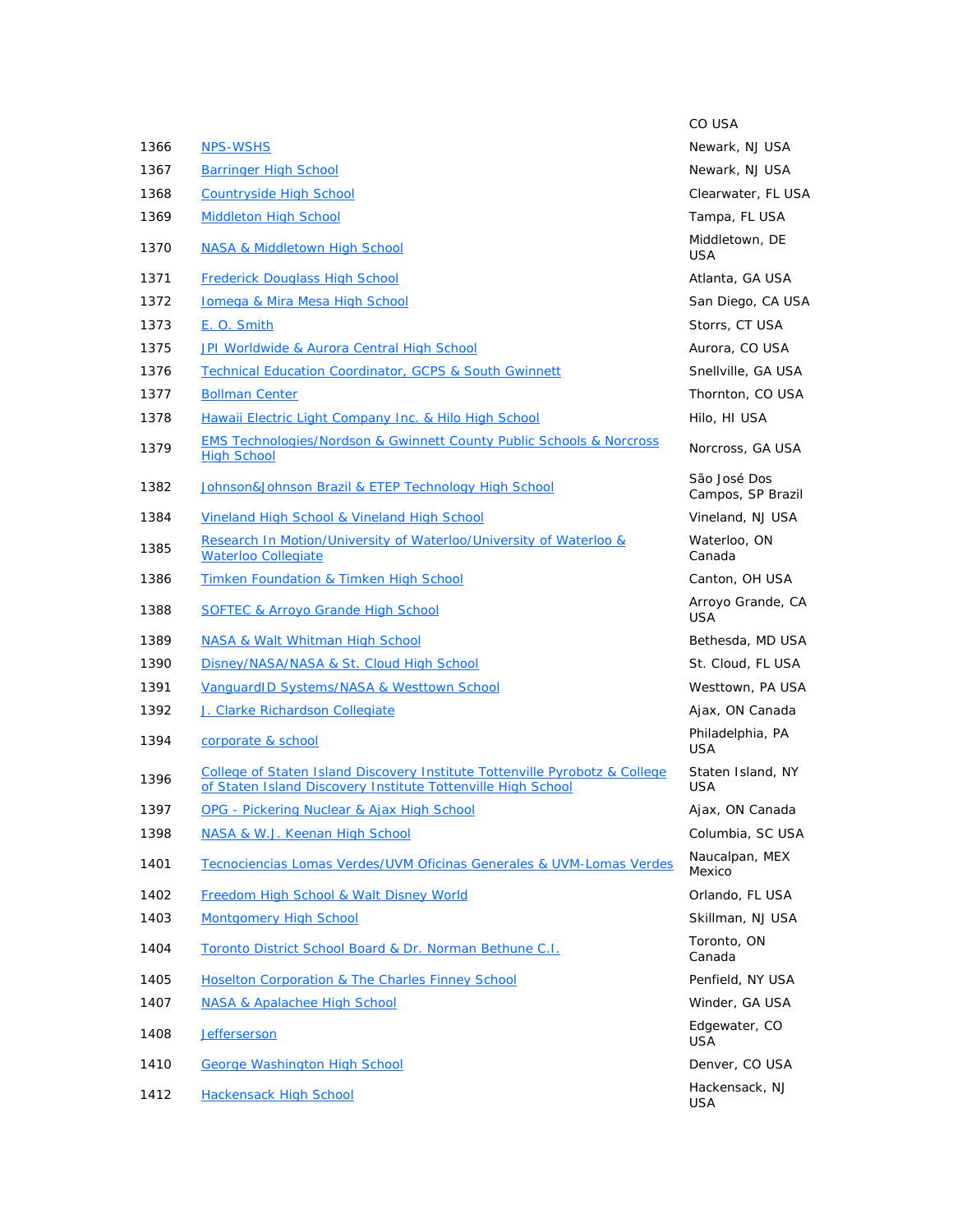| 1413 | Mecklenburg Electric Cooperative/Longwood University/Verizon Distance<br>Learning Center & Mecklenburg County Public Schools                                                                                                             | Skipwith, VA USA                   |
|------|------------------------------------------------------------------------------------------------------------------------------------------------------------------------------------------------------------------------------------------|------------------------------------|
| 1414 | <b>NASA &amp; AIS</b>                                                                                                                                                                                                                    | Atlanta, GA USA                    |
| 1415 | Patents and More, Inc. & Northside                                                                                                                                                                                                       | Columbus, GA USA                   |
| 1417 | GE Drives & Controls, Inc & Hidden Valley                                                                                                                                                                                                | Roanoke, VA USA                    |
| 1418 | <b>George Mason High School</b>                                                                                                                                                                                                          | Falls Church, VA<br><b>USA</b>     |
| 1419 | <b>Ontario Power Generation &amp; Courtice SS &amp; Courtice Staff</b>                                                                                                                                                                   | Courtice, ON<br>Canada             |
| 1421 | Picayune Memorial High School & Pearl River Central High School                                                                                                                                                                          | Carriere, MS USA                   |
| 1422 | Grundfos Pumps/Pelco/Duncan/CSU-Fresno/CVrobotics & CART                                                                                                                                                                                 | Clovis, CA USA                     |
| 1425 | Oregon NASA Space Grant Consortium/Xerox/Intel/Mentor Graphics<br>Corporation & West Linn - Wilsonville School District & Wilsonville High<br><b>School</b>                                                                              | Wilsonville, OR<br><b>USA</b>      |
| 1428 | <b>Zuni High School</b>                                                                                                                                                                                                                  | Zuni, NM USA                       |
| 1429 | <b>ITT Tech Institute &amp; Galena Park High School</b>                                                                                                                                                                                  | Galena Park, TX<br><b>USA</b>      |
| 1430 | <b>AREA &amp; West Anchorage High School</b>                                                                                                                                                                                             | Anchorage, AK USA                  |
| 1432 | <b>Frankling High School</b>                                                                                                                                                                                                             | Portland, OR USA                   |
| 1435 | Boeing/NASA & Pattonville High School                                                                                                                                                                                                    | Maryland Heights,<br><b>MO USA</b> |
| 1436 | NASA/INA USA Corporation/Black & Decker/Celanese Acetate/Equifirst<br>Mortgage/Duke Energy/United American Video/Springs Industries/Hella<br>Lighting Corporation / BMW Manufacturing Corporation/NASA & Fort Mill<br><b>High School</b> | Fort Mill, SC USA                  |
|      |                                                                                                                                                                                                                                          |                                    |
| 1437 | <b>General Motors Foundation &amp; Riverview Gardens High School</b>                                                                                                                                                                     | St. Louis, MO USA                  |
| 1438 | Society of Mexican American Engineers & Scientists & Anaheim High School                                                                                                                                                                 | Anaheim, CA USA                    |
| 1440 | NASA & H.V. Jenkins High                                                                                                                                                                                                                 | Savannah, GA USA                   |
| 1441 | <b>Forest Ridge School</b>                                                                                                                                                                                                               | Bellevue, WA USA                   |
| 1442 | Johnson and Johnson & Preparatoria Chamizal                                                                                                                                                                                              | Juarez, CI Mexico                  |
| 1444 | Beta Sigms Psi Fraternity Alumni/Arco Construction Co./Spartan Light<br>Metal/CRH Transportation/White Rodgers/Neff Press/Applied Ind.<br>Tech./Trinity Products/NASA & Lutheran High South                                              | St. Louis, MO USA                  |
| 1446 | Friendship Edison Collegiate Academy & Friendship Edison Collegiate<br>Academy                                                                                                                                                           | Washington, DC<br><b>USA</b>       |
| 1447 | <b>Mopar &amp; Center Line</b>                                                                                                                                                                                                           | Center Line, MI<br><b>USA</b>      |
| 1448 | <b>Taylor Products/Taylor Products &amp; Parsons High School</b>                                                                                                                                                                         | Parsons, KS USA                    |
| 1449 | NASA & Williamsport High School                                                                                                                                                                                                          | Williamsport, MD<br>USA            |
| 1450 | Xerox & Benjamin Franklin Educational Campus                                                                                                                                                                                             | Rochester, NY USA                  |
| 1451 | <b>Triad High School</b>                                                                                                                                                                                                                 | Troy, IL USA                       |
| 1452 | <b>Windward School</b>                                                                                                                                                                                                                   | Los Angeles, CA<br><b>USA</b>      |
| 1455 | Haywood/NASA & Cheltenham High School                                                                                                                                                                                                    | Wyncote, PA USA                    |
| 1456 | <b>Intel Corporation &amp; Basha High School</b>                                                                                                                                                                                         | Chandler, AZ USA                   |
| 1457 | <b>Coral Academy of Science</b>                                                                                                                                                                                                          | Reno, NV USA                       |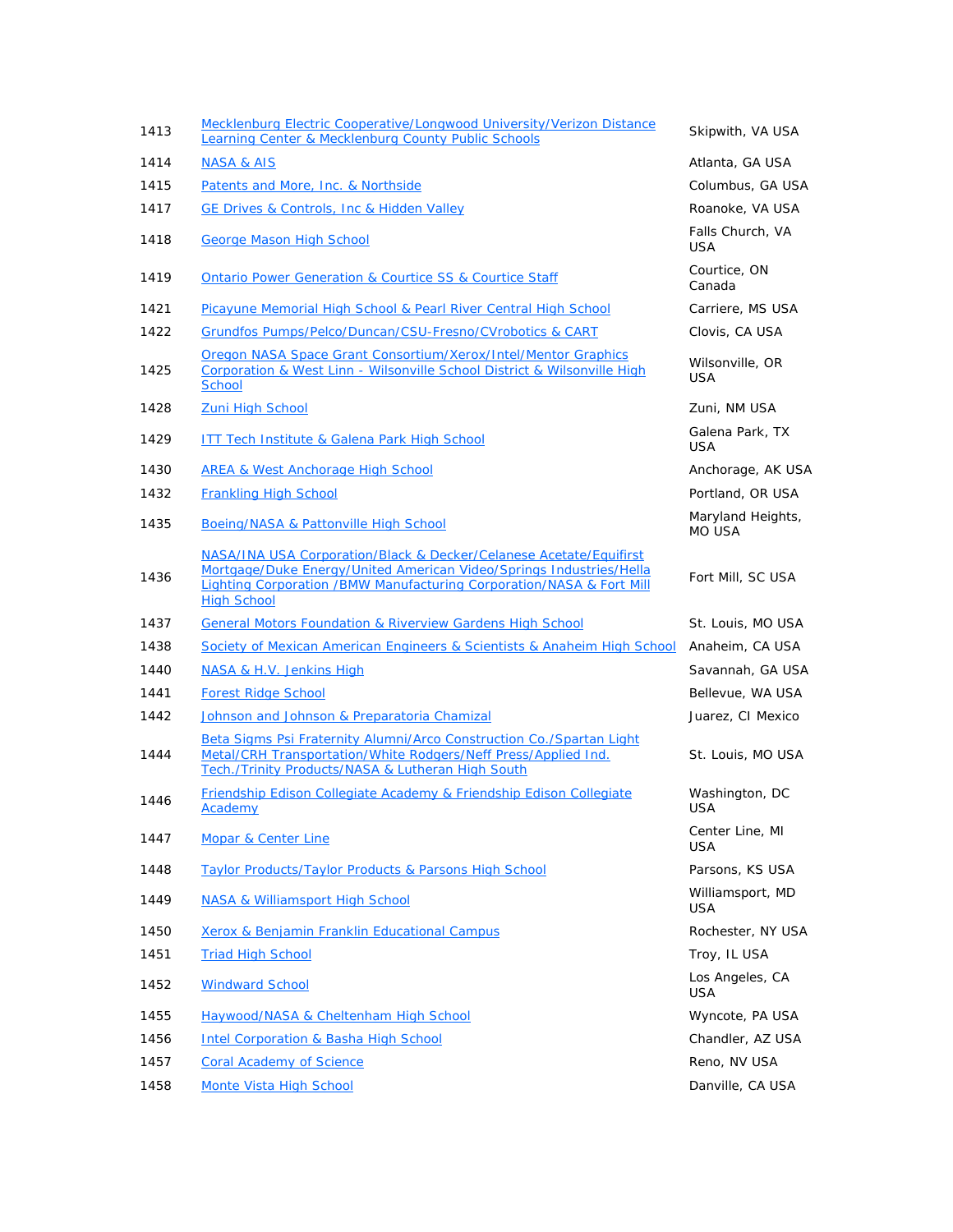| 1459 | Peterbilt Motors Co. & Pilot Point HS                                                                                                                                                                                                                          | Pilot Point, TX USA             |
|------|----------------------------------------------------------------------------------------------------------------------------------------------------------------------------------------------------------------------------------------------------------------|---------------------------------|
| 1460 | Shell International Exploration & Taylor High School                                                                                                                                                                                                           | Houston, TX USA                 |
| 1462 | Co-op Tekeez                                                                                                                                                                                                                                                   | New York, NY USA                |
| 1464 | <b>NASA &amp; Carroll County Robotics Team</b>                                                                                                                                                                                                                 | Westminster, MD<br><b>USA</b>   |
| 1466 | <b>Webb School of Knoxville</b>                                                                                                                                                                                                                                | Knoxville, TN USA               |
| 1467 | Home School Robotics Organization                                                                                                                                                                                                                              | Chesterfield, VA<br><b>USA</b>  |
| 1468 | <b>Hicksville High School</b>                                                                                                                                                                                                                                  | Hicksville, NY USA              |
| 1469 | <b>NC A&amp;T &amp; Smith</b>                                                                                                                                                                                                                                  | Greensboro, NC<br>USA           |
| 1472 | National Society of Black Engineers (NSBE)/NASA/Formosa Plastics<br>Corp./ExxonMobil/Brand Scaffold Builders/Southern University &<br><b>Scotlandville Magnet</b>                                                                                              | Baton Rouge, LA<br><b>USA</b>   |
| 1474 | Raytheon Integrated Defense Systems & Tewksbury Memorial High School                                                                                                                                                                                           | Tewksbury, MA<br><b>USA</b>     |
| 1477 | BJ Services/Anadarko Petroleum Corp./Borden Chemical, Inc. & Conroe ISD                                                                                                                                                                                        | The Woodlands, TX<br><b>USA</b> |
| 1479 | <b>HArtman MS</b>                                                                                                                                                                                                                                              | Houston, TX USA                 |
| 1480 | <b>Shell &amp; Davis HS</b>                                                                                                                                                                                                                                    | Houston, TX USA                 |
| 1482 | <b>General Motors of Canada &amp; Bishop Grandin High School</b>                                                                                                                                                                                               | Calgary, AB<br>Canada           |
| 1484 | <b>Hogg Middle School</b>                                                                                                                                                                                                                                      | Houston, TX USA                 |
| 1486 | Southern Alberta Insititute of Technology & Queen Elizabeth Campus &<br><b>Queen Elizabeth Campus</b>                                                                                                                                                          | Calgary, AB<br>Canada           |
| 1492 | Microchip Technology, Inc. & AZ Community Robotics                                                                                                                                                                                                             | Tempe, AZ USA                   |
| 1493 | Rensselaer Polytechnic Institute & Albany High School                                                                                                                                                                                                          | Albany, NY USA                  |
| 1495 | <b>Avon Grove High School</b>                                                                                                                                                                                                                                  | West Grove, PA<br><b>USA</b>    |
| 1496 | U.E. Liceo del Valle                                                                                                                                                                                                                                           | Quito, PICHINCHA<br>Ecuador     |
| 1497 | <b>Englewood High School</b>                                                                                                                                                                                                                                   | Jacksonville, FL<br><b>USA</b>  |
| 1498 | Macomb Academy of Arts & Sciences                                                                                                                                                                                                                              | Armada, MI USA                  |
| 1499 | <b>McKinley High School</b>                                                                                                                                                                                                                                    | Honolulu, HI USA                |
| 1500 | GVSU/Butter Ball Farms, Tric Tool, Alto Precision, Tas CNC, Remax of Grand<br>Valley /North Coast Components. Resource Industries, Randall Tool.<br>Innovative Machines & Unity Christian & Freedom Baptist schools &<br><b>Hudsonville &amp; Jenison High</b> | Hudsonville, MI<br>USA          |
| 1501 | Huntington County 4H Robotics & Huntington North High School                                                                                                                                                                                                   | Huntington, IN<br><b>USA</b>    |
| 1502 | <b>Chrysler Proving Grounds &amp; Chelsea High School</b>                                                                                                                                                                                                      | Chelsea, MI USA                 |
| 1503 | <b>General Motors &amp; Westlane Secondary School</b>                                                                                                                                                                                                          | Niagara Falls, ON<br>Canada     |
| 1504 | Michigan State University & Okemos High School                                                                                                                                                                                                                 | East Lansing, MI<br><b>USA</b>  |
| 1505 | NASA/Boeing/Aerojet/Rocky Mountain NASA Spacegrant Consortium<br>USU/Stevens Henager College & Roy High School                                                                                                                                                 | Roy, UT USA                     |
| 1506 | Kettering University/Araco America /Computer Assistance & North Oakland<br>& Macomb Schools                                                                                                                                                                    | North Oakland<br>County, MI USA |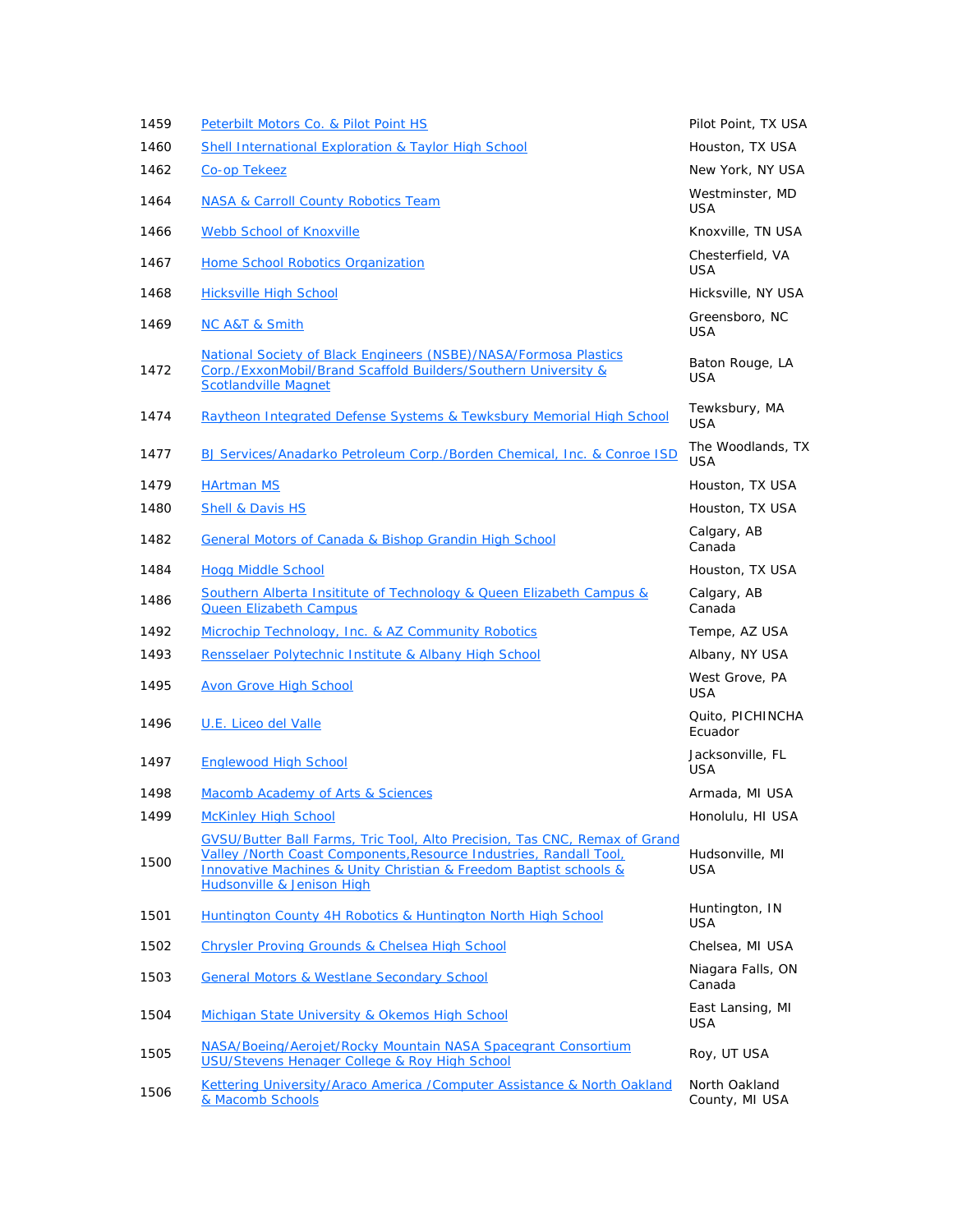| 1507 | Delphi Thermal & Interior/iiCS/NASA/NASA & Lockport High School                                                             | Lockport, NY USA                 |
|------|-----------------------------------------------------------------------------------------------------------------------------|----------------------------------|
| 1508 | Ford Motor Company/Dusevoir Metal Products, Inc/General Motors &<br>Southwestern High School & Holy Redeemer & Casa Richard | Detroit, MI USA                  |
| 1509 | Convergence Education Foundation/Hayes-Lemmerz & Ferndale High School Ferndale, MI USA                                      |                                  |
| 1510 | <b>Synopsys Inc. &amp; Westview High School</b>                                                                             | Portland, OR USA                 |
| 1511 | Harris Corporation RF Communications & Penfield High School                                                                 | Penfield, NY USA                 |
| 1512 | Criterium - Turner Engineers & St. Paul's School                                                                            | Concord, NH USA                  |
| 1513 | Boeing Integrated Defense Systems/Prarie View & Spring High                                                                 | Spring, TX USA                   |
| 1514 | West Humber Collegiate Institute & Toronto District School Board                                                            | Toronto, ON<br>Canada            |
| 1515 | Walt Disney Imagineering & Beverly Hills High School                                                                        | Beverly Hills, CA<br>USA         |
| 1516 | california high school                                                                                                      | San Ramon, CA<br><b>USA</b>      |
| 1517 | <b>Bishop Brady High School</b>                                                                                             | Concord, NH USA                  |
| 1518 | Harbec Plastic & Palmyra-Macedon High School                                                                                | Palmyra, NY USA                  |
| 1519 | <b>LEGO/BAE Systems &amp; Milford Area Youth Homeschoolers Enriching Minds</b>                                              | Milford, NH USA                  |
| 1520 | <b>Kamiak Engineering</b>                                                                                                   | Mukilteo, WA USA                 |
| 1521 | <b>Sacred Heart Academy</b>                                                                                                 | Hempstead, NY<br><b>USA</b>      |
| 1522 | <b>Hanover High School</b>                                                                                                  | Mechanicsville, VA<br><b>USA</b> |
| 1523 | <b>GE Heathcare &amp; Jupiter High School</b>                                                                               | Jupiter, FL USA                  |
| 1524 | NASA & E.C. Goodwin Technical High School                                                                                   | New Britain, CT<br><b>USA</b>    |
| 1525 | Deerfield High School                                                                                                       | Deerfield, IL USA                |
| 1526 | <b>Crescent High School</b>                                                                                                 | Iva, SC USA                      |
| 1527 | Nav air & Granite Hills High School                                                                                         | El Cajon, CA USA                 |
| 1528 | <b>Visteon Corporation &amp; Monroe High School</b>                                                                         | Monroe, MI USA                   |
| 1529 | Murphy's Lock & Key & Southport High School                                                                                 | Indianapolis, IN<br><b>USA</b>   |
| 1530 | <b>Thomas Jefferson</b>                                                                                                     | Richmond, VA USA                 |
| 1531 | NASA & Oswego County BOCES & Altmar-Parish-Williamstown Central HS                                                          | Mexico, NY USA                   |
| 1532 | <b>SuccessTech Academy</b>                                                                                                  | Cleveland, OH USA                |
| 1533 | North Carolina A&T State University/RF Micro Devices & The Early College<br>at Guilford                                     | Greensboro, NC<br>USA            |
| 1534 | <b>Marion Abramson Senior High</b>                                                                                          | New Orleans, LA<br><b>USA</b>    |
| 1535 | <b>Financial Funders/CIA &amp; bogart high</b>                                                                              | Hampton Falls, NH<br><b>USA</b>  |
| 1536 | <b>Hammond School</b>                                                                                                       | Columbia, SC USA                 |
| 1537 | Hofstra Technology Education Dept & Sacred Heart - Uniondale School<br>Partnership                                          | Uniondale, NY USA                |
| 1538 | <b>High Tech High</b>                                                                                                       | San Diego, CA USA                |
| 1539 | Duke Energy & School Partner                                                                                                | Clover, SC USA                   |
| 1540 | <b>Catlin Gabel School</b>                                                                                                  | Portland, OR USA                 |
| 1541 | The Pearson Companies/Filtrona Fibertec/Velocity Micro & Midlothian High                                                    | Midlothian, VA USA               |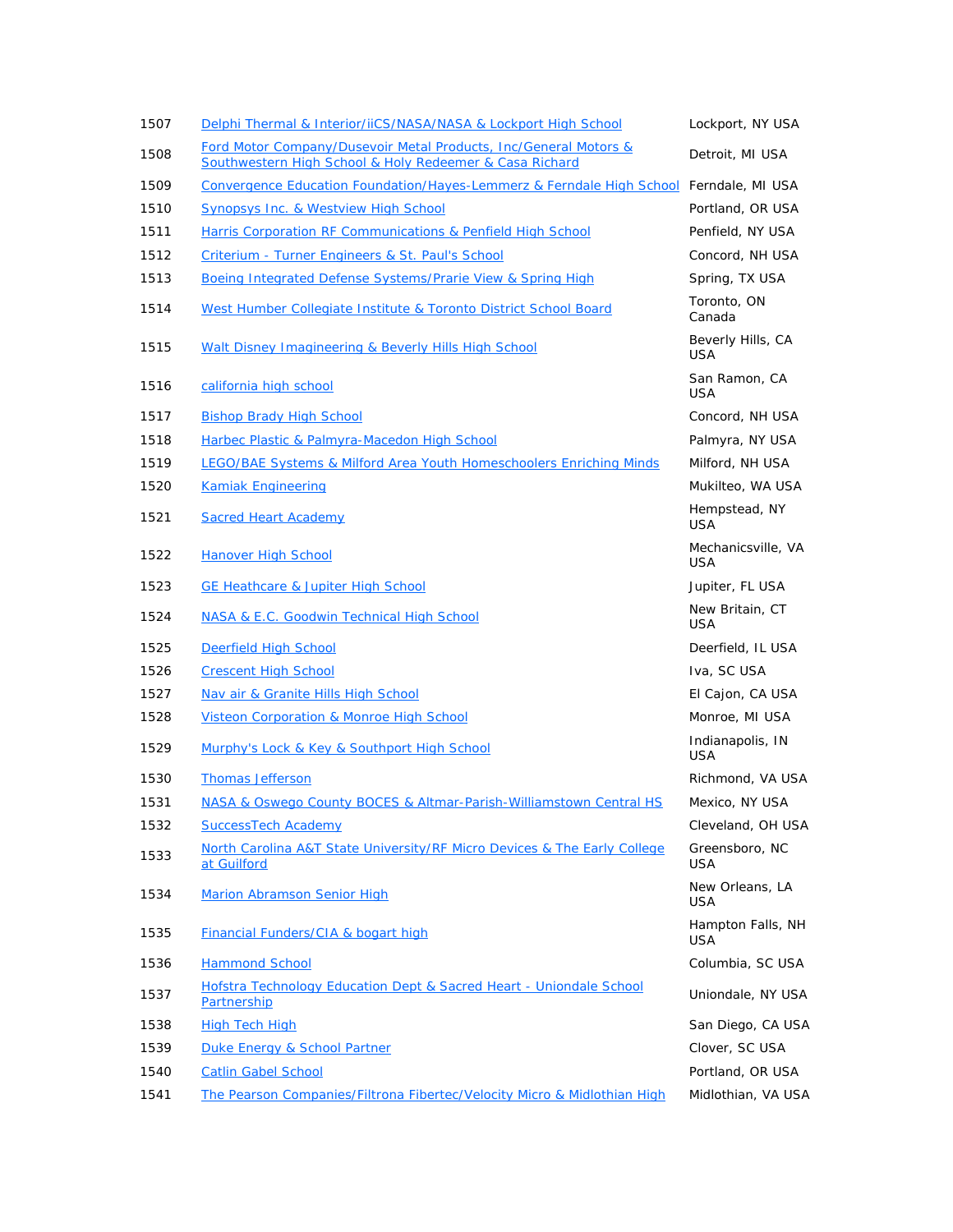**School** 1542 exscitec/Imperial College & Issac Newton Centre **Landon** London, UK GB 1543 Walt Disney World & Poinciana High School New York Nissimmee, FL USA 1544 USKH & Bartlett High School & Bartlett High School Anchorage, AK USA 1545 Douglas Southall Freeman High School **Richmond, VA USA** Richmond, VA USA 1546 Baldwin Foundation for Education & Baldwin Senior High School Baldwin, NY USA 1547 General Motors of Canada & Trafalgar Castle School Whitby, ON Canada 1548 Alaska Robotics Education Association/BP & Highland Tech High Anchorage, AK USA 1549 Washtenaw Commuity College & Washtenaw Technical Middle College Ann Arbor, MI USA 1550 O. Perry Walker Senior High & Teacher New Orleans, LA USA 1551 Naples Central School Naples, NY USA 1552 Front Range Engineering/Seagate Technology/MicroMotion & Niwot High Niwot, CO USA<br>School 1553 BOSE & Lugoff-Elgin High School & ATEC Lugot Lugoff, SC USA 1554 Oceanside High School Oceanside, NY USA 1555 NWSC - Pulse Monometric Monometric Monometric Monometric Monometric Monometric Monometric Monometric Mono 1556 James Monroe High School & James Monroe High School North Hills, CA USA 1557 TransformU/Walt Disney/DeVry University & Lake Technical Center Eustis, FL USA 1558 Toronto District School Board & Albert Campbell C.I. Toronto, ON Canada 1559 victor high school Victor, NY USA 1560 Pinewood High School **Pinewood High School** Cos Altos Hills, CA USA 1561 Francis Tuttle Technology Center & Francis Tuttle Tech Center Center Customa City, OK USA 1562 Nick's Volvo Shop/Technetronic Solutions, Inc & Rocky Mountain School of NICK S VOIVO Shop/Technetronic Solutions, The & Rocky Mountain School OI Denver, CO USA<br>Expeditionary Learning 1563 Arts High School Newark, NJ USA 1564 Toronto District School Board & A.Y. Jackson S.S. Toronto, ON Toronto, ON Canada 1565 COM DEV & Jacob Hespeler Secondary School Cambridge, ON Cambridge, ON Canada 1566 Idaho State University & Hillcrest High School **Internal Idaho Falls**, ID USA 1567 M & T Bank & East High School Rochester, NY USA 1568 Raytheon Company & William E. Tolman High School **Pawtucket, RI USA** 1569 Idaho State University & Pocatello High School & Pocatello High School Pocatello, ID USA 1570 General Motors of Canada & Kitsilano Blue Demons Vancouver, BC Canada 1571 CAL Green Call Green Capital Control of the Control Control Control Control Control Control Control Control Control Control Control Control Control Control Control Control Control Control Control Control Control Contr 1572 Construction Tech Academy Construction Tech Academy San Diego, CA USA 1573 Elbit Systems & Kfar Glaim Kfar Galim, Kfar Galim, Kfar Galim, Kfar Galim, Kfar Galim, Kfar Galim, Kfar Galim, Kfar Galim, Kfar Galim, Kfar Galim, Kfar Galim, Kfar Galim, Kfar Galim, Kfar Galim, Kfar Galim, Kfar Galim NORTHERN Israel 1574 Iscar & Misgav Misgav, NORTHERN Misgav, NORTHERN Israel 1575 ELTA & Haoren-Ginzborg Yavne, CENTRAL

Israel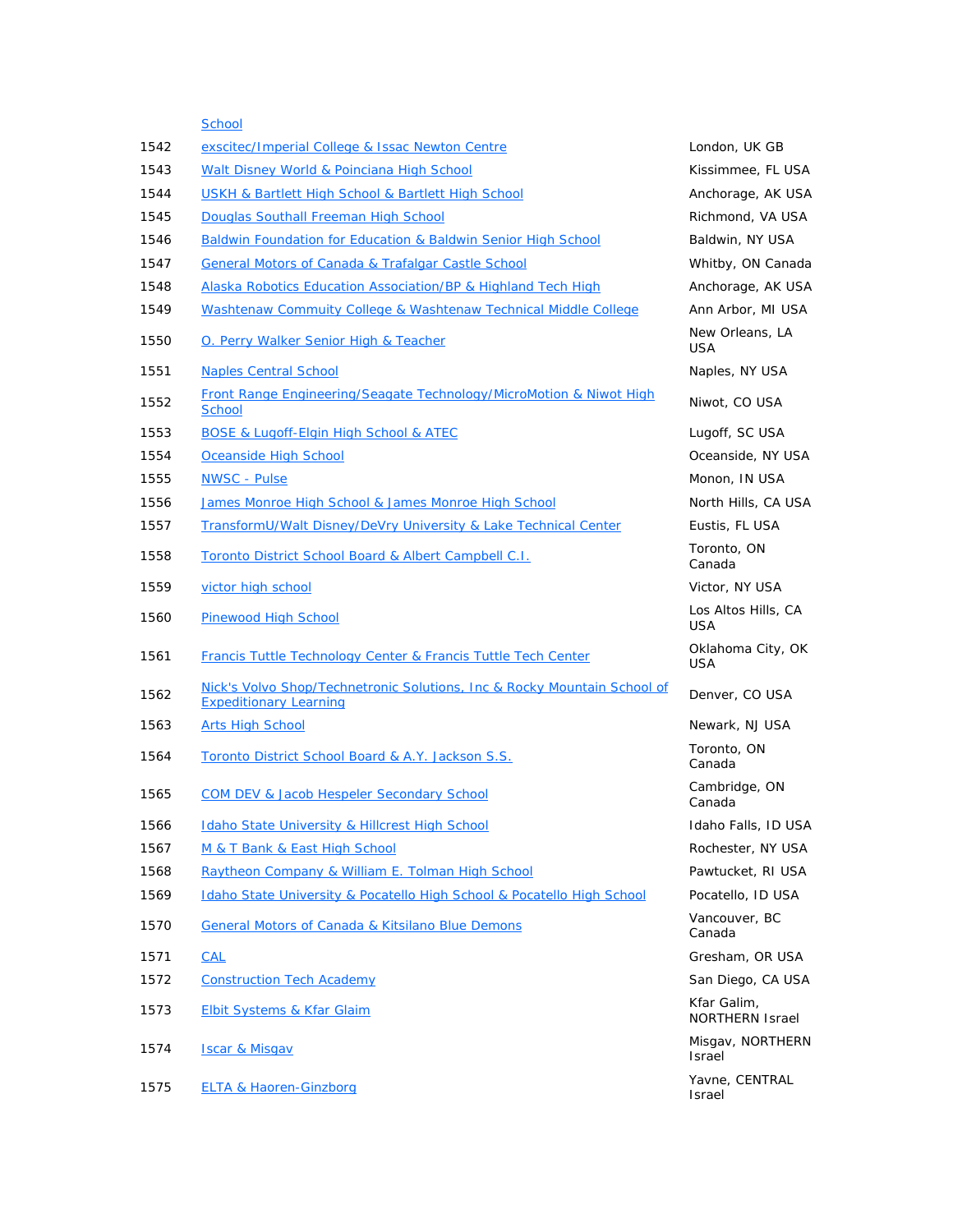| <b>Israel Aircraft Industry &amp; Kiryat Sharet</b>                                                                                      | Holon, TEL AVIV<br><b>Israel</b>         |
|------------------------------------------------------------------------------------------------------------------------------------------|------------------------------------------|
| <b>MAG &amp; Aviv</b>                                                                                                                    | Raanana, CENTRAL<br><b>Israel</b>        |
| <b>Tel Aviv Municipality &amp; Gimnasia Hertzelia</b>                                                                                    | Tel Aviv, TEL AVIV<br><b>Israel</b>      |
| Tel Aviv Municipality & Shevach-Mofet                                                                                                    | Tel Aviv, TEL AVIV<br><b>Israel</b>      |
| Deutsch Dagan & ORT Henry Ronson                                                                                                         | Ashkelon,<br><b>SOUTHERN Israel</b>      |
| <b>Hoel-Shem</b>                                                                                                                         | Tel Aviv, TEL AVIV<br>Israel             |
| <b>Tadiran Communications &amp; Dantziger</b>                                                                                            | Kiryat Shmona,<br><b>NORTHERN Israel</b> |
| Ridge View Academy & Ridge View Acacemy                                                                                                  | Walkins, CO USA                          |
| NASA - Nederland High School                                                                                                             | Nederland, CO USA                        |
| Alumni/NASA & RJCSD                                                                                                                      | Shortsville, NY USA                      |
| <b>Carnegie Mellon University &amp; Schenley</b>                                                                                         | Pittsburgh, PA USA                       |
|                                                                                                                                          | , USA                                    |
| National Society of Black Engineers/NASA & Westlake High School                                                                          | Atlanta, GA USA                          |
| John F. Kennedy High School Computer Electronics & Robotics Team &<br>University Of New Orleans Engineering, Xavier University & Teacher | New Orleans, LA<br><b>USA</b>            |
| <b>Lorain City Schools</b>                                                                                                               | Lorain, OH USA                           |
| <b>ITT Industries Space Systems Division &amp; Greece Arcadia High School</b>                                                            | Rochester, NY USA                        |
| <b>Analex Corporation &amp; Cocoa High School</b>                                                                                        | Cocoa, FL USA                            |
| Verizon & high school for environmental studies                                                                                          | New York, NY USA                         |
| Margarita and John Hennessy Family Foundation & Brearley School                                                                          | New York, NY USA                         |
| <b>Saint George's High School</b>                                                                                                        | Spokane, WA USA                          |
| Convergence - GM - Sault Area Career Center - Korah Collegiate - LSSU                                                                    | Sault Ste Marie, MI<br><b>USA</b>        |
| NASA & Bronx Aerospace High School & Bronx Aerosapce High School                                                                         | Bronx, NY USA                            |
| George Washington High School & George Washington High School                                                                            | Danville, VA USA                         |
| <b>Infineon Technologies Richmond &amp; Atlee High School</b>                                                                            | Mechanicsville, VA<br>USA                |
| <b>Thomas Jefferson High School</b>                                                                                                      | Brooklyn, NY USA                         |
| <b>Stony Brook &amp; Aviation High School</b>                                                                                            | Lic, NY USA                              |
| Consortium College Prepartory High School & Consortium College<br><b>Prepartory High School</b>                                          | Detroit, MI USA                          |
| Liberato & Liberato                                                                                                                      | Novo Hamburgo,<br><b>RS Brazil</b>       |
| <b>Disney &amp; Harmony High School</b>                                                                                                  | Harmony, FL USA                          |
| <b>Toronto District School Board &amp; George Harvey CI</b>                                                                              | Toronto, ON<br>Canada                    |
| Division Avenue High School                                                                                                              | Levittown, NY USA                        |
| Roosevelt Union Free School District & Roosevelt Union Free School district                                                              | Roosevelt, NY USA                        |
| Jackson Area Manufacturers Association & Jackson Area Career Center                                                                      | Jackson, MI USA                          |
| Siemens Energy and Automation/Washington University in St. Louis &<br><b>Parkway West High School</b>                                    | Ballwin, MO USA                          |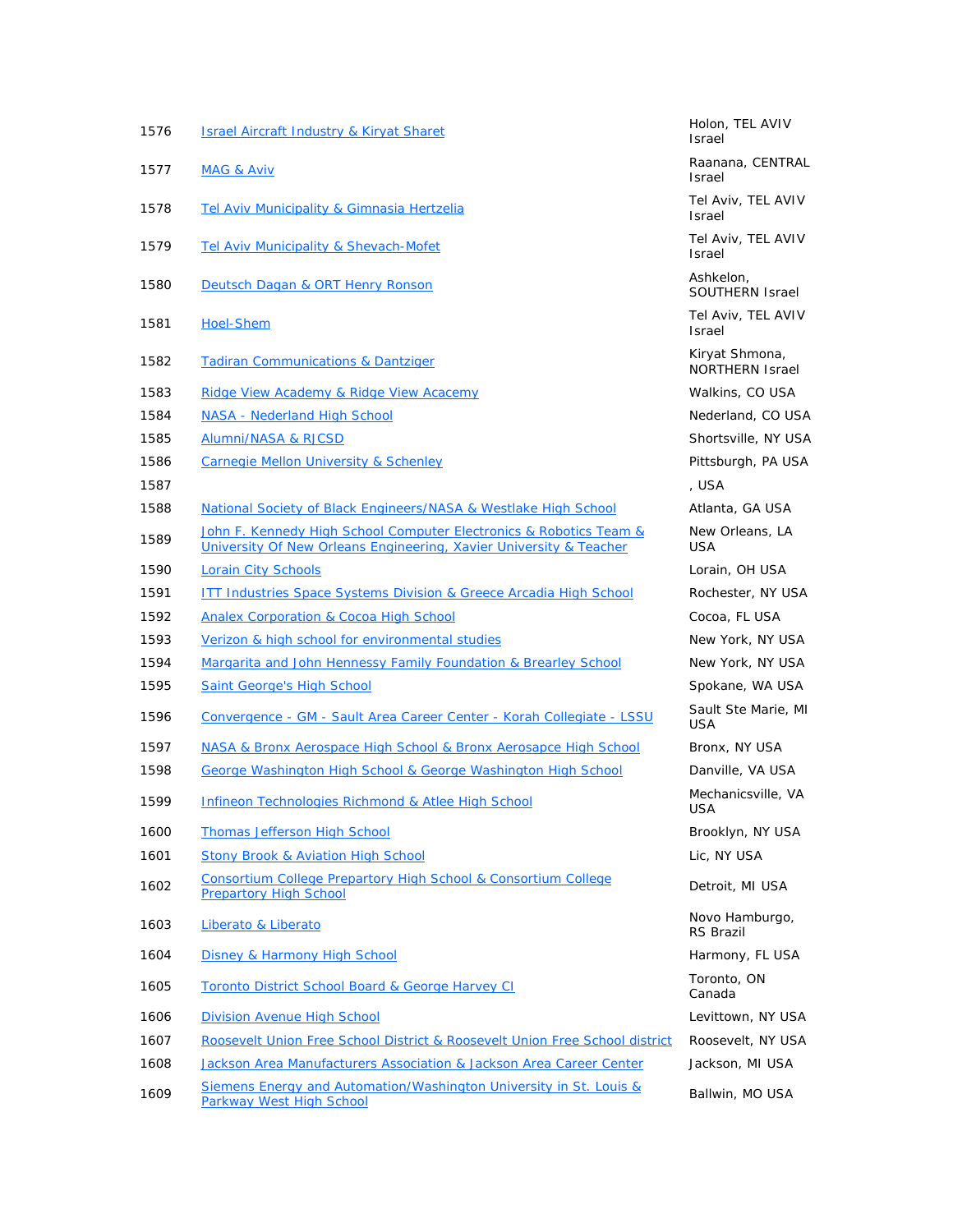| 1610 | Franklin High School                                                                                                      | Franklin, VA USA                      |
|------|---------------------------------------------------------------------------------------------------------------------------|---------------------------------------|
| 1611 | Savannah Technical College/JCB Inc. /NASA & South Effingham High School                                                   | Guyton, GA USA                        |
| 1612 | <b>NASA/Eaton Corporation/NASA &amp; Nature Coast Tech</b>                                                                | Brooksville, FL USA                   |
| 1613 | <b>St Augustine High School</b>                                                                                           | San Diego, CA USA                     |
| 1614 | <b>Albion Senior High School</b>                                                                                          | Albion, MI USA                        |
| 1615 | New Dorp High School & New Dorp High School                                                                               | Staten Island, NY<br><b>USA</b>       |
| 1616 | <b>Weequahic High School</b>                                                                                              | Newark, NJ USA                        |
| 1617 | Malcolm X Shabazz High School                                                                                             | Newark, NJ USA                        |
| 1618 | <b>Columbia High School</b>                                                                                               | Columbia, SC USA                      |
| 1619 | Lockheed Martin/Seagate/NASA & Silver Creek High School                                                                   | Longmont, CO USA                      |
| 1620 | <b>DHS</b>                                                                                                                | Pickering, ON<br>Canada               |
| 1621 | <b>ENIAC &amp; ENIAC HS</b>                                                                                               | Guarulhos, SP<br>Brazil               |
| 1622 | <b>Poway High School &amp; Northrop Grumman</b>                                                                           | Poway, CA USA                         |
| 1623 | Banner Engineering Corp./Capital View Wealth Management, LLC &<br>Shattuck St. Mary's School & Shattuck St. Mary's School | Faribault, MN USA                     |
| 1624 | Girl Scouts - Columbia River Council & Girl Scouts - Columbia River Council                                               | Vancouver, WA<br><b>USA</b>           |
| 1625 | NASA and Winnebago High School                                                                                            | Winnebago, IL USA                     |
| 1626 | St. Joseph's High School                                                                                                  | Metuchen, NJ USA                      |
| 1627 | <b>SENAI-SP &amp; Senai Suiço-Brasileira HS</b>                                                                           | Sao Paulo, SP<br>Brazil               |
| 1628 | SENAI-RS & Centro Tecnológico de Mecatrônica Senai                                                                        | Caxias Do Sul, RS<br>Brazil           |
| 1629 | <b>NASA &amp; Garrett County Schools</b>                                                                                  | Mchenry, MD USA                       |
| 1630 | Southfield Christian School                                                                                               | Southfield, MI USA                    |
| 1631 | unly & CHS, School                                                                                                        | Henderson, NV<br><b>USA</b>           |
| 1632 | Embraer & Juarez Wanderley                                                                                                | Sao Jose Dos<br>Campos, SP Brazil     |
| 1633 | Honeywell & Tempe High School FIRST Robotics Club                                                                         | Tempe, AZ USA                         |
| 1634 | KG Projections, Inc./Weatherly Rotary Club & Weatherly Area High School                                                   | Weatherly, PA USA                     |
| 1635 | DeVry & Newtown High School                                                                                               | Elmhurst, NY USA                      |
| 1636 | DeVry University & Arvada High School                                                                                     | Arvada, CO USA                        |
| 1637 | Dakota Ridge High School                                                                                                  | Littleton, CO USA                     |
| 1638 | Elko High School & Elko High School                                                                                       | Elko, NV USA                          |
| 1639 | <b>Mentor</b>                                                                                                             | Strasbourg,<br>France, OTHER<br>Other |
| 1640 | NASA & Downingtown Area High School East Campus & Downimngtown<br>Area High School West Campus                            | Downingtown, PA<br>USA                |
| 1641 | <b>Engineer &amp; Mojave High School</b>                                                                                  | Mojave, CA USA                        |
| 1642 | <b>Paul Laurence Dunbar High School</b>                                                                                   | Ft. Worth, TX USA                     |
| 1643 | <b>Tallmadge High School</b>                                                                                              | Tallmadge, OH USA                     |
| 1644 | <b>Imaging Sciences and Technology Academy, MESA - Manual Arts High</b>                                                   | Los Angeles, CA                       |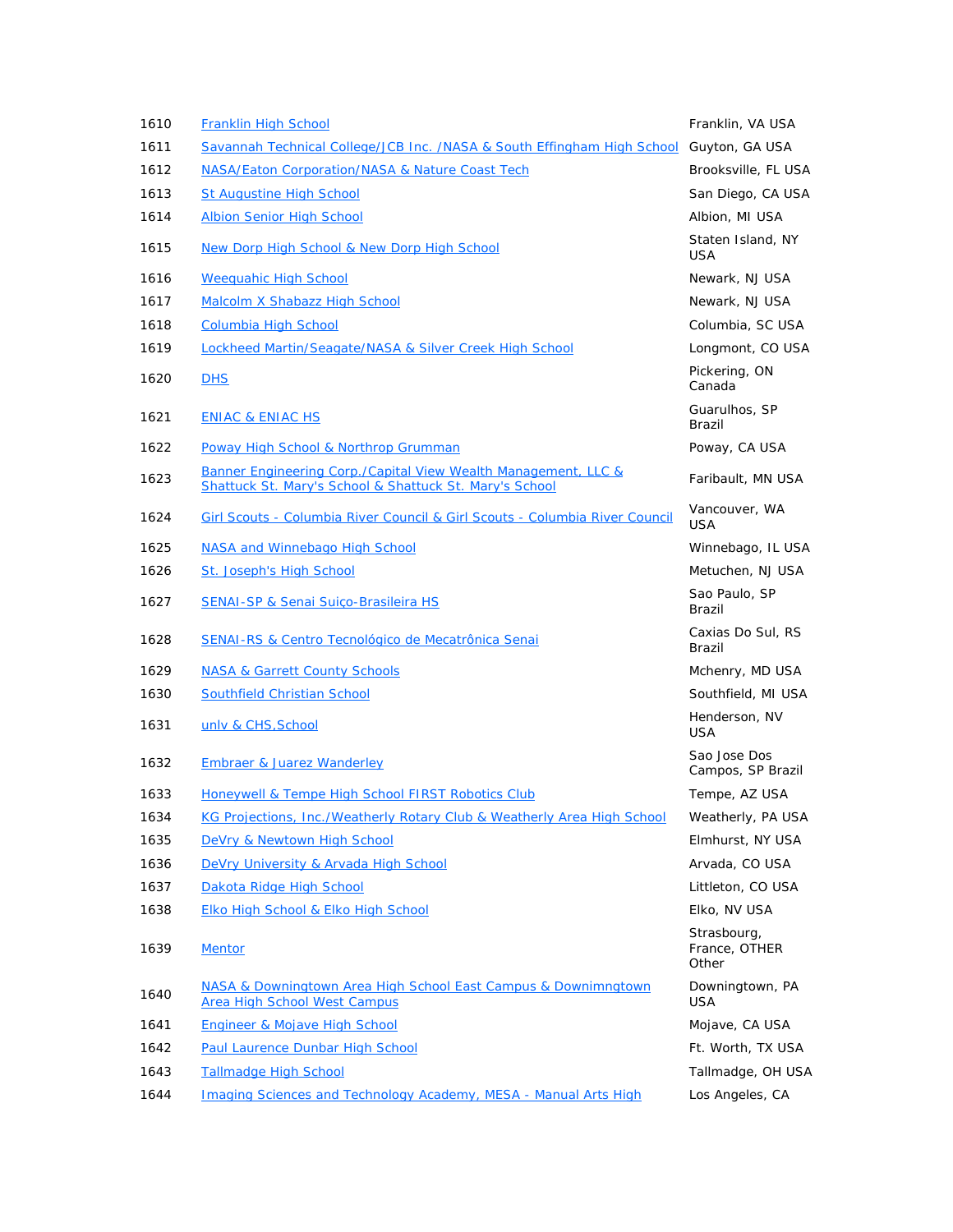|      | <b>School</b>                                                                                                                     | <b>USA</b>                          |
|------|-----------------------------------------------------------------------------------------------------------------------------------|-------------------------------------|
| 1645 | <b>Butte High School</b>                                                                                                          | Butte, MT USA                       |
| 1646 | <b>Jefferson High School</b>                                                                                                      | Lafayette, IN USA                   |
| 1647 | Lockheed Martin/Lockheed Martin & Seneca High School                                                                              | Tabernacle, NJ USA                  |
| 1648 | <b>Turner Broadcasting &amp; Henry Grady High School</b>                                                                          | Atlanta, GA USA                     |
| 1649 | <b>Windermere Preparatory School</b>                                                                                              | Windemere, FL<br><b>USA</b>         |
| 1650 | <b>Richland One School District</b>                                                                                               | Columbia, SC USA                    |
| 1652 | <b>Cherry Electrical Products, Inc./Converse Industries/Gateway Technical</b><br><b>College &amp; LakeView Technology Academy</b> | Kenosha, WI USA                     |
| 1653 | <b>Washington High School</b>                                                                                                     | Kansas City, KS<br>USA              |
| 1654 | Aalderink Electric Co & NASA & Holland Alternative High School                                                                    | Holland, MI USA                     |
| 1655 | NASA & Smyth Career and Technology Center                                                                                         | Marion, VA USA                      |
| 1656 | NASA & AIS & The Haverford School                                                                                                 | Haverford, PA USA                   |
| 1657 | <b>FIRST Israel &amp; Mevoot E'ron</b>                                                                                            | Netanya,<br><b>NORTHERN Israel</b>  |
| 1658 | south tech high school                                                                                                            | St. Louis, MO USA                   |
| 1659 | Austrian High School Pachamama                                                                                                    | Quito, PICHINCHA<br>Ecuador         |
| 1660 | <b>Harlem YMCA &amp; Frederick Douglass Academy</b>                                                                               | New York, NY USA                    |
| 1661 | <b>Buckley High School</b>                                                                                                        | Sherman Oaks, CA<br><b>USA</b>      |
| 1662 | <b>Jim Elliot Christian</b>                                                                                                       | Lodi, CA USA                        |
| 1663 | Citiwide Computer Training Center/AnthroTronix, Inc. & Benjamin Banneker<br><b>Academic HS</b>                                    | Washington, DC<br>USA               |
| 1664 | UDC-Engineering Department & PTLW Teacher & Woodrow Wilson<br><b>SciMaTech Academy</b>                                            | Washington, DC<br><b>USA</b>        |
| 1665 | Kaz, Inc. & Hudson High School                                                                                                    | Hudson, NY USA                      |
| 1666 | Kansas High School 1                                                                                                              | Lawrence, KS USA                    |
| 1667 | Kansas High School 2                                                                                                              | Lawrence, KS USA                    |
| 1668 | <b>Haverhill High School</b>                                                                                                      | Haverhill, MA USA                   |
| 1669 | PIONEER ELECTRONICS/Long Beach City College & Cabrillo High School                                                                | Long Beach, CA<br><b>USA</b>        |
| 1670 | Kansas High School 3 & Kansas High School 3                                                                                       | Lawrence, KS USA                    |
| 1671 | Americorps-CV Robotics & Buchanan High School                                                                                     | Clovis, CA USA                      |
| 1672 | <b>Mahwah High School</b>                                                                                                         | Mahwah, NJ USA                      |
| 1673 | <b>ETE &amp; ETE</b>                                                                                                              | Santa Rita Do<br>Sapucaí, MG Brazil |
| 1674 | Onekama School                                                                                                                    | Onekama, MI USA                     |
| 1675 | <b>GE Healthcare &amp; Rufus King High School</b>                                                                                 | Milwaukee, WI USA                   |
| 1676 | Mercedes-Benz USA & Pascack Valley Regional High School District                                                                  | Montvale, NJ USA                    |
| 1677 | Kalamazoo Area Math and Science Center                                                                                            | Kalamazoo, MI<br>USA                |
| 1678 | Davis & Davis Senior High                                                                                                         | Davis, CA USA                       |
| 1679 | <b>TSR</b>                                                                                                                        | Erie, PA USA                        |
| 1680 | <b>FESS &amp; FESS &amp; FESS &amp; FESS</b>                                                                                      | Fort Erie, ON                       |